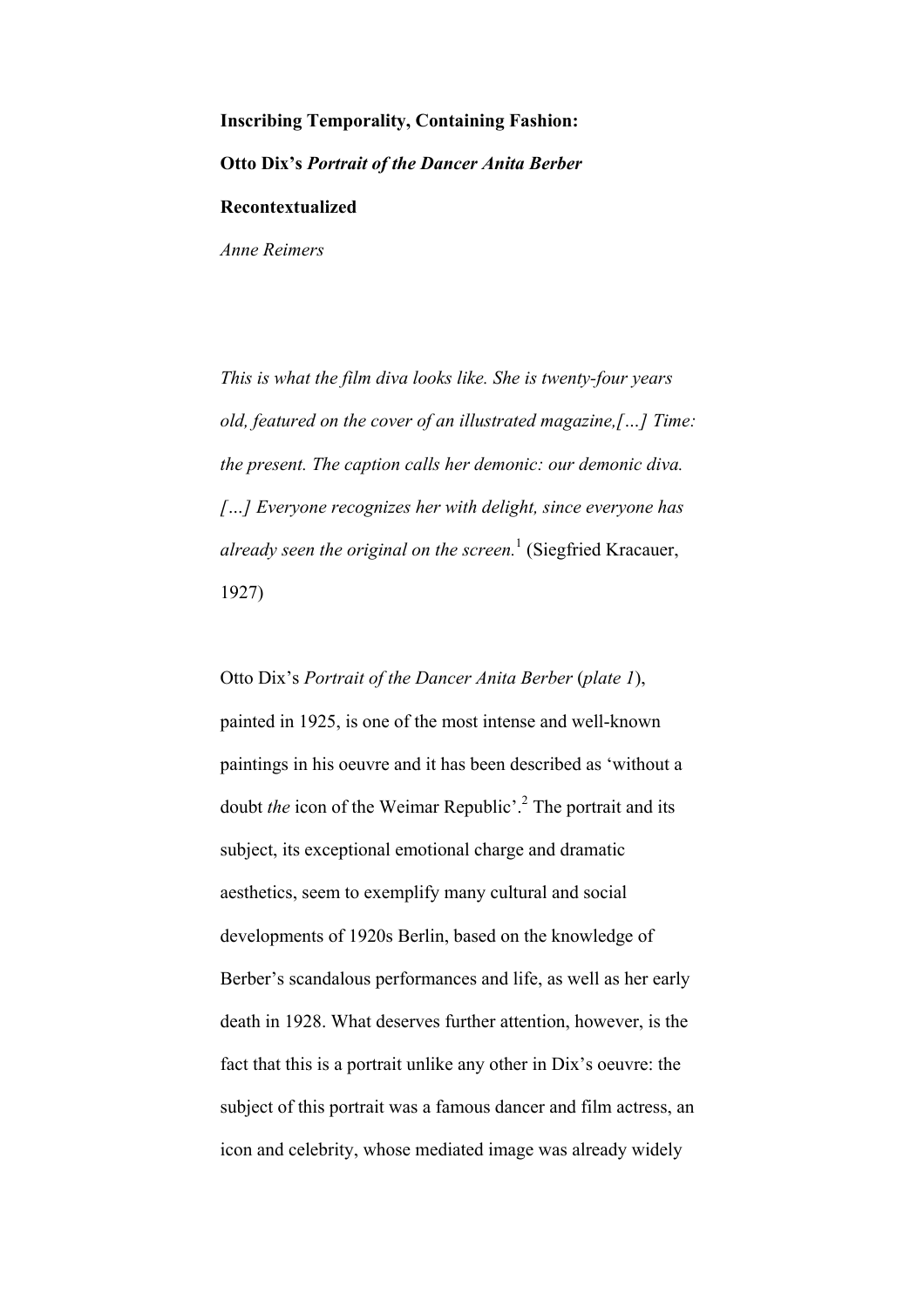distributed in a wider economy of images. This exposure made her image extremely unstable. In fact, Berber's popularity had been in steep decline for more than a year when the artist decided to paint her. The ways in which the painter negotiated the temporal dynamics of rise and decline that Berber – and by extension his painting – were caught in will be examined, and the relationship of Dix's work to contemporary fashionable tropes and images will be revealed. Artistic developments in a wider cultural field will be considered alongside this, with a focus on their currency at the time the painting was first displayed at the Neumann-Nierendorf Gallery in Berlin from February to April  $1926$ <sup>3</sup>

I will argue that the painting functioned as a tactical statement about the possibilities of portrait painting, made by an artist faced with a cultural paradigm that privileged the photographic image. A critique of the painter as a fashionconscious figure will reveal the intellectual and painterly challenges that a new, heightened form of commodification intensified during the 1920s - posed for an artist of the interwar avant-garde.

# **Siegfried Kracauer and the 'Truth Content' of Photography** In his well-known essay on 'Photography' (1927), quoted above, Siegfried Kracauer points out photography's limited indexical powers, using as an example the picture of an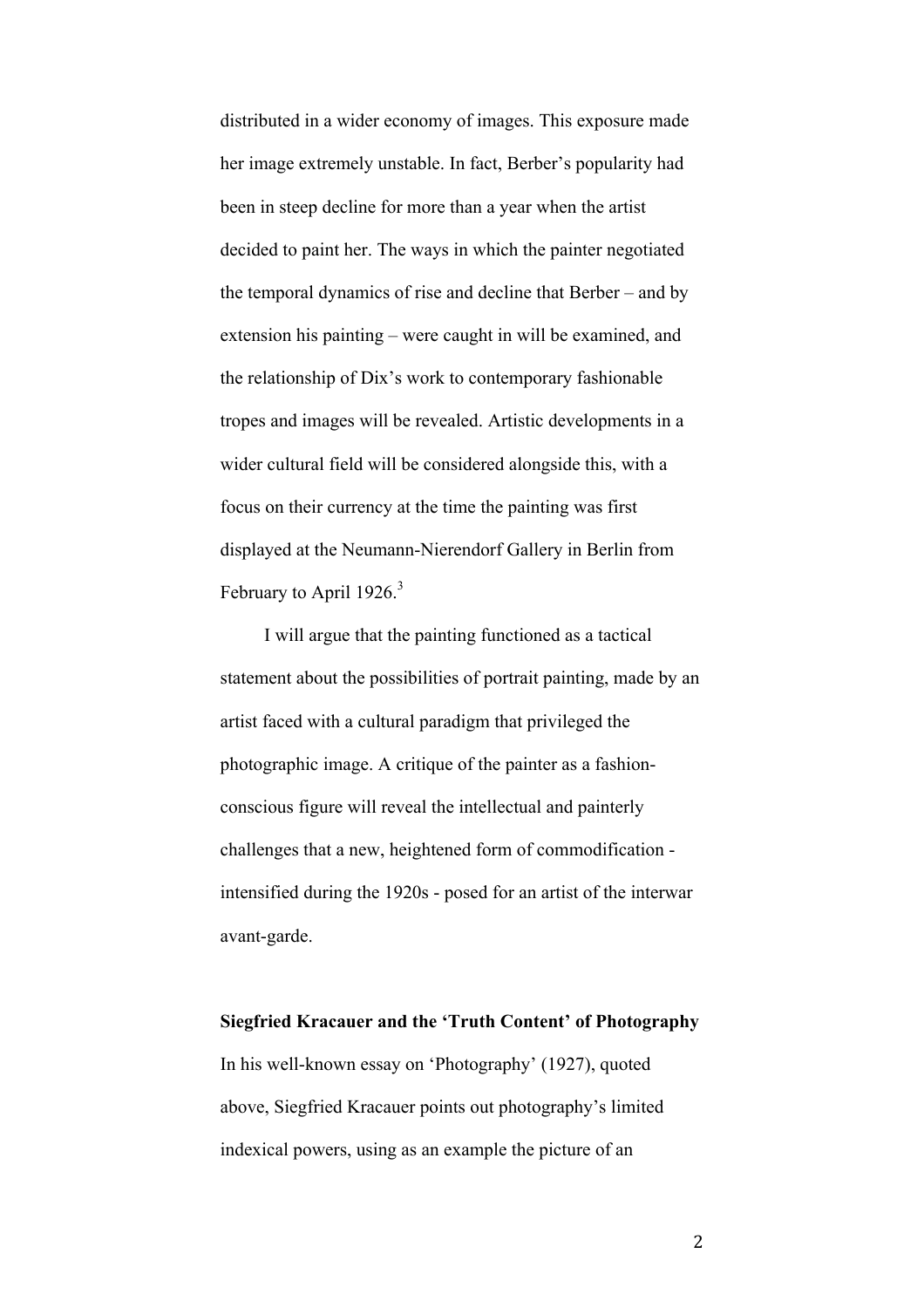unnamed 'demonic diva' on the cover of an illustrated magazine: as her photograph ages, her demonic quality will be lost. Following Kracauer, this attribute is only accessible to a contemporary audience that has experienced her performances and is able to ascribe her demoniacal presence to the photograph: 'the demonic is less something conveyed by the photograph than it is by the impression of cinemagoers who experience the original on the screen.'<sup>4</sup> As Kracauer explains, 'the demonic belongs to the still-vacillating memory-image of the diva to which the photographic resemblance does not refer'.<sup>5</sup> In the photograph as optical sign, he contends, 'the truth content of the original is left behind in its history; the photograph captures only the residuum that history has discharged'.6 Anita Berber, described by the fashion magazine *Elegante Welt* in 1920 as 'the demonic dance virtuoso' (*plate 2*), was one such 'diva'. With his portrait of Berber, who had been celebrated for her beauty, talent, and transgressions in the immediate past, Dix attempted to permanently inscribe this fugitive content, capturing and bringing to the fore both Berber's 'demonic' qualities and simultaneously accelerating her trajectory of decline. Dix wanted to demonstrate that his specific style of painting, which did not idealize but heighten and distort the features of the portrayed, could not be 'emptied' like a photograph. His portrait of Berber would be able to rescue and continue to transmit some of the diva's 'memory image', the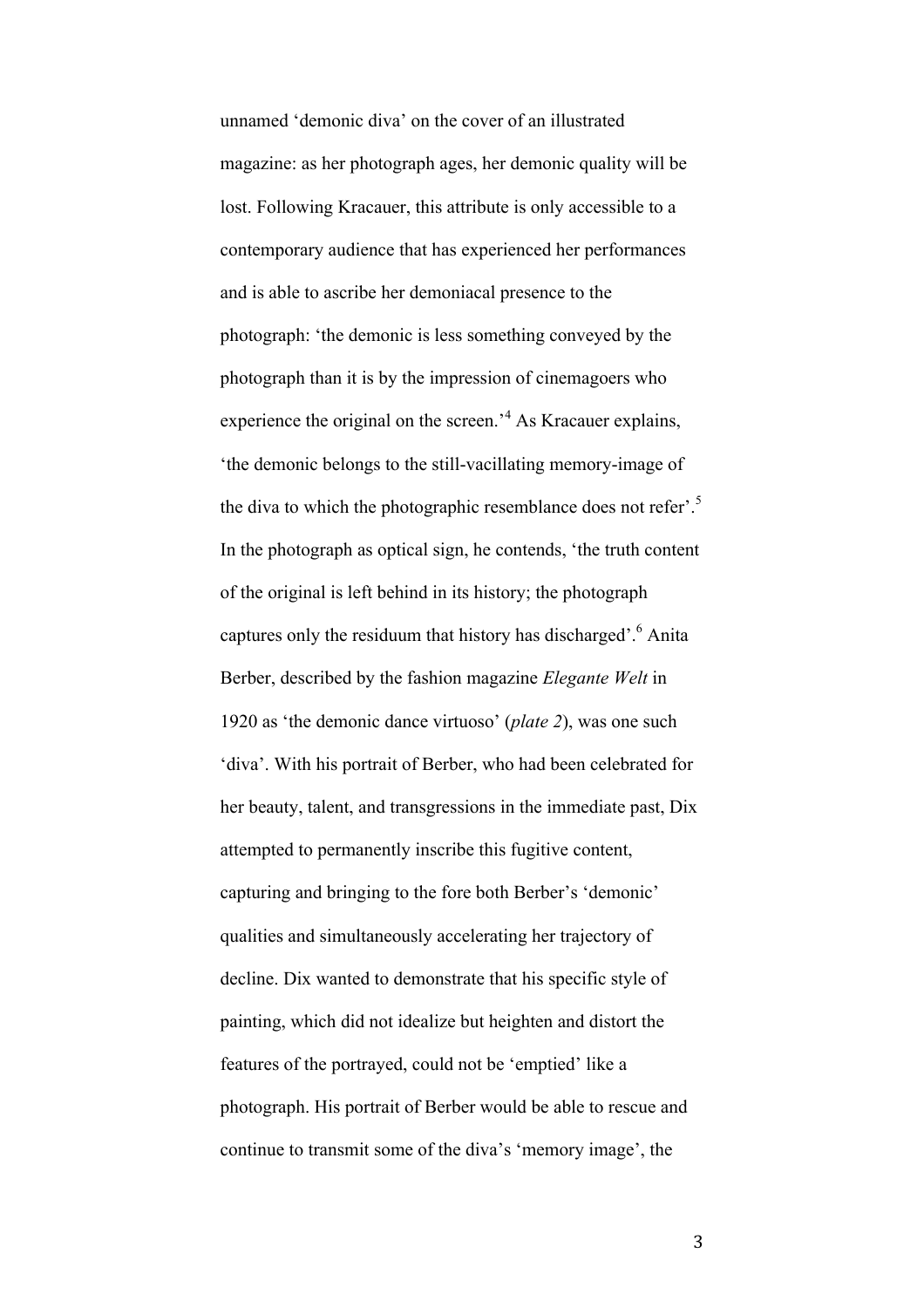historic 'truth content' of the original. What is more, Dix's portrait of Anita Berber became so iconic that it acquired generative powers: in a reverse action, it is able to pull the 'demonic' qualities of the dancer into our present and to transfer them to her photographs for those viewers who have experienced the painting. At the same time, by firmly situating her in the past and stripping her of what might have been left of her beauty and volatile fashionability, the painter found a strategy to stabilize his artwork, to strengthen its temporal anchoring in order to ensure its future positioning within art history.

In his essay Kracauer explicitly linked photography to fashion, since a photograph is 'bound to time in exactly the same way as fashion'.<sup>7</sup> Referring here to fashion as artifact, he put forward the idea that an outdated dress in a photograph 'protrudes into our time like a mansion from earlier days that has been marked for destruction.'<sup>8</sup> This is what was at stake for the portrait painter: by painting fashionable women, he would risk exactly that for his art. Not just the appearance and identity of the portrayed subject, but the artwork itself would loose its power not long after its creation. Therefore, an awareness of the temporal dynamics of continuity and contingency had to become intrinsic to the creative process, since - as Sabine Hake writes, drawing on Georg Simmel's conception of fashion: 'If things are perceived as fashionable because of their ephemeral status,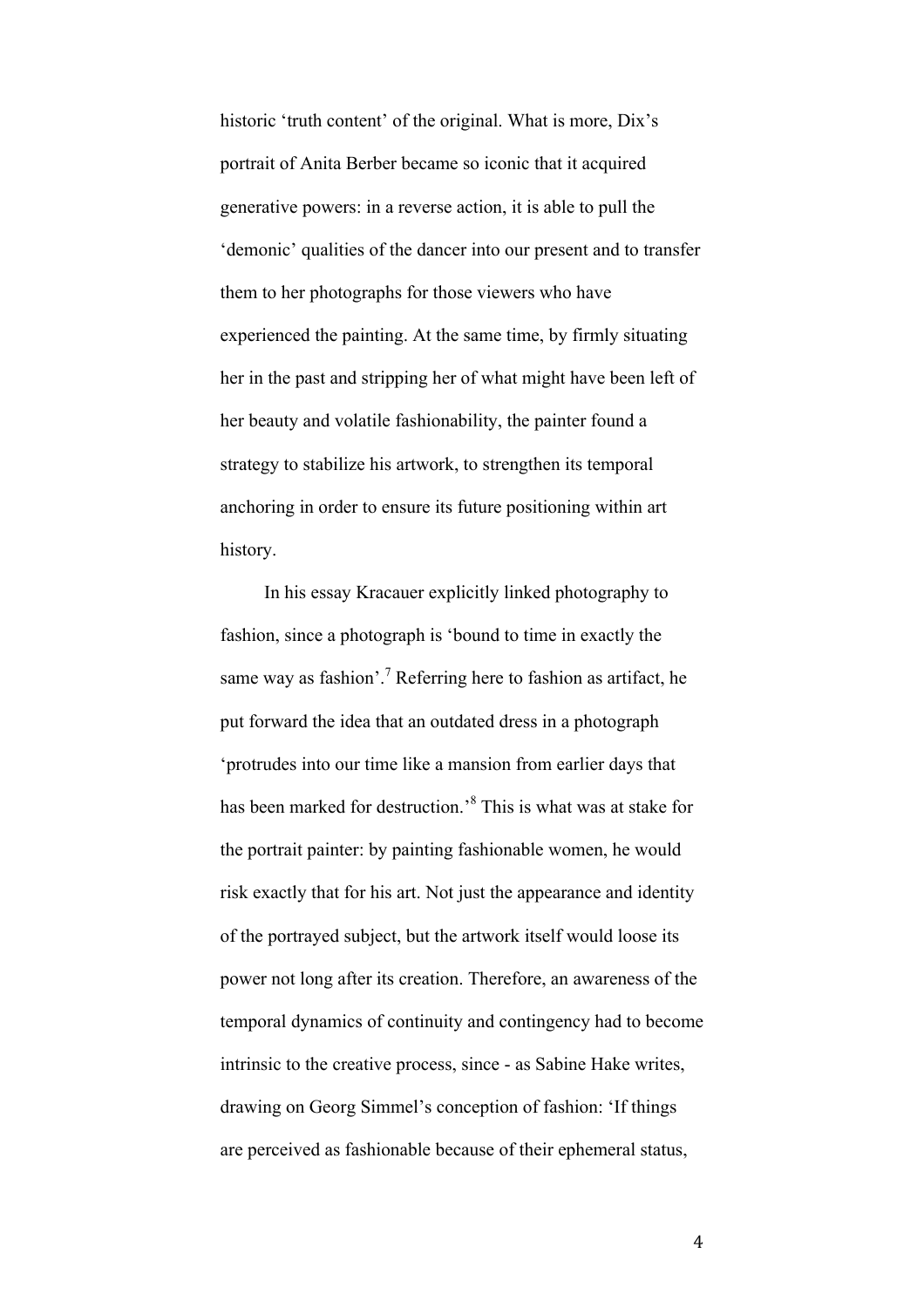then fashion consciousness is always guided by an acute sense of temporality.'<sup>9</sup> Thus, in the following attempt at historical retrieval the portrait of Anita Berber is revealed as the result of a complex dialectical maneuver that required an awareness of the destructive temporal qualities of fashion.

#### **Anita Berber - Dancer, Fashion-Icon, Celebrity**

Anita Berber was one of the Weimar Republic's 'it-girls' and sex symbols, famous for her fashionable dress-sense and expressionist dance from 1917 onwards.<sup>10</sup> Berlin's dance culture had exploded after the war. Small cabarets and large revues staged popular performances of nude and semi-nude women and Berber became a cult figure. Karl Toepfer contends that 'as a bizarre exponent of expressionism' she represented 'perhaps the most complex, significant, and memorable relation between nudity and dance to emerge between 1910 and 1935'.<sup>11</sup> Her image was disseminated across a wide range of media platforms, from newspapers, to cabaret and film posters, postcards, cigarette cards, even Rosenthal figurines. <sup>12</sup> She was, like many other dancers (at the time one of the most fashionable career choices for young women) photographed regularly for upmarket fashion magazines such as *Elegante Welt* and *Die Dame* (*plate 3*) as well as drawn and painted by a number of artists and illustrators.<sup>13</sup> She did not follow, but instigated new trends. Scandalous reports of her outrageous bohemian lifestyle,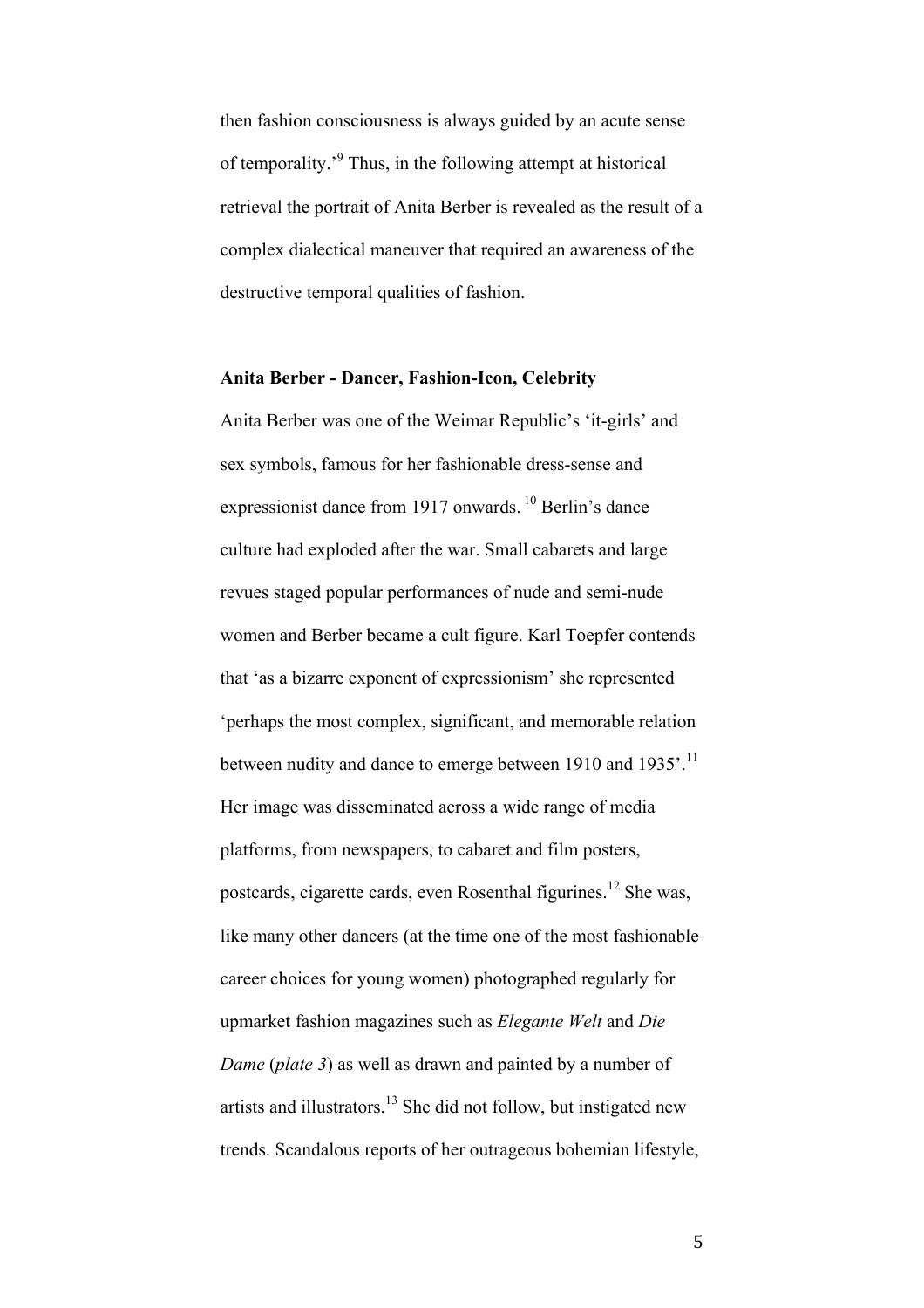which included drug and alcohol addiction as well as open sexual transgression, from bisexuality to suggestions of prostitution, became almost as important as her performances. Her whole persona was built around excess and decadence, representing the opportunities and dangers inherent in capitalist consumer culture. Even her cocaine-use was fashionable at a time when the upmarket Berlin fashion house Valentin Manheimer displayed 'cocaine outfits (a dress with matching long jacket) in muted colors in its shop windows'.<sup>14</sup> Klaus Mann, who spent some time with her, described her status and influence on the zenith of her fame:

It was the year 1924 and Anita Berber was already a legend. She was only really famous for two or three years by then, but had already become a symbol. Depraved bourgeois girls copied Berber, and every slightly more ambitious cocotte wanted to look exactly like her. Postwar-erotic, cocaine, Salomé, ultimate perversity: such terms formed the sparkling crown of her glory.<sup>15</sup>

#### **Art, Fashion and the Problem of fFashionability**

To paint fashionable women could be a dangerous occupation for any painter who wanted to be taken seriously by the art world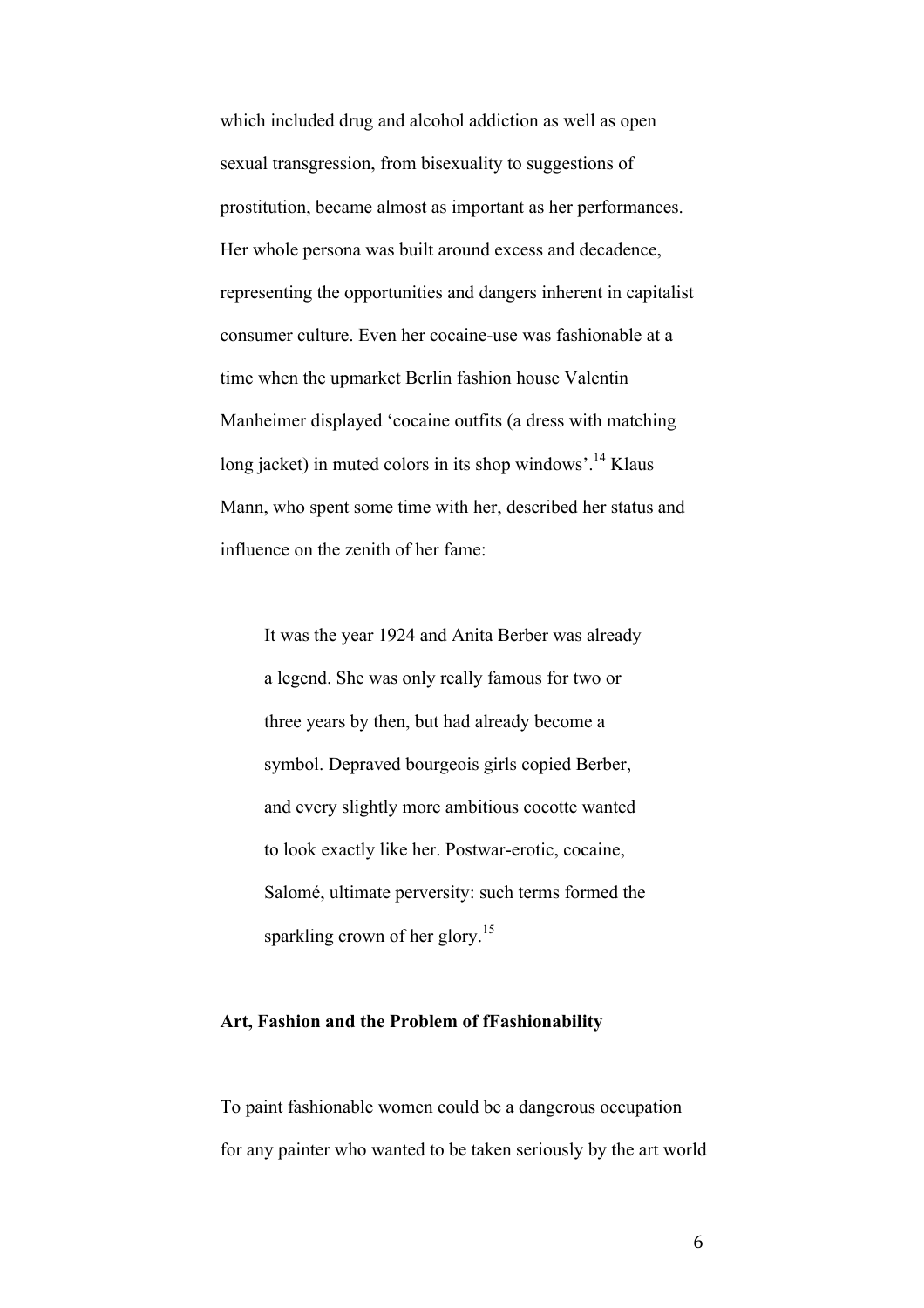elite. Kees van Dongen, one of the most popular portraitists of fashionable Parisian society, is a case in point. He 'was destined to be a great modern painter', wrote an art critic in the upmarket fashion magazine *Elegante Welt* in November 1925, but he only became 'a great painter of fashion'. <sup>16</sup> Van Dongen should be pitied since fashion's allure threatened his talent and future position in art history, despite the fact that the artist tried to **'**protect himself with his strong, daring – at the same time refined painterly style'. <sup>17</sup> What is more, a painting could be doomed in two ways: not just the work's subject and his or her appearance would inevitably go out of fashion, this could also apply to the painterly idiom - even if it was as 'refined' as that of van Dongen.

In his famous 'Fashion' essay, published in 1904, Georg Simmel described fashion as an abstraction because of its indifference to form, as 'the total antithesis of contents'.<sup>18</sup> Anything could be caught in its dynamics. For Simmel, the allure of fashion lay in the 'simultaneous beginning and end', its positioning on 'the dividing-line between past and future', because 'as fashion spreads, it gradually goes to its doom'.<sup>19</sup> Charles Baudelaire had already recognized fashion's paradigmatic role in contemporary aesthetics in 'The Painter of Modern Life' of 1893, and around the same time cultural critics and innovative art historians made efforts to integrate fashionable clothing into the analysis of historic styles to help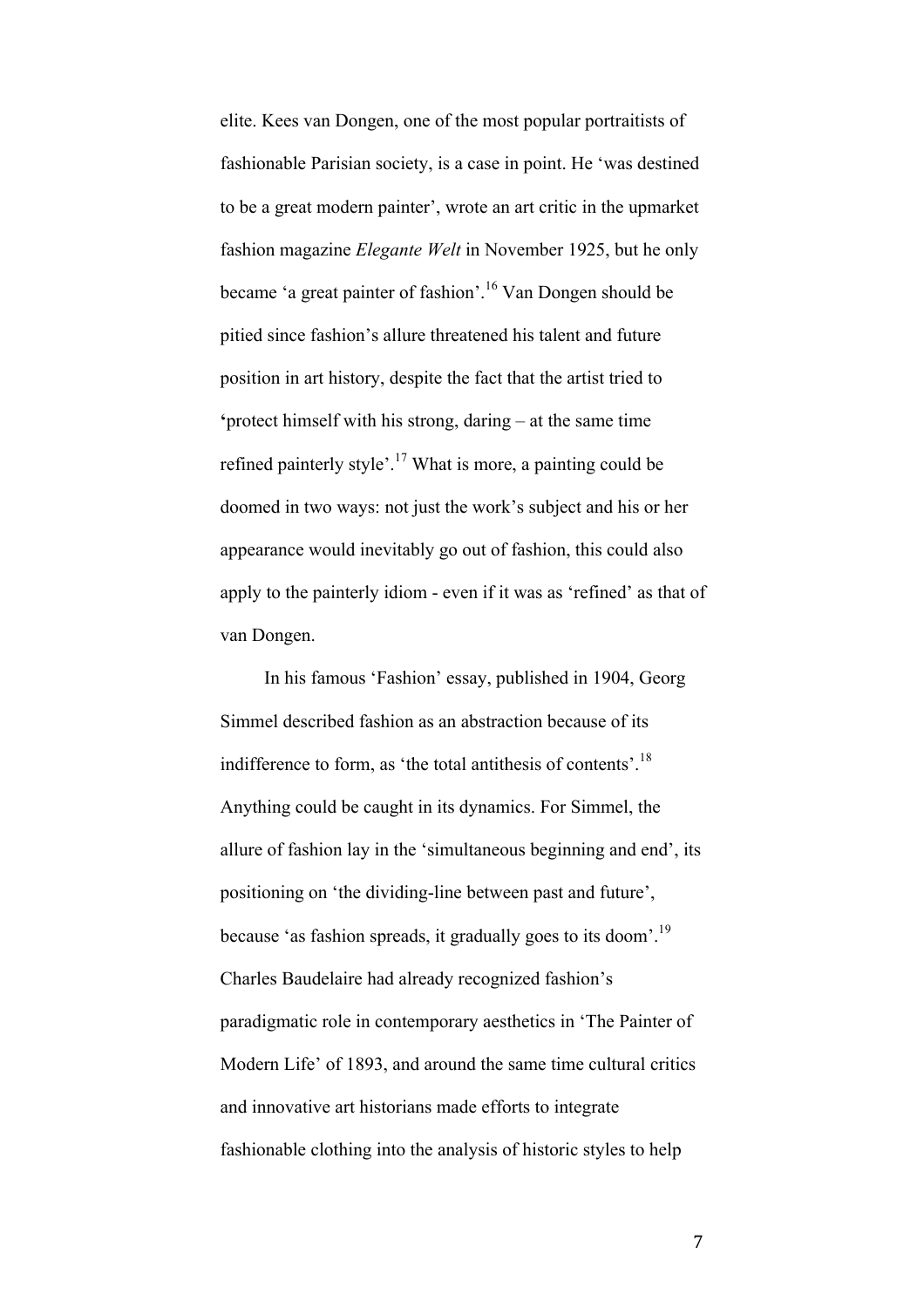identify synchronic and diachronic aesthetic correspondences, chief among them Heinrich Wölfflin in his study of the Gothic.<sup>20</sup> By the early 1920s the issue of fashion had become a widely debated concern in contemporary arts criticism – more specifically a theme through which an artwork's relationship to time and its status as a commodity could be negotiated. Painterly idiom, subject and content of a painting could be the result of fashions in wider visual culture, and potentially undermine its credibility. As a result, art critics (commonly trained art historians) saw it as one of their tasks to identify and dismiss short-lived fashions in order to contain creative production within a logical line of stylistic development. As Paul Westheim, the editor of the influential, elitist art journal *Das Kunstblatt* explained in 1923, the art critic's goal should be to identify 'the actual art of the present, the authentic, the creative and therefore the lasting' and 'not the new per se'.<sup>21</sup> Emerging artistic positions had to be protected against the 'art business and mere followers, who will just elegantly play along with the next fashion'.<sup>22</sup> Elsewhere, Westheim expressed sympathy for people who believed art to be undermined by 'too much contemporaneity', by 'something too bound to time, too time-limited'.<sup>23</sup> Along with many of his fellow critics, Westheim struggled to verbalize the effect of accelerated and increasingly complex cultural changes of Modernity and their effect on art production.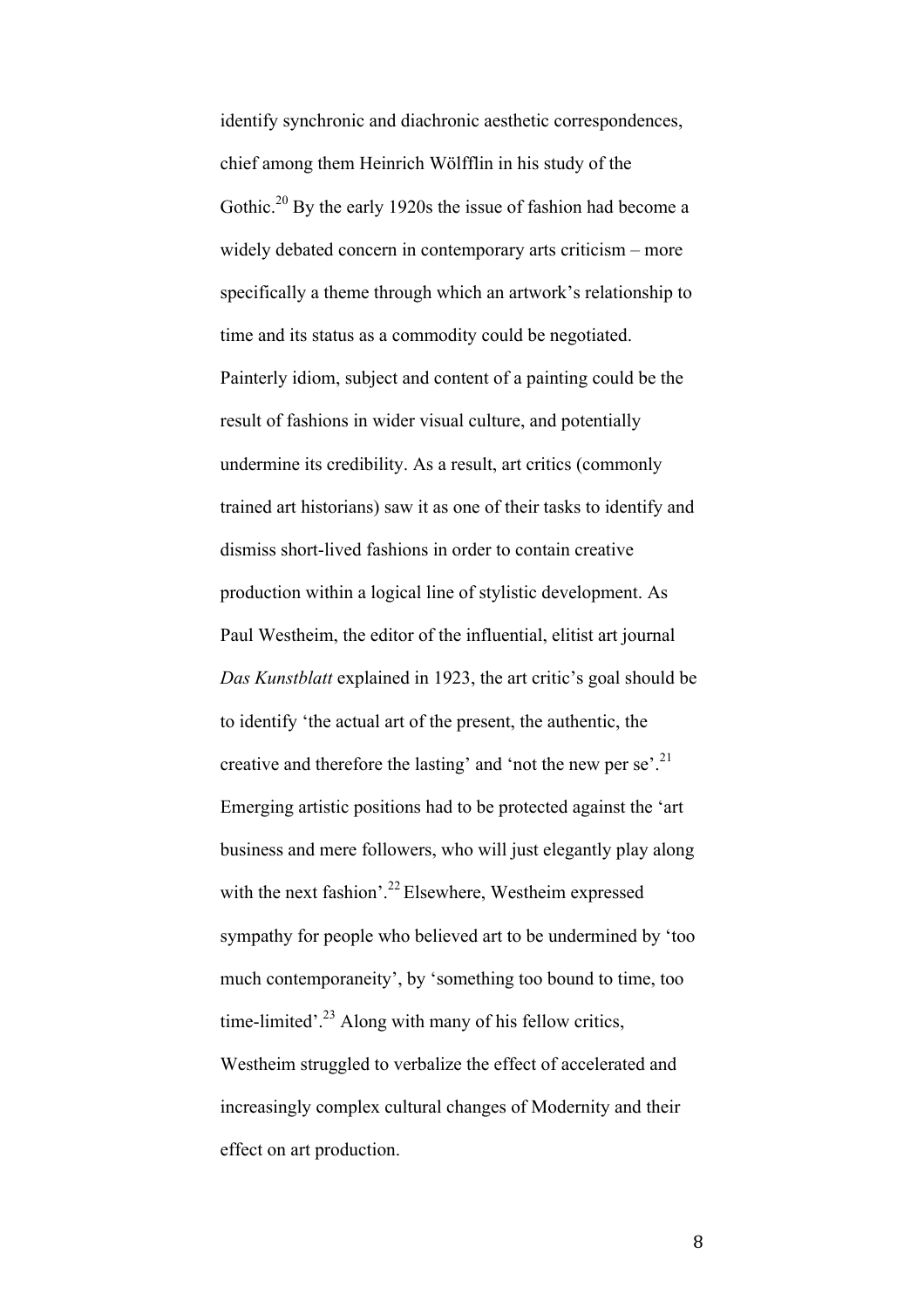Even if an artist did not paint fashionable women, he and his work could become fashionable, trapping him within the same dynamic of decline Simmel had identified for fashionable clothing - that it 'gradually goes to its doom'. That painters might actively respond to this problem is suggested by Paul Westheim in 1922, in an article on artistic developments in France. In order to explain the speed of stylistic change in Picasso's work he proposed that the painter consciously and strategically responded to dynamics of fashion:

When looking for an explanation for the question why Picasso paints in this way or that, the so-called "Ingresfashion" is certainly the most stupid and most easily refutable. … For Picasso, I believe, it would be easier and more convenient to start a 'Picasso-fashion'. Perhaps behind his effort is even the intention to avoid a Picassofashion. 24

An awareness of fashions in art production and reception was intrinsic to the creative process, but even artists themselves expressed their concern about how influential fashion had become. In 1925 the George Grosz and Wieland Herzfelde conceded sarcastically in their essay 'Art is under Threat':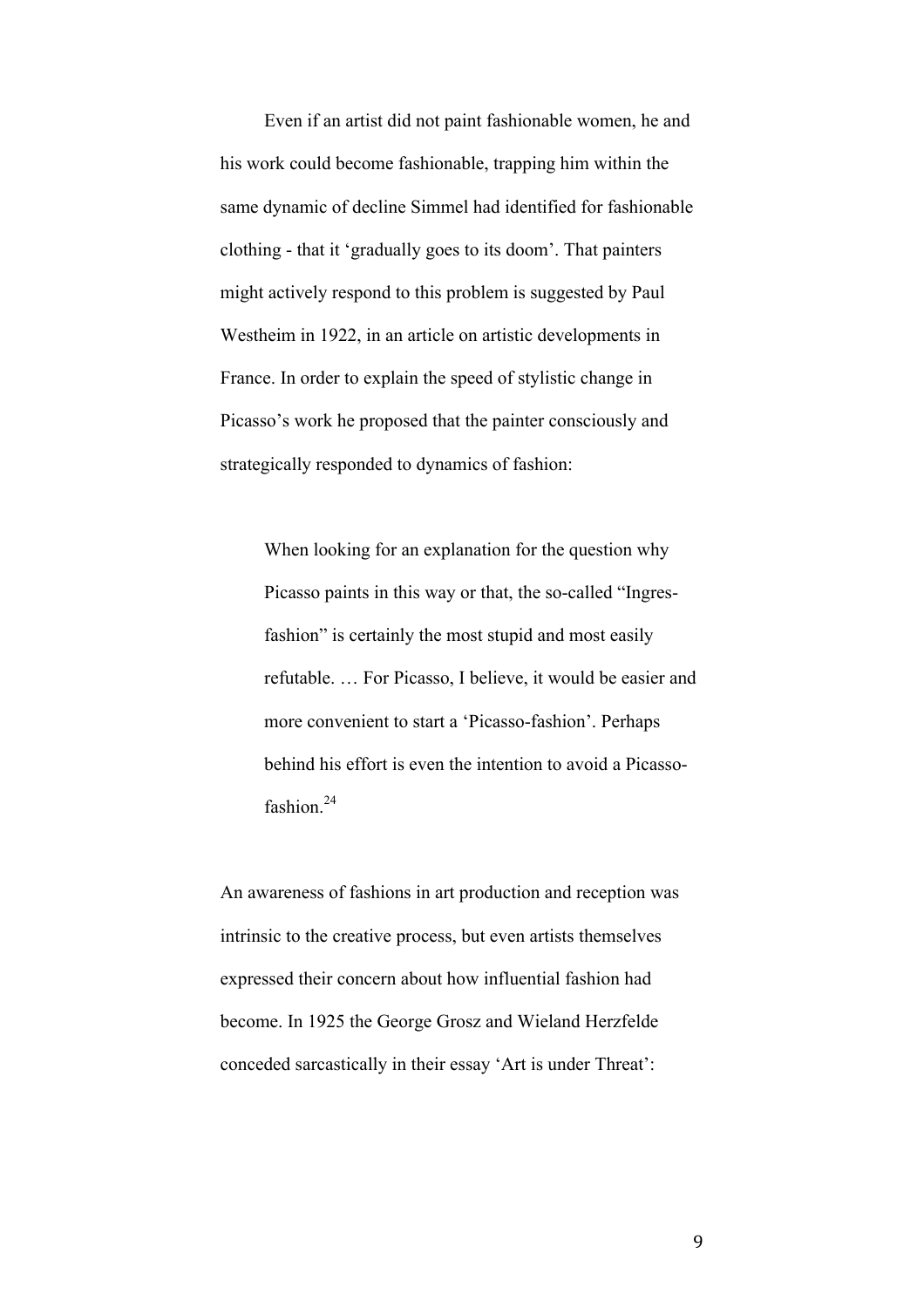Formal revolution lost its shock effect a long time ago. …Today's young merchant is … ice-cold, aloof, he hangs the most radical things in his apartment. … Rash and unhesitating acceptance so as not to be 'born yesterday' is the password. … he understands only his merchandise, for everything else - including the fields of philosophy, ethics, art – for all culture there are specialists, they determine the fashion, which is then accepted at face value.<sup>25</sup>

Fashionability forced change, directed artistic agency and amplified the modernist imperative for innovation and originality. Art critics demanded that art should be 'zeitgemäss' – appropriate for the time *-* but that it should not merely fit into an established fashion. For figurative painters who considered themselves part of the avant-garde<sup>26</sup>, who had to evade mass appeal while simultaneously gaining approval from art world insiders, the navigation of these dynamics was as necessary as it was challenging. Trapped within an ideology that privileged newness, but working in the traditional medium of painting, they had to deal with fashion as an agent of 'contamination'<sup>27</sup> through mass culture in some way - ideologically or aesthetically - in order not to undermine their own status.

### **The Painter as Arbiter of Style**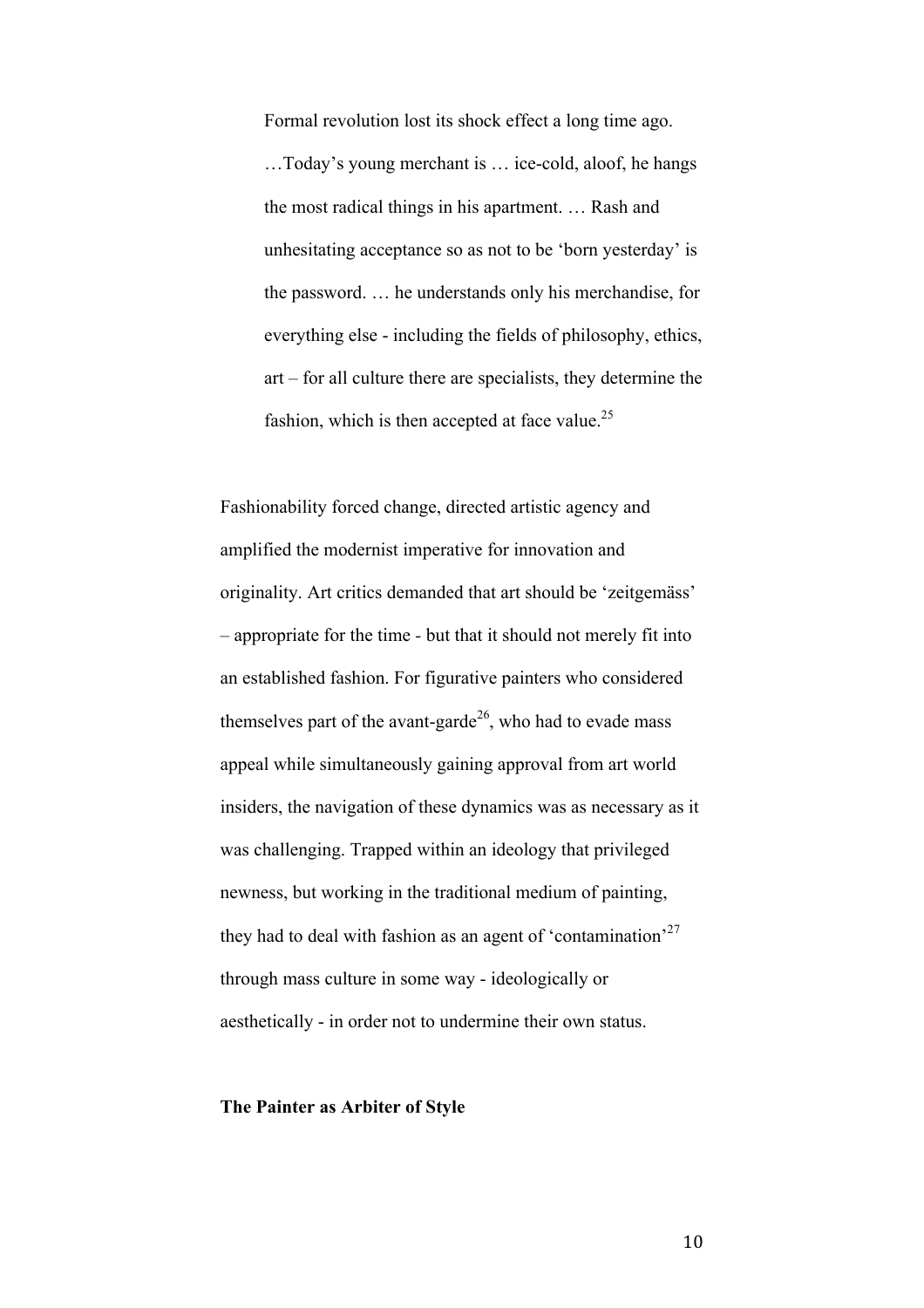A painter who changed his painting style as frequently as Otto Dix and was also a keen observer of clothing fashions in both his own appearance and his work, could find himself in a problematic position. Instead, one of his supporters, the influential art writer and until 1924 director of the Dresdner Stadtmuseum Paul F. Schmidt, celebrated Dix for this capriciousness by claiming in the catalogue of the artist's major solo-exhibition at Neumann-Nierendorf in Berlin in 1926: 'No contemporary artist has gone through such a multifarious and contradictory development; none has such an excessive variety in his production, such a multitude of unprecedented identities.'28 Rather than merely duplicating fleeting surfaces phenomena or adopting existing trends in art production, Schmidt contended that Dix excavated what lay underneath; he could 'see through his time', providing 'an intersection of our time'<sup>29</sup> through his work. Dix was 'a Proteus himself, he changes objects, viewpoints, techniques', Schmidt contended, 'he is the shaper of our time'. <sup>30</sup> Dix, who became one of the most celebrated painters of the so-called Verist wing of the New Objectivity, is set up as protean - shape-shifting and prophetic both in his identity and his painterly style. A characterization closely aligned with fashion's intrinsic futuricity and instability. Schmidt had already singled out Dix in 1924 in a programmatic article about 'The German Verists' in *Das Kunstblatt* as having 'the eye for life and its present-ness'. <sup>31</sup> His stylistic pluralism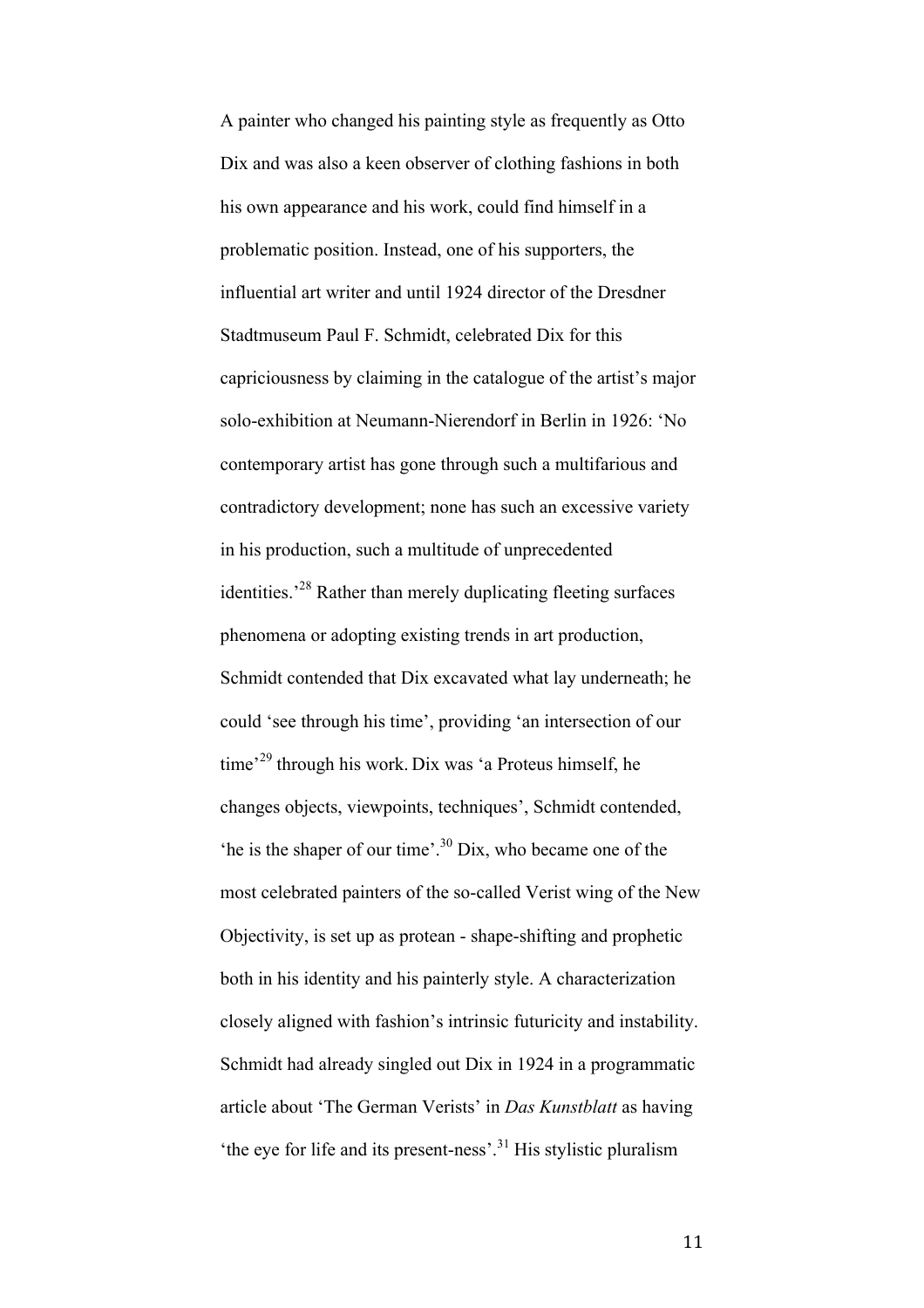was seen as a sign of his great talent. Having closely studied the Old Masters during his formative years in Dresden, he used their formal vocabulary in some of his early paintings, but then made works in an impressionist, then an expressionist idiom, inflected with futurist elements. Around 1920 he went through a short Dadaist phase, before developing the old-masterly Verism he became most famous for. In 1925 his work was included in the famous *Neue Sachlichkeit*-exhibition in Mannheim, which confirmed the New Objectivity as the leading post-expressionist style in Germany. The art critic Curt Glaser described him as an artist with 'a lot of skills, but probably too many, because he can do everything'. 32

Otto Dix was an enthusiastic consumer of the distractions of Weimar Modernity's mass culture, from cinema to cabaret shows, fairgrounds and dance halls, and had a particular interest in the grotesque. <sup>33</sup> Although his work engaged with social issues of the post-war era such as crippled soldiers, poverty and prostitution, he assumed, as James van Dyke writes, 'the amoral habitus of the observant but uncommitted, critical but apolitical flanêur<sup>'. 34</sup> Dix admired fashionable and creative women. Two of his early girlfriends were fashion designers and his wife Martha, whom he had met in 1921 and married in 1923, had many creative talents and shared his love of dancing, fashion and music. In his paintings of anonymous women, fashionable adornment was commonly used to caricature aging or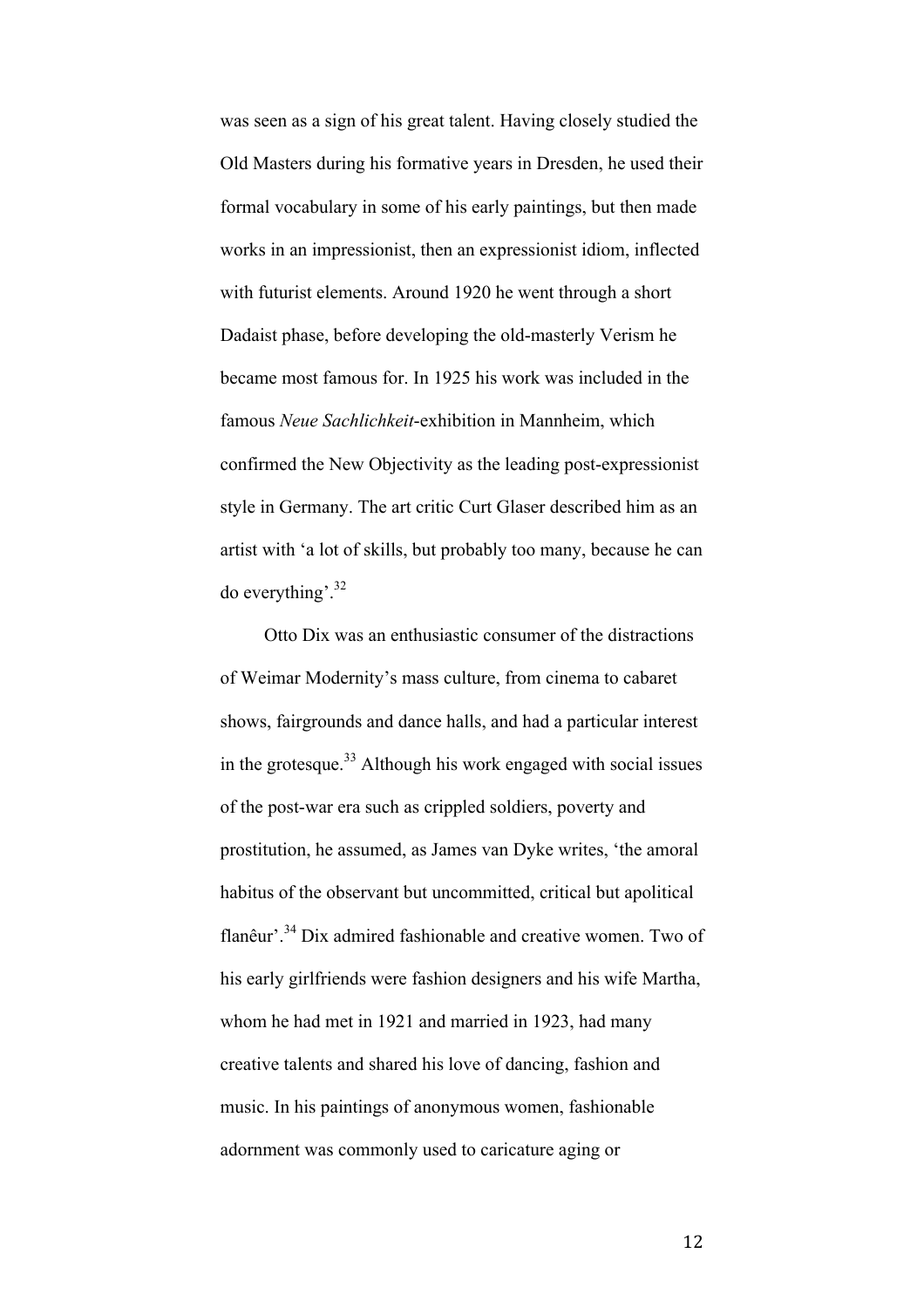unattractive bodies, or to highlight vanity, such as in *Lady with Mink and Veil* of 1920 (*plate 4*). In his early paintings of Martha he expressed admiration for his fashionable wife (*plate 5*). Ilse Fischer wrote in her essay 'Der Dadaist (Otto Dix)' of 1922, which was designed to promote the artist's career and set him up as a fashion conscious amalgam of dandy and macho, that Dix was 'a slave to appearances' who loved 'anything eccentric' with a passion: 'eccentric women, eccentric dances, eccentric art'.<sup>35</sup> Fashionability played an important role in constructing Otto Dix's professional habitus, from his daily appearance to his staged self-portraits.<sup>36</sup> In this regard, too, he went through many transformations: from the romantic bohemian as a teenager, to the intense artist-dandy in the early 1920s, and finally the pose and appearance of a concentrated, but distanced, cool observer, smartly dressed and perfectly groomed 'American style' by 1925 (*plate 6*). As Ilse Fischer observed in 1922:

He has something American about him, … in the cut of his suit: excessively wide, short trousers, padded upper arms, randomly high waist. Apart from that his wardrobe is a conglomerate of hand-me-downs from art-loving citizens or helpful friends, and a few individual pieces he bought himself and that betray a desire for extravagant elegance.<sup>37</sup>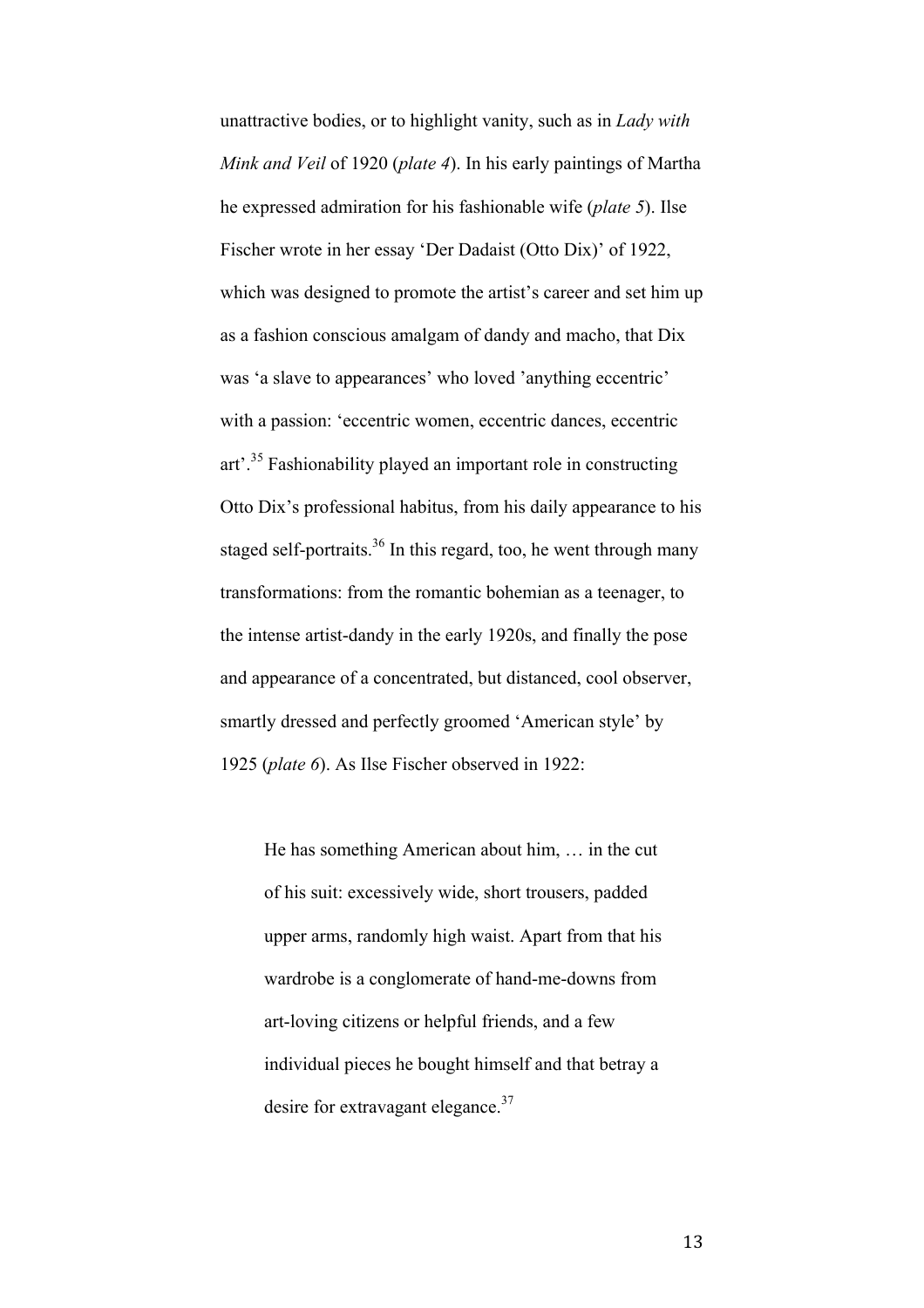Struggling financially, Dix had even given his work *War Cripples* (1920) to Paul F. Schmidt in exchange for an elegant suit from an upmarket menswear retailer.<sup>38</sup> In letters to his wife, Dix reveals himself as a keen observer of women's fashion trends as well. Writing in June 1924 from Berlin, he informs her that he has sent her the requested fashion magazines and that 'fashion is nothing fancy at the moment, one wanders around dressed in a very banal way. I see a lot of skirts with slits'.<sup>39</sup> The following day he advises: 'Very modern are brocade jackets with fur application, but they have to be made to order.<sup> $40$ </sup> Two informal drawings made in 1921 further underline the role fashion played in the couple's life, one showing them on a shopping trip, and in the other, Dix has designed an exaggerated version of a fashionable, high-waisted suit for himself (*plate 7*). Dix understood the importance of fashion as a tool to demonstrate an awareness of the latest developments in wider visual culture and his hairstyle played an important part in this. In 1919 the fashion magazine *Elegante Welt* had published 'The New Artist-Type', an article focused entirely on male artists' hair styling and facial features. Dix modeled himself on a type the article's writer, Paul Kraemer, had classified as the 'modern worker's head' with the hallmarks of an artist 'completely committed to his work'41: beardless, combed back hair, intense gaze, sharp nose and thin-lipped determination.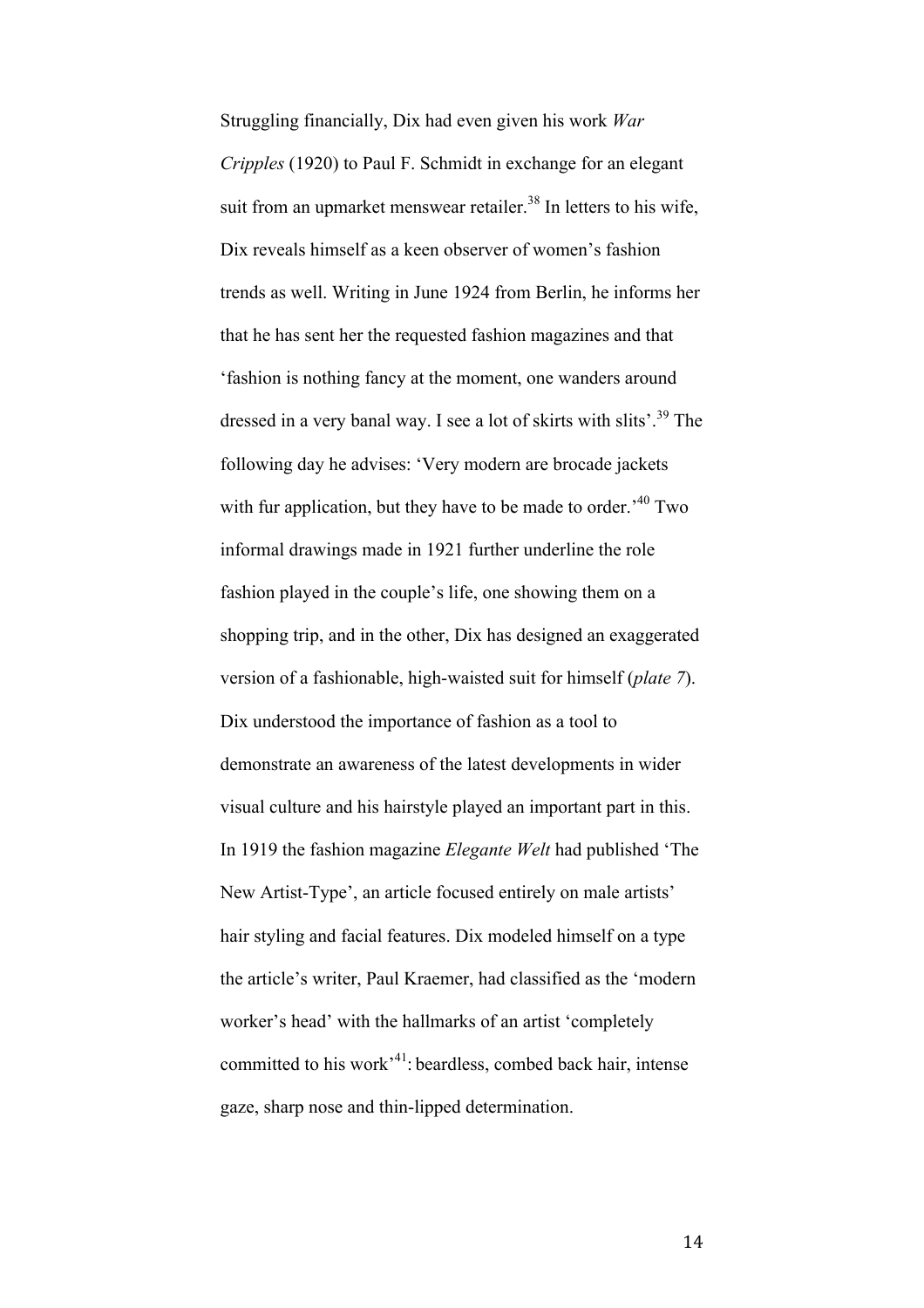Dix took many calculated decisions within a wider cultural field to strengthen his position within artistic networks and his appearance and choice of fashionable subjects was just one of them. In 1922, during the difficult time of hyperinflation in Germany, Dix had moved from Dresden to Düsseldorf, where he had already established connections within the local artistic community, because it had a stronger market of well-off collectors. By 1924 he had his eyes on Berlin, the rapidly growing center of Germany's art world, and he finally moved there in November 1925. His dealer Karl Nierendorf had transferred his business operations from Cologne to Berlin in 1925 and Dix's first major solo-exhibition was scheduled there in Spring 1926. This exhibition was meant to demonstrate the artist's range of skills and to bring him and Nierendorf new business in portrait commissions.<sup>42</sup> Taking Nierendorf's advice, he had already started to create more portraits of people from the cultural world since 'to paint an important personality from the Berlin-scene, meant to be noticed by this scene.<sup>43</sup> Anita Berber's portrait was most likely specifically created in preparation for this solo-show, based on considerations of its audience and locality.

During the period of hyperinflation between 1922 and 1924, Berlin had come to be seen as the center of a decadent, depraved culture and Berber one of its most provocative personalities. Klaus Mann remembers the inflation years in his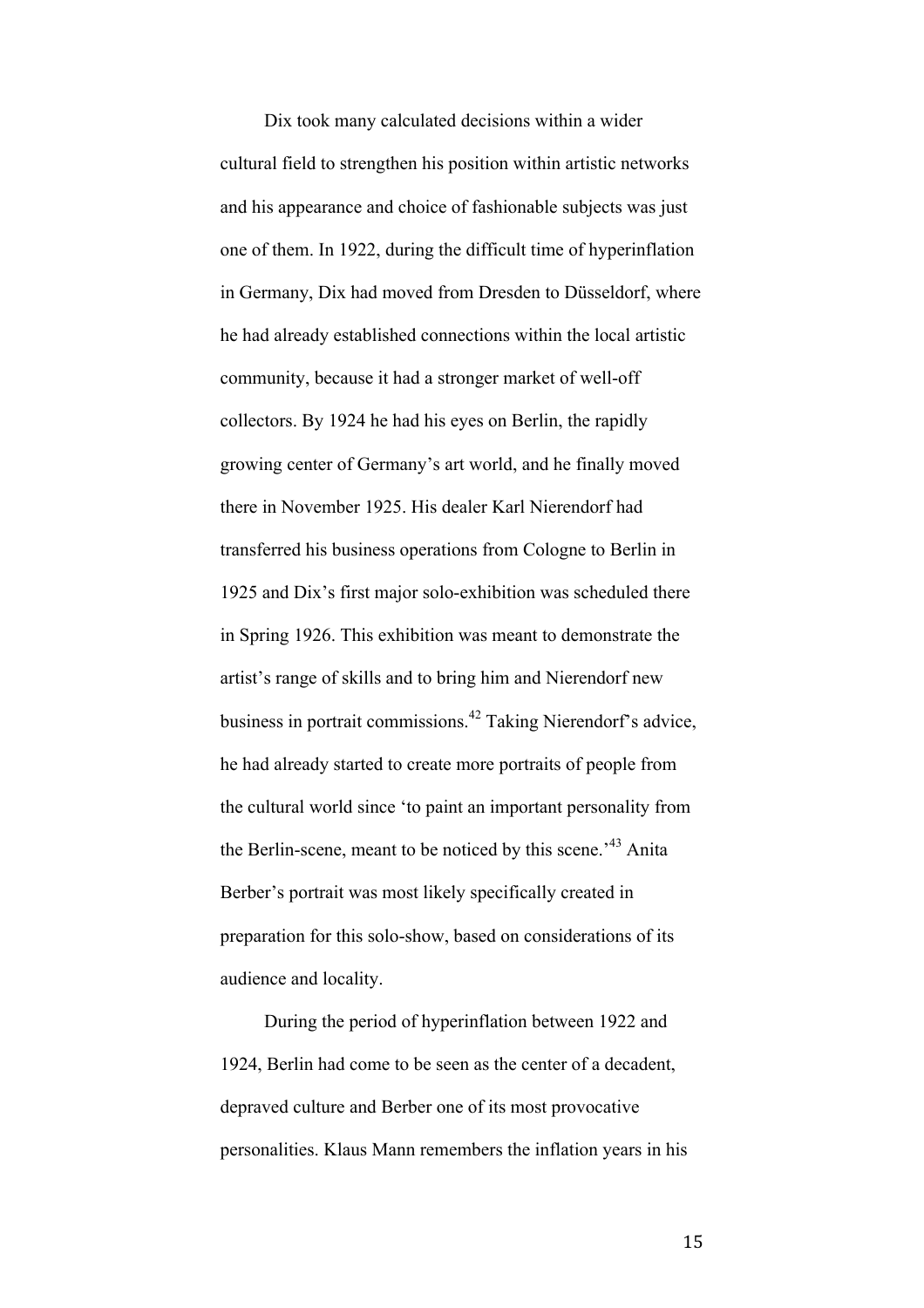memoirs *Der Wendepunkt*: 'Dance was a mania, an idée fixe, a cult. The stock market danced. … Anita Berber – her face frozen to a shrill mask, her hair all in horridly purple curls – does the keitus dance … Fashion becomes obsession and spreads like fever, uncontrollable, like certain epidemics and mystic compulsions of the middle ages.<sup>144</sup> After meeting the choreographer and dancer Sebastian Droste who became her husband in 1922, Berber's self-presentation and expressionist dance performances, in which the dancer did not play a part but was the embodiment of emotions, became more extreme. Their program *Dances of Vice, Horror and Ecstasy,* which included her solo-dances 'Salomé', 'Morphium' and 'Cocaine' (her signature pieces), focused on abject themes of drug addiction, lust, murder, suicide, degradation, excess and madness. For her dance 'Salomé' (1921) she emerged, as Toepfer writes, from an urn filled with blood.<sup>45</sup> Her contemporaries saw in Berber an anomic figure: someone who did not just live in opposition to the rules of society but outside them. This must have appealed to Dix, since, according to Ilse Fischer: 'Whoever, like him, puts himself fearless outside of the law, can expect his unlimited admiration.'<sup>46</sup>

Berber's outrageous behavior on and off stage had contributed significantly to her fame, and she ensured that scandal surrounded her. As Kate Elswith has argued: 'Berber's wildness coexisted alongside observations of how consciously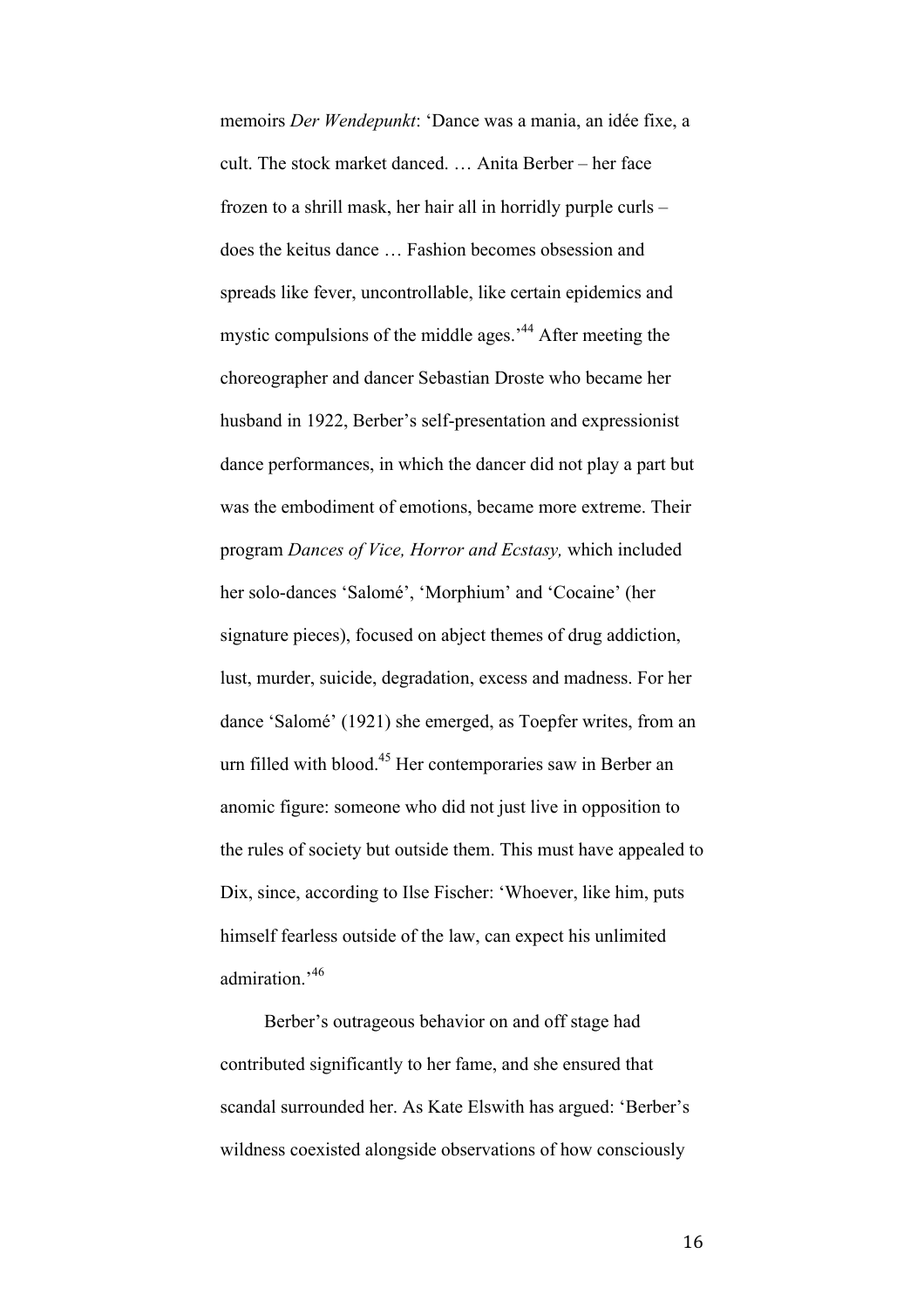aware she was of her effect.<sup>47</sup> She and Droste deliberately chose the most fashionable commercial photographer of the time, Dora Kallmus' Atelier d'Ora to take new promotional pictures when their program premiered in Vienna in 1922. Berber was also in town because she was acting in the film *Die drei Marien und der Herr von Maranta* (1922) with Lya de Putti, directed by Reinhold Schünzel. The less daring of the photographs by Atelier d'Ora were published in *Die Dame* in January the following year. These images and a few others taken by another photographer in Berlin in 1923 are among the last photographs taken of Berber at a time when she was (like Kracauer's demonic film diva) only twenty-four years old.<sup>48</sup>

With the end of hyper-inflation, the stabilization of the economy and the return of a more conservative morality, Berber had started to lose many admirers. Droste left Berber at the end of 1923, taking her jewelry and furs leaving her destitute, and emigrated to America.<sup>49</sup> Her film career had gone from major to minor film roles because her drug and alcohol abuse had made her increasingly problematic to work with, perhaps also because her economic exchange value, based on her fashionability, was decreasing. Her function within the image and consumer economy slowly collapsed. In November, a newspaper journalist commented on her lack of film roles: 'Now Anita only dances, but when they engage her, the directors are always - as Berber reassures me - a little anxious.'50 More and more negative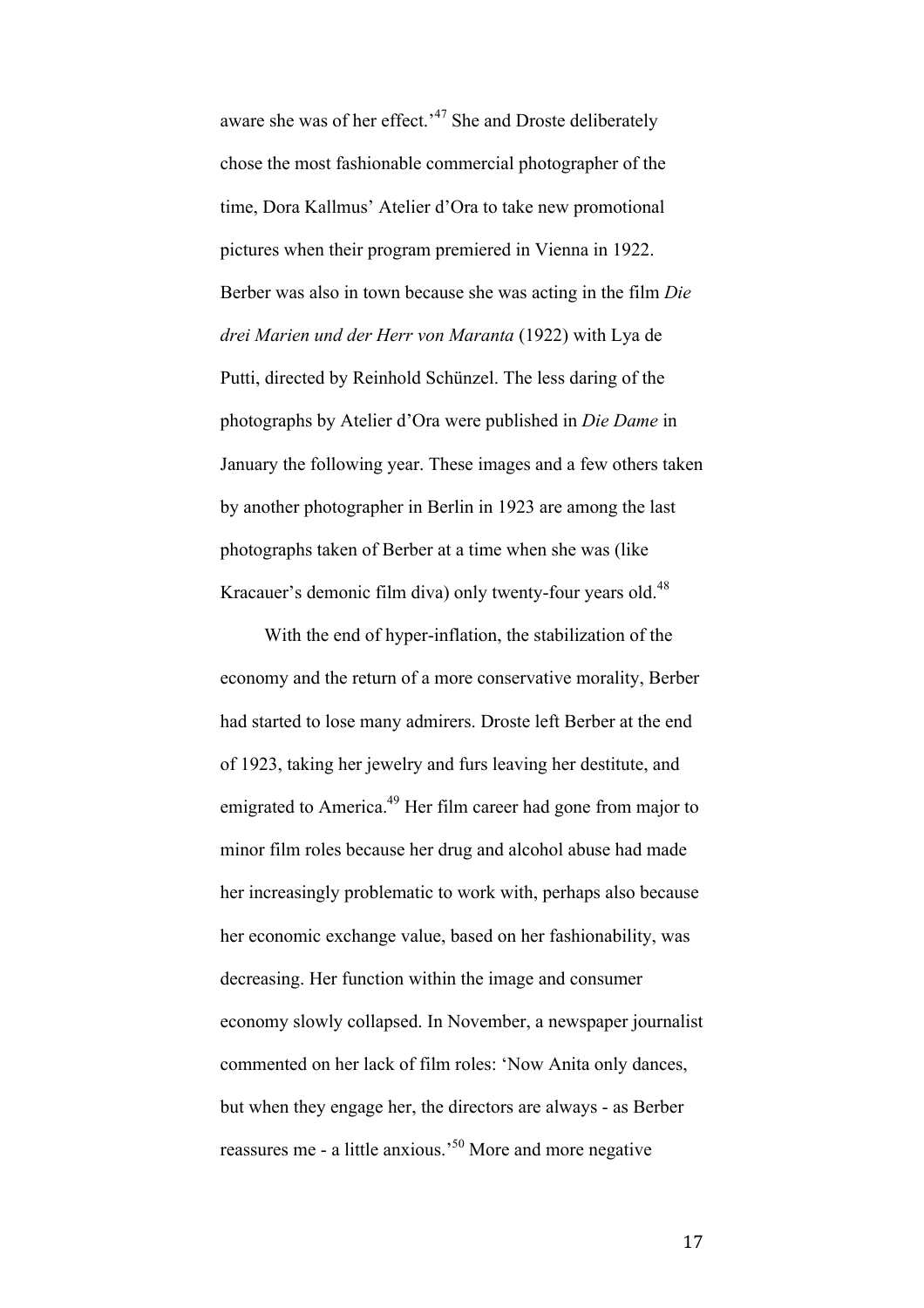scandalous stories circulated and towards the end of 1924, Berber tried to reignite her career by marrying the young, upand-coming American dancer Henri Châtin-Hofmann, and a few months later, she left Berlin for a tour of the German provinces. Here she was mainly known through fashion magazines, films and postcards, rather than live performances. The decline of her status in the capital was less well-known there, and she could still trade on her remaining 'fashionable capital', but did so without reinventing herself. She still performed acts from her previous program, developed in 1922, which had become part of her brand.

Negative assessments of her behavior on- and off-stage were now not only published in conservative newspapers (which added piquancy and would have raised her status among artists), but increasingly came from within artistic circles. Film critic and theorist Béla Balázs used Berber as an example of vulgarity in his appraisal of the film star Asta Nielsen in *Der sichtbare Mensch oder die Kultur des Films* in 1924: Asta Nielsen 'is never shown unclothed; she does not show off her thighs like Anita Berber, (to the point where it is difficult to distinguish between face and backside)<sup>'. 51</sup> Klaus Mann remembers her declining popularity: 'People were pointing the finger at her; she was outlawed. Even for post-war Berlin she had gone too far. One went to see her on the cabaret stage to get the creeps: apart from that, she was ostracized.'<sup>52</sup> Early in 1925 Berber had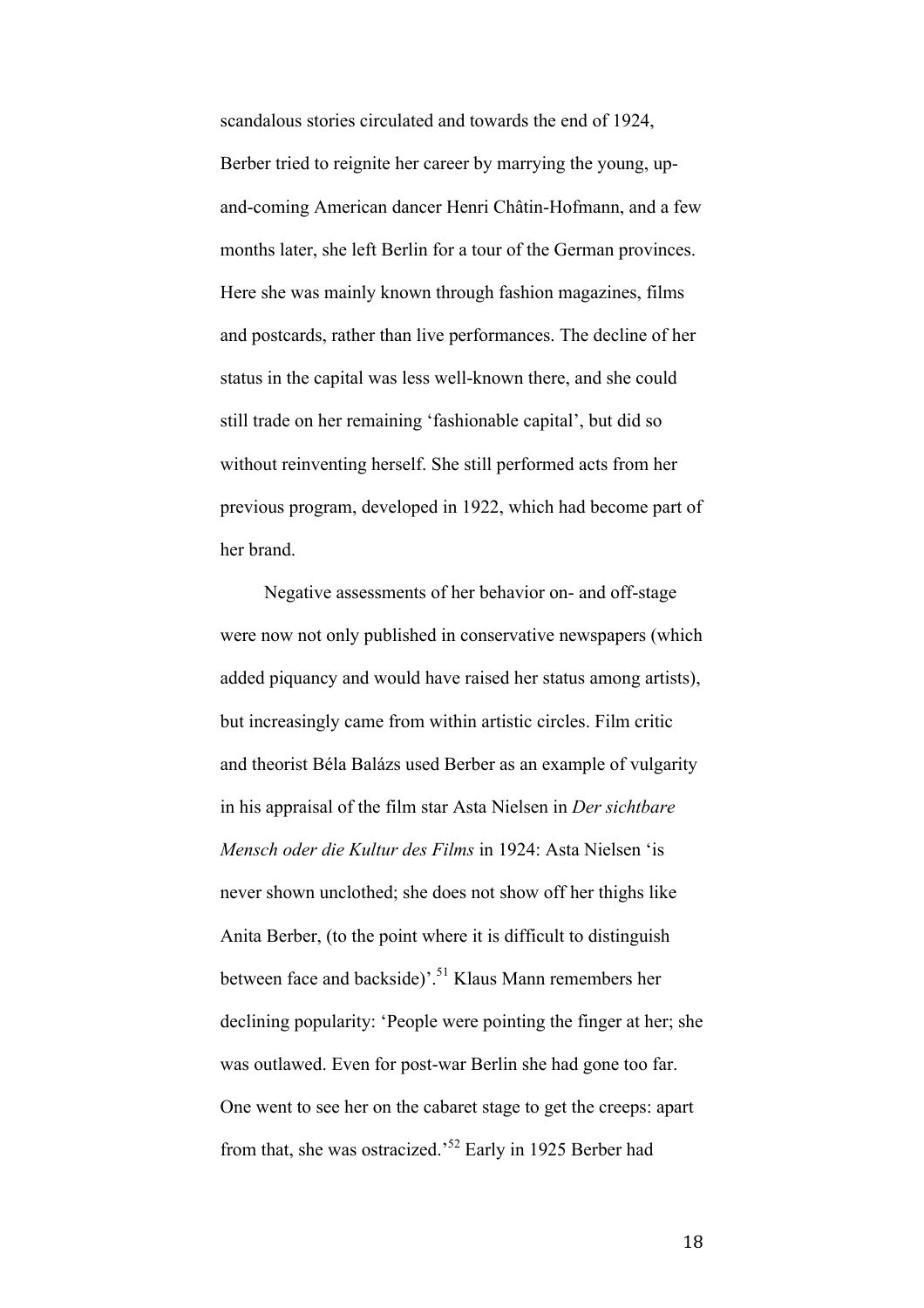turned up to an artists-party in Berlin. When she was refused entry, she gave the host a slap in the face. Shockingly, he slapped her back. This host was none other than the Weimar Republic's foremost art dealer Alfred Flechtheim.<sup>53</sup> This incident made the decline of her status all too clear, and in this transitional time Anita Berber met Otto Dix. This notoriety would have appealed to him, and most of the visitors of his exhibition in Spring 1926 in Berlin would be aware of this incident. Rudolf Arnheim was less than impressed when he saw Anita and her partner Henri perform a year after the exhibition in the *Renaissance-Theater* in Berlin. In his review in *Die Weltbühne*, published in February 1927, Arnheim wrote: 'Henri – a white, bloated body, the marzipan imitation of a fatty goose, a slightly odd profile, in short: the *Konfektion* on the beach. Anita Berber – the lady from the window display at the hairdressers.<sup>54</sup> The whole show, he concluded, was 'a senseless, unmusical muddle of conventional gestures without beginning and end'.<sup>55</sup>

### **The** *Portrait of the Dancer Anita Berber***: An Exercise in Containment**

It is generally assumed that Martha and Otto Dix saw Berber perform for the first time in the summer of 1925 while still living in Düsseldorf. A postcard and two letters sent from Berber to Dix, often quoted in the literature about Berber, are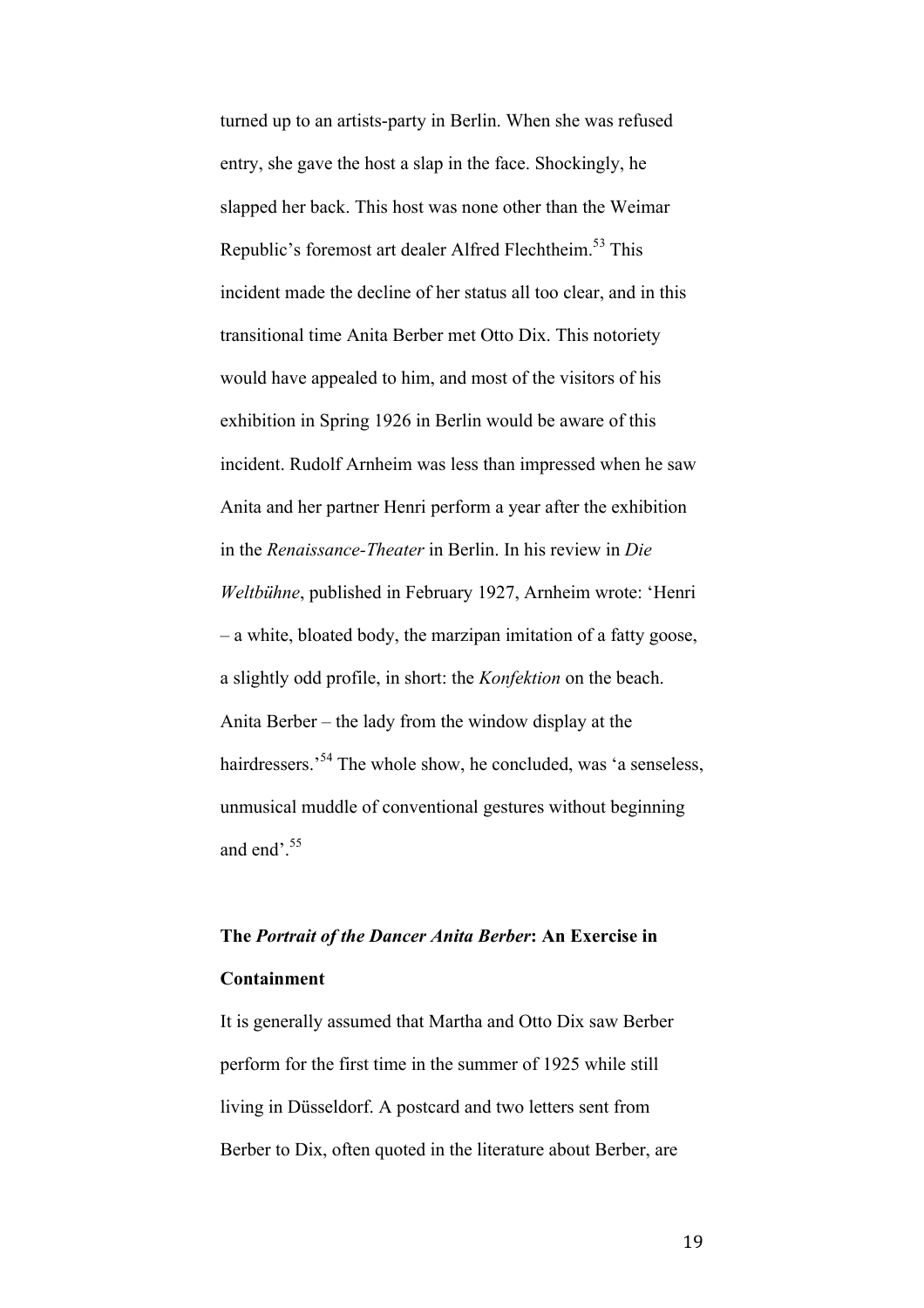evidence of their friendly as well as strategic relationship. In two of them she requests a photograph of her portrait to send it to an American magazine, perhaps in preparation for an American tour that never materialized.<sup>56</sup> Berber's decision to send the reproduction of a disfiguring painting, rather than an attractive photograph to a magazine seems unusal for a dancer previously celebrated for her beauty. Dix was not known to produce flattering portaits, quite the opposite, which distinguished his work from more popular portraitists and was, as Johann-Karl Schmidt has argued, a form of 'self-protection, a way of maintaining his artistic ambitions, in order not to slip into the illustrative, pornographic, photographic or purely artistic'.<sup>57</sup> The subjects of Dix's portraits were not always happy with how they were represented,  $58$  unless they were supporters of new developments in painting and wanted to show this on the walls of their homes. Berber, most likely aware of Dix's growing status in the art world, would have considered such a portrait as beneficial for her career. In one of her letters (this one undated) she confirmed her declining status, financial struggle and the lack of public interest in her artistic output, while also mentioning that Dix had posed for a photograph with her: 'Have you seen the picture of you and me in the *Illustrierten Blatt*? I was so happy! .. We are screwed. No engagement, no money.<sup>59</sup> Public interest in such a photograph of the two of them would have been created as a result of the exhibition of her portrait and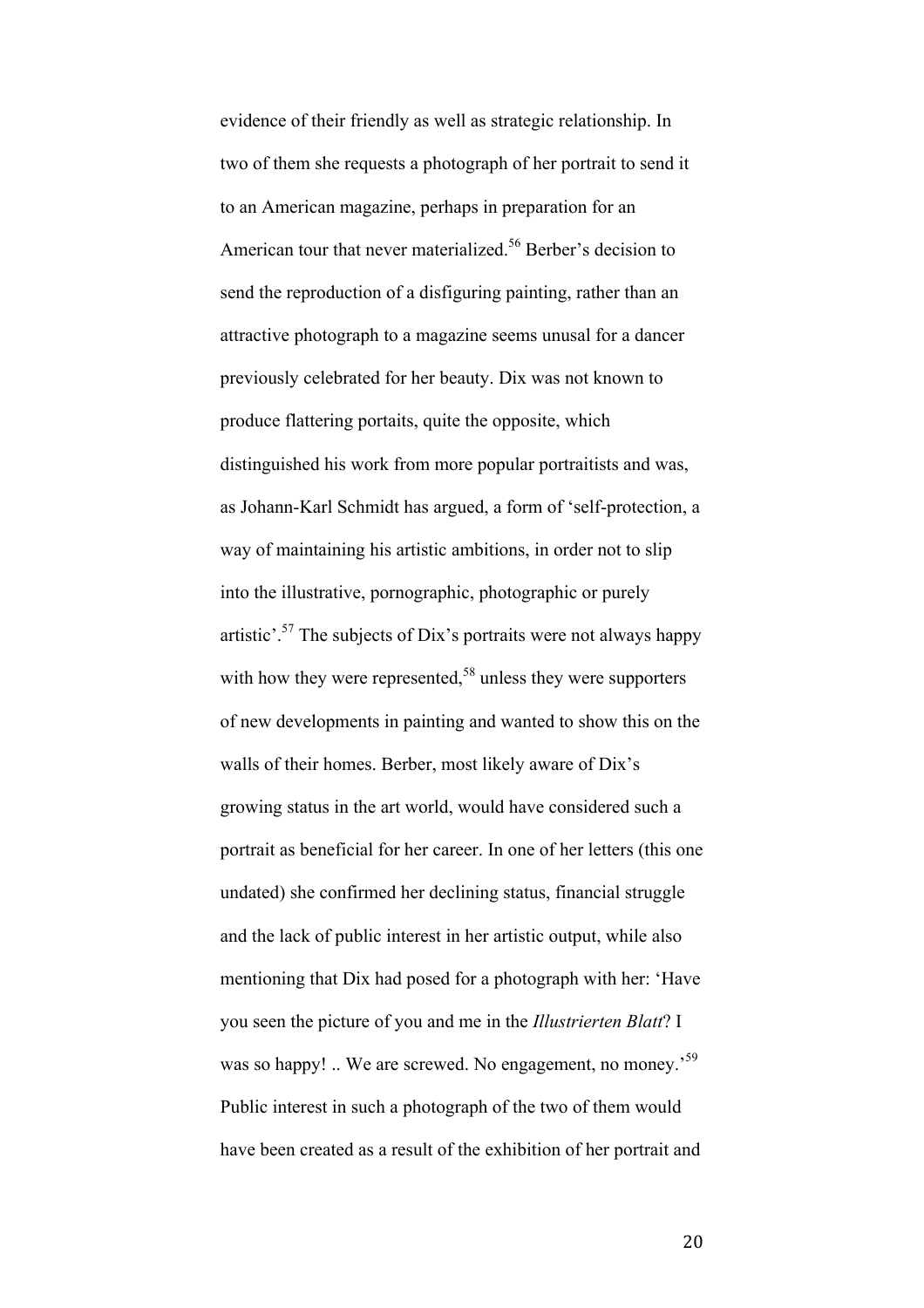Berber's letter was therefore most likely sent in 1926.<sup>60</sup> Dix himself mentioned the reproduction of her portrait in the *Frankfurter Illustrierte* (another name for *Das Illustrierte Blatt*) in July 1926 in a letter to his wife from Düsseldorf.<sup>61</sup> Increased media interest might have been Dix's aim all along, particularly since he was also still facing financial difficulties – and it had succeeded. The artist and his subject were entangled in wider networks of exchange, connecting the painting structurally to a specific temporal, cultural and economic constellation. But can the painter's response to this constellation be identified in the painting itself?

The *Portrait of the Dancer Anita Berber* shows a type of decadent beauty in decline, fashionable during 'that crazy, degenerate, fantastic Berlin immediately after the First World War'.<sup>62</sup> In one of the few pieces of sustained analysis of the Berber-portrait Susan Laikin Funkenstein has argued that Dix's portrait suggests a 'profound understanding of her artistic contributions' and 'meshes Dix's vision of the dancer with Berber's version of herself that she performed for Dix and the painting's viewers'. <sup>63</sup> The 26-year old icon is aged beyond her years, her haggard face with excessive make-up that of an old woman, while outdated photographs of her still circulated on postcards and event programs, creating issues of nonsynchronicity. Her actual appearance is difficult to verify as no photographs made around this time were published in fashion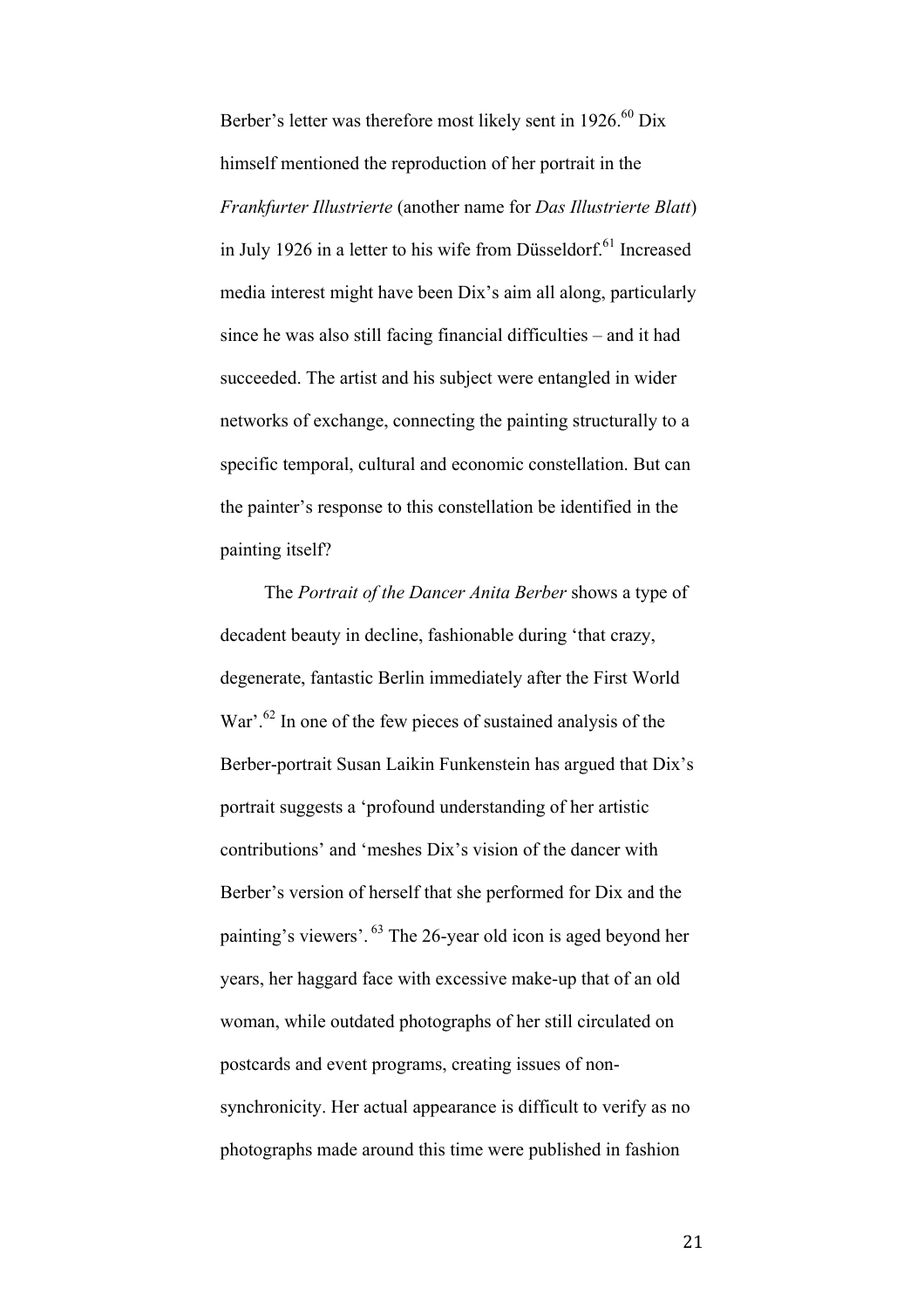magazines or on postcards. However, one pastel made by Dix as a study, and a photograph published alongside a newspaper article in 1924 could suggest what her face might have looked like in 1925 (*plate 8* and *plate 9*). In both her face is puffy and much wider than in the painting, her eyes small slits, the makeup similar to her portrait in oil. The photograph fits with a description by Klaus Mann around 1924: 'I saw her without make-up for the first time. Her face was puffy, pitiable; but despite looking battered, it was still strikingly childlike.<sup>'64</sup> The delicate cabaret dancer, aged beyond her years, was a fashionable trope in contemporary novels and films, but these soft, fragile qualities are deliberately lost in Dix's programmatic oil painting. Furthermore, although she has never been mentioned or listed among the cast, I believe that Anita Berber made a cameo appearance in the film *Varieté* by E.A. Dupont with Lya de Putti, released in in November 1925 around the time Dix was painting Berber's portrait. As mentioned earlier, Berber and de Putti had appeared in the film *Die Drei Marien und der Herr von Marana* together in 1922, de Putti supposedly admired the star and they had become close friends. Perhaps de Putti helped Berber to get this small opportunity.<sup>65</sup> Her appearance in *Varieté* (*plate 10*) reveals that Dix almost faithfully copied Berber's make-up (which looked unusual even at that time) very closely rather than altering or exaggerating it (*plate 11* and *plate 12*). However, there is a sharp difference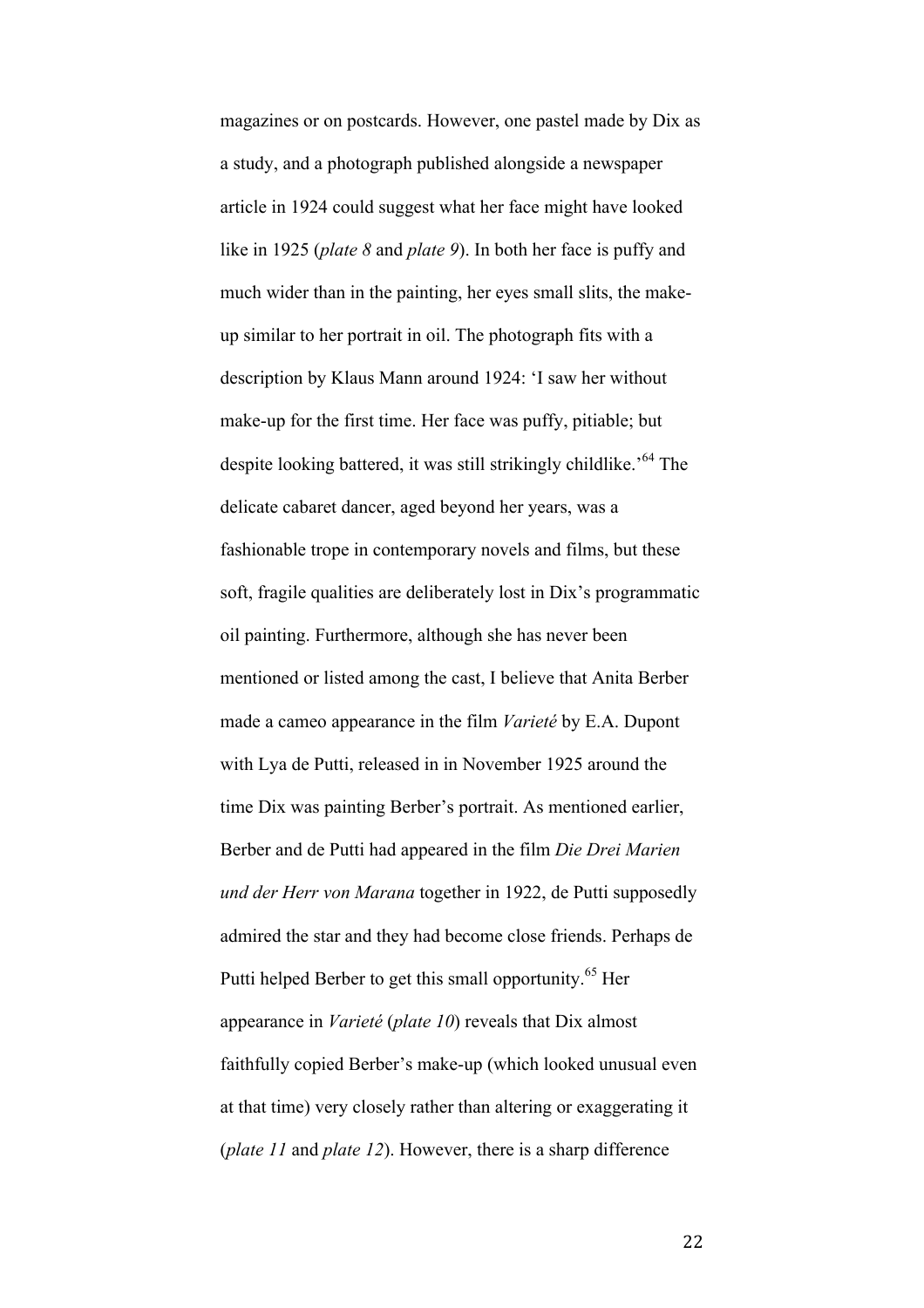between the strongly aged, deathly looking face in the painting and her actual face in the film. Her film appearance betrays the loss of her youthful, beautiful looks, which indicated further that Dix did not paint a fashionable celebrity who was still widely admired, but a woman and a type that was already quite outdated. He could not be accused of being seduced by fashionable beauty like van Dongen had been – he painted her as an anachronism, while accelerating her projected future decline.

In 1925 an exhibition review of the *Düsseldorfer Jubiläumsausstellung* had called for more intensity in art in order to reflect the 'attitude of the time' and singled out Otto Dix as the strongest in the show, because his portraits 'align him with the great demon charmers in the history of art… Next to his obsessions, the diabolisms of others look like harmless play'.<sup>66</sup> In fact, Dix's painting picked up wider cultural trends of the previous inflation years: a fashionability of the 'demonic' among the 'caligarisms' of the era, mediated and disseminated through a range of mass-cultural products, predominantly film. The 'demonic' as a fashionable trope was at the same time employed in illustrated magazines that reported on the latest celebrity gossip, and even by serious art critics to describe qualities of the work of expressionist and post-expressionist painters that ranged from Kokoschka to George Grosz $67$ aligning developments in fine art and mass culture that come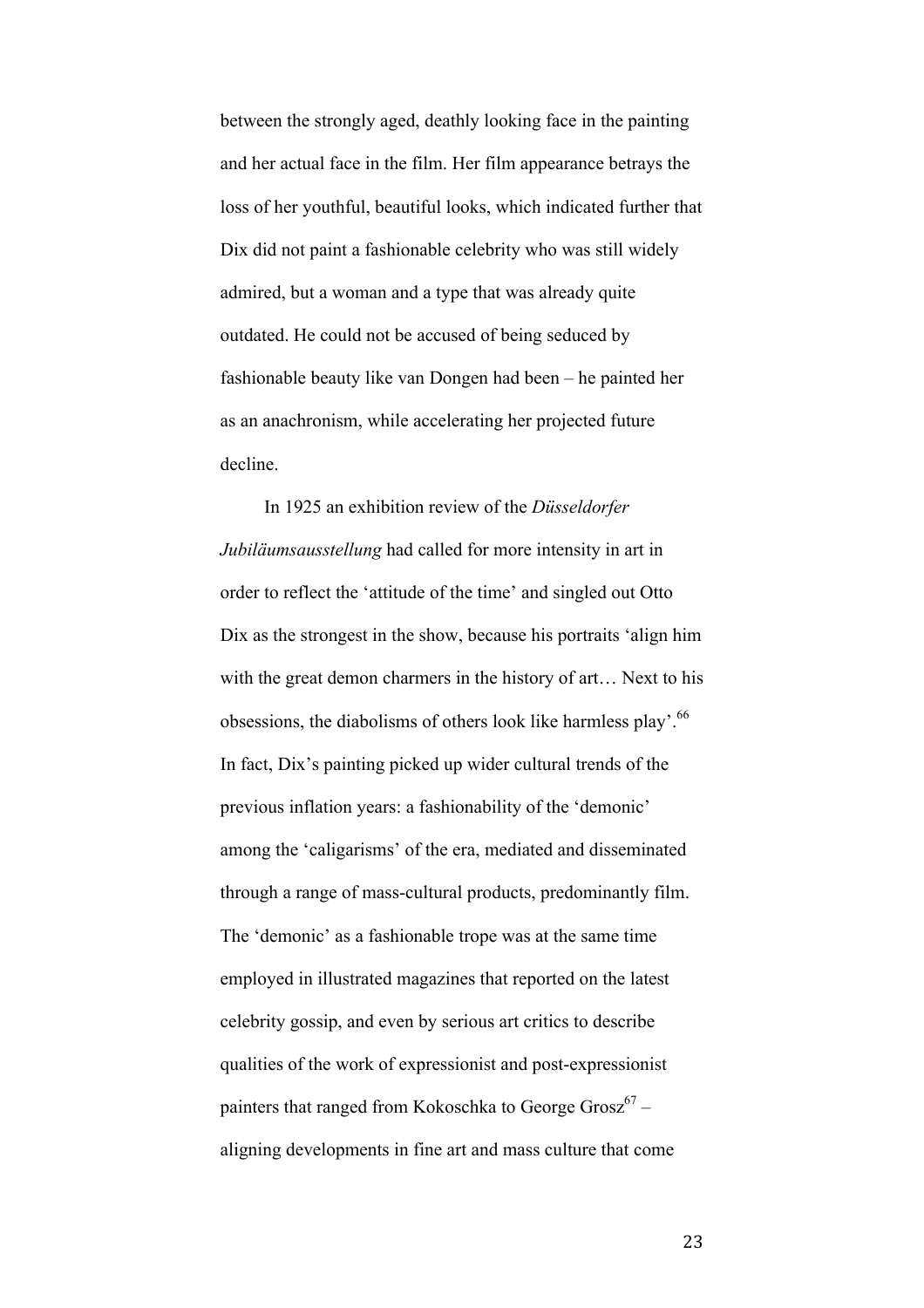together in Dix's painting. In Berber's portrait, Dix has heightened such demonic qualities. Her painted image radiates a level of threat that her photographs do not contain, which links it to the themes of her performances and her excessive lifestyle, as Funkenstein has suggested. However, his painting does not simply intimate admiration and familiarity; her own position and what she represented within the temporal order is key. The painting's shock-aesthetics from its flaming red colors and imposing composition, to her dramatic pose, snakelike surface, claw-like hands and deathly looking face, align Berber with what the *Kunstblatt* had dismissed two years earlier as the 'spiritual pollutions of the hyper-expressive epoch'.<sup>68</sup>

Franz Roh, a prolific art critic in the 1920s, might have been thinking of Dix's portrait of Anita Berber when he identified three key types of femininity in post-expressionist portrait painting in 1928: 'the innocent childlike, the absolutely demonic, as we encounter her in the work of Dix, and finally the crossing … of the shady animalesque with beauty bright as day'.<sup>69</sup> By avoiding the terms commonly employed to describe fashionable female variations of the 'New Woman' - such as *Vamp*, *Bubikopf* or *Girl* – Roh here implicitly drew a line between the female types represented in the mass media and those in artworks, even though they usually showed the same types of women. In Dix's portrait, Berber's meticulously sharpened fingernails did not just signify her threat, but also her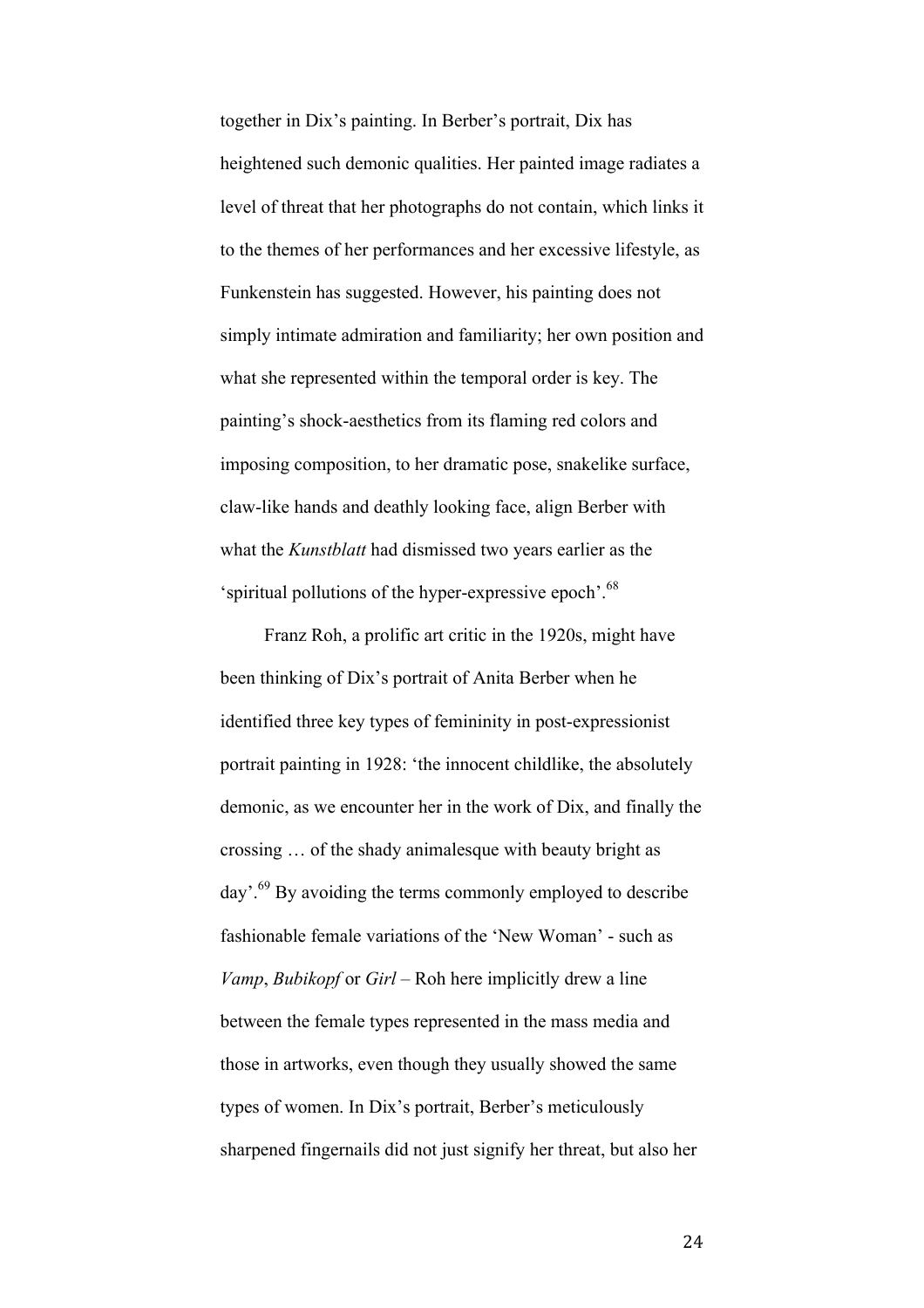declining fashionability because vampire-like pointed fingernails had been en vogue in the immediate past, influenced by the release of expressionist horror films such as *Nosferatu* in 1922.<sup>70</sup> Dix confirmed in an interview in 1965 that he put particular effort into painting a hand because 'it corresponds in its expression completely to the character of the portrayed'.<sup>71</sup> It is not just the position of Berber's left hand, but also the almond shape it forms around a fold of her dress that deserves attention. As Dix said in 1955: 'The folds in a person's clothing, his attitude, his hands, his ears immediately give the painter information about the soul of a model.<sup>72</sup> Berber's hand gesture and positioning would perhaps not be particularly significant had Dix not used this gesture in a significant number of his works, from *Three Prostitutes on the Street* (1925), to his famous triptych *Metropolis* (completed in 1928) to *Triumph of Death* (1934). It is also engaged in two drawings of prostitutes posing as widows (or widows working as prostitutes) <sup>73</sup> of 1922 (*plate 13*). As a signal it connects two qualities that define Berber's portrait: sexuality and deathliness. Dix employed symbolic formal strategies of the Old Masters and adapted their narratives for the culture and social realties of the Weimar era. As Olaf Peters contends, this type of *Neue Sachlichkeit*-painting combined 'a contemporary iconography, a modernized traditional vocabulary of form and compositional tectonics of the Old Masters'.<sup>74</sup> Berber's portrait is not just a prime example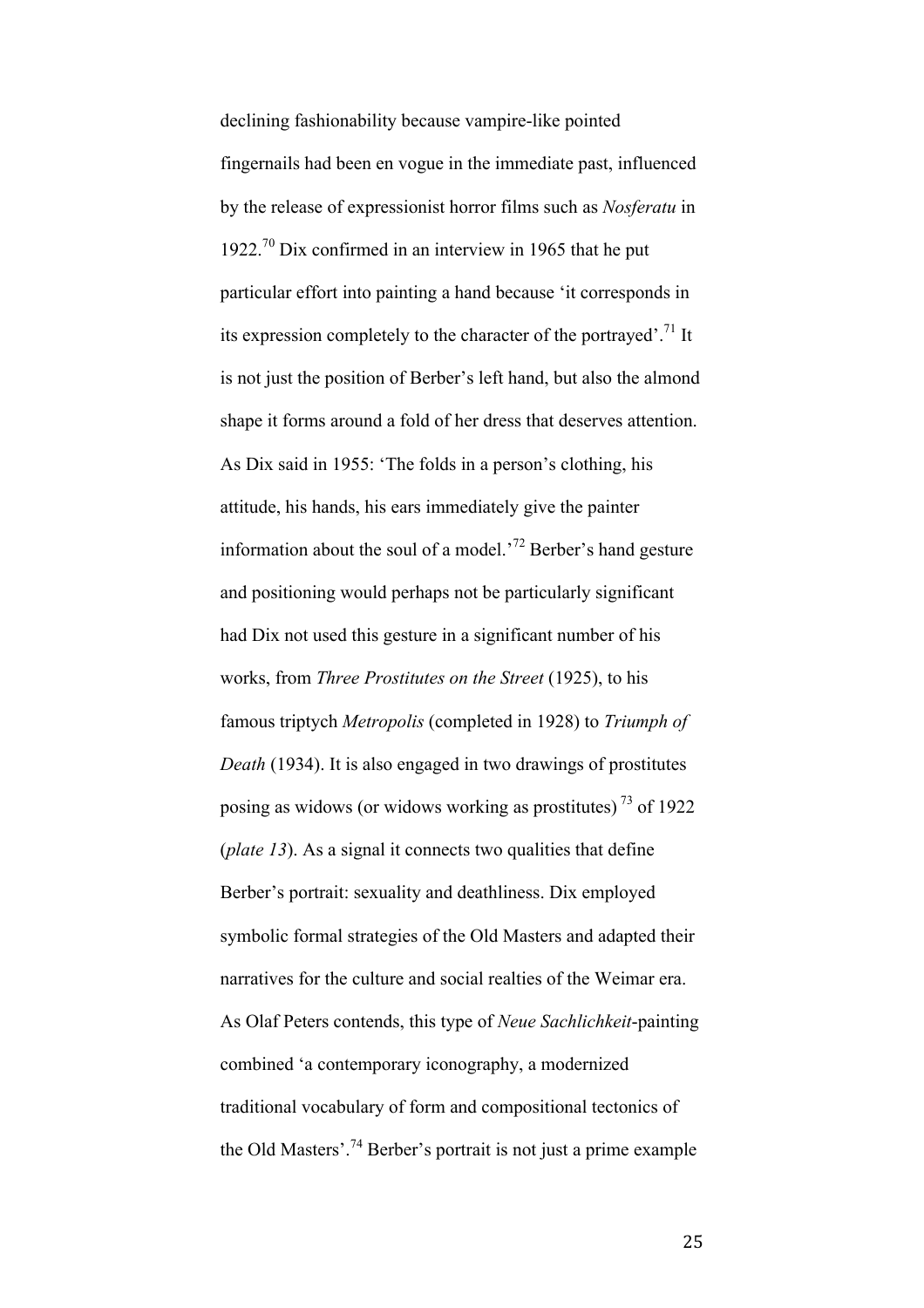of this, it takes the temporal implications of this strategy and the employment of a 'contemporary iconography' – always subjected to fashion - to a new level.

Dix's direct engagement of a contemporary iconography, specifically images from celebrity and mass culture, is evidenced further by photographs of the actress Lya de Putti the fifth most popular actress between 1923 and 1926, and therefore much more successful than Berber at the time. <sup>75</sup> De Putti has never been mentioned in connection with Dix's portrait, but a photograph (*plate 14*), taken in June 1925 by the studio of Alexander Binder in Berlin,  $^{76}$  suggests that Dix may have been inspired by her image, from the pose to the gesture and position of her hands, rather than entirely inventing it. Dix painted Berber's portrait after seeing the dancer perform in the summer of 1925, therefore after de Putti's picture had been distributed in a wider public sphere. Berber's portrait could thus be conceptualized as a pastiche based on mass media images from several sources in addition to the painter's familiarity with the actual person, combined with the pictorial vocabulary and techniques of the Old Masters to anchor his artwork outside a contemporary mass cultural realm. This will be discussed in more depth further on, but firstly the contemporary tropes employed by Dix to signal fashionability or outdated-ness need further investigation.

The difference in the treatment of the same signifiers of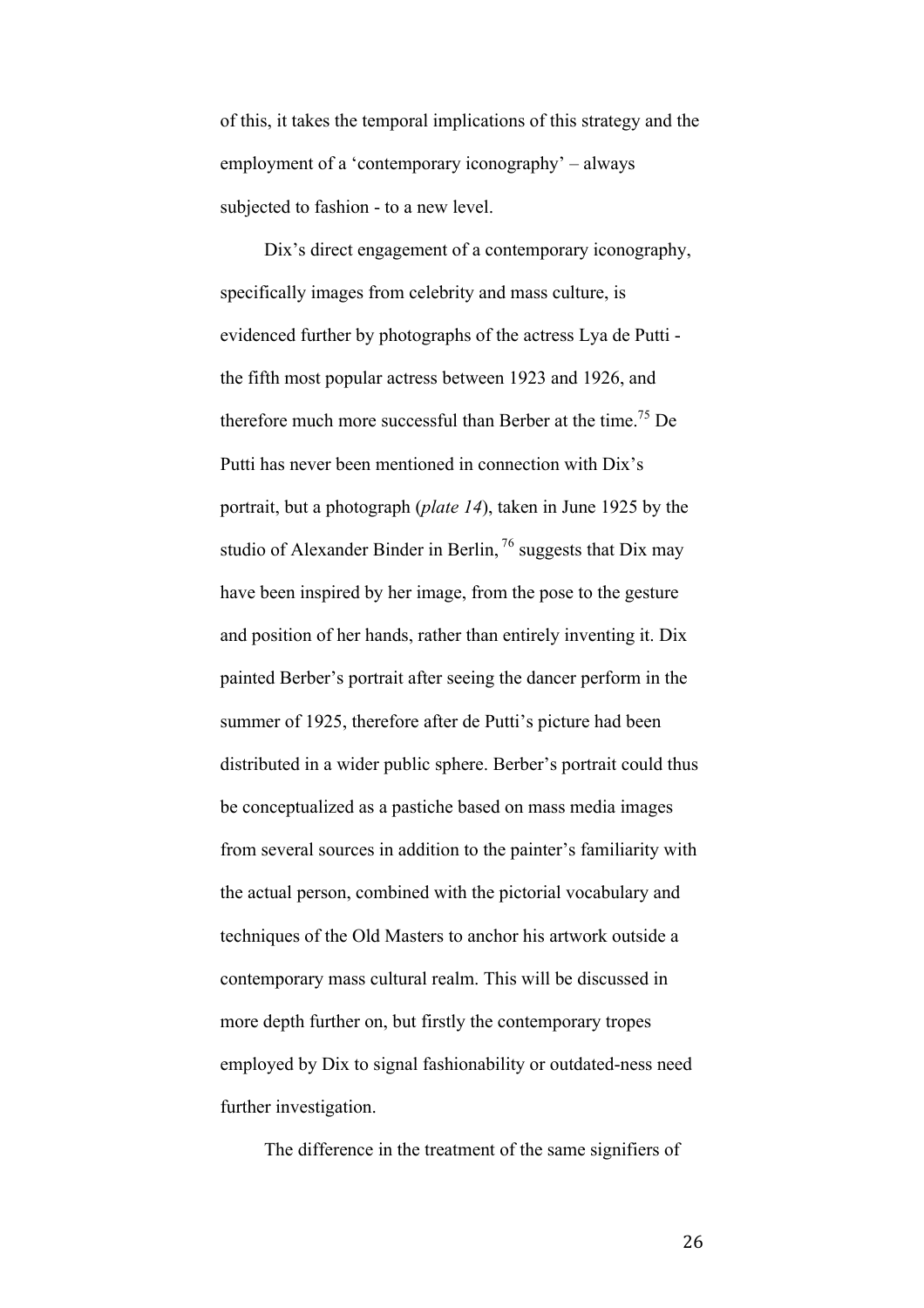fashionability between a self-portrait of Dix and his wife as glamourous dancers in 1922 and Berber's portrait exposes the decline of their exchange value, the painter's response to such processes, and complicates the indexical function of fashionable objects and appearances as markers of time in painting. The lost double-portrait *Doppelbildnis* (Fig 15), dated 1923 in the available literature, was most likely already completed by the end of  $1922^{77}$  since it was published in mid-January 1923 in the same edition of the popular fashion magazine *Die Dame* as photographs of Berber taken by the Atelier d'Ora, which is also an indicator of the artist-couple's own fashion and celebrity status. Furthermore, *Die Dame* introduced it as a painting from the 'Juryfreie Kunstschau' in Berlin which already opened in October 1922. In the *Double-Portrait* Otto and Martha mimic perfect shop window dummies, including the stiffened hand gestures, with the same style of make-up and pointed fingernails Berber still sports three years later. Both stark make-up and sharpened fingernails were also key characteristics in Martha's large solo-portrait in oil *Bildnis Frau Martha Dix* of 1923 (see *plate 5*), which plays with different surface textures. Commonly worn on stage and in films, the mask-like make-up is a signifier of artificiality and fashionability, while in Berber's portrait (and her actual appearance in *Varieté*) it is not the contemporary fashion, it does not follow her facial features and is exaggerated to the point where - in combination with her greenish, madly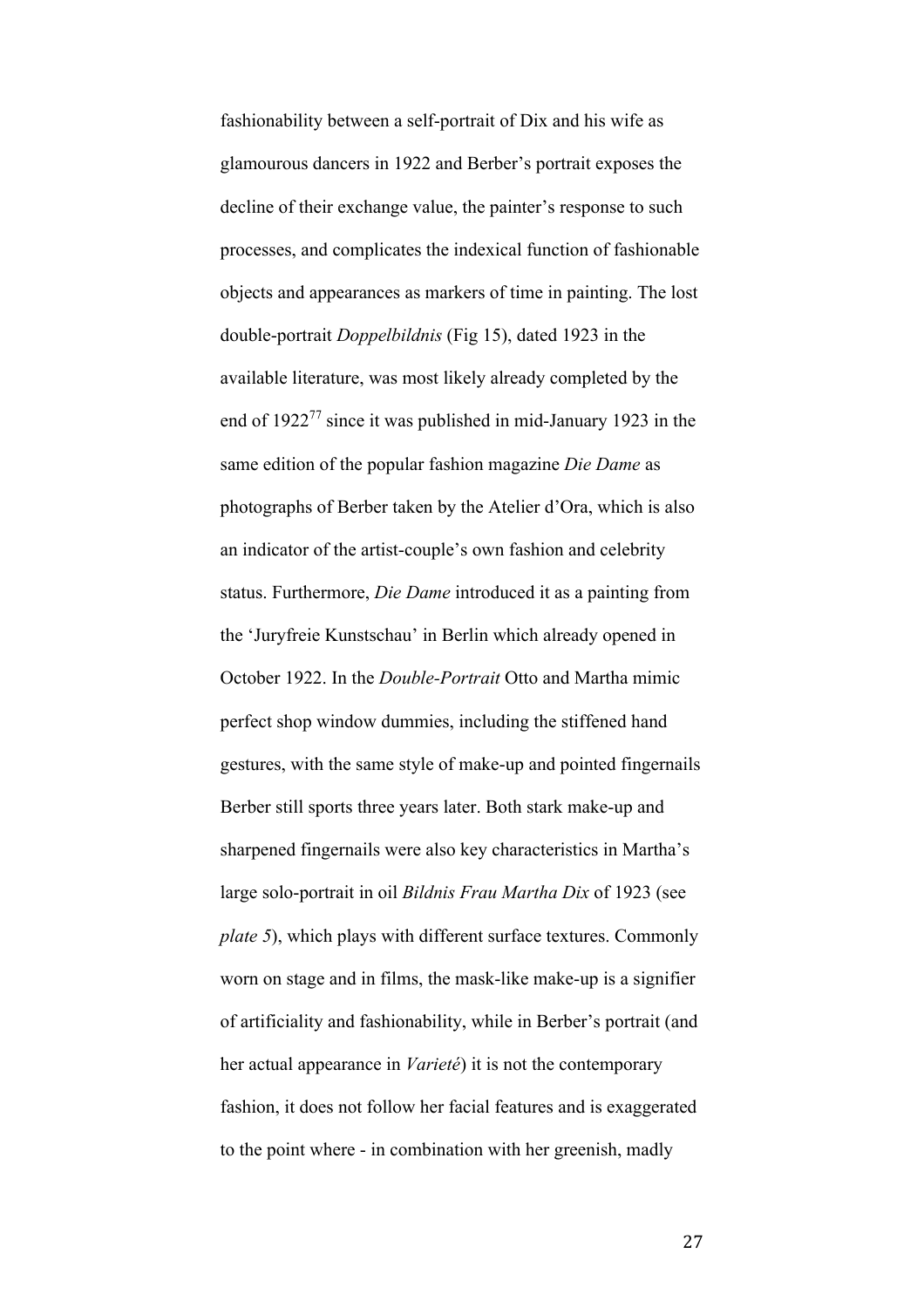staring eyes and inflamed nostrils - it has become ugly. Martha's portrait shows fashionable beauty, but this extreme look had lost much of its appeal as a style worn 'off screen' by the end of 1925 (it still continued to be used in film and on stage).

Art critic and loyal supporter Willi Wolfradt praised *Doppelbildnis* in 1923 as important and programmatic, at the forefront of new stylistic developments in painting with its polished 'linearism'. <sup>78</sup> According to Wolfradt, the work showed representatives of an absolutely contemporary, extremely fashionable type, the product of an accelerated consumer society. He identified tropes created by the fashion, cosmetics and media industries, imposing an economic-political reading:

They are the typical vampiric people one encounters everywhere these days, automatons of want, polished and fitted out by ready-to-wear and cosmetics, heart-empty dolls with greedy instincts, representatives of a sphere where smart brutality counts as a badge of honour. [...] Their soullessness is expressed in the ornamental stiffening of their expressions.<sup>79</sup>

Wolfradt specifically singled out features of their appearance, from the patent leather boots, to the silk stockings, the combed back hair, the perfectly pressed trousers, the 'wooden' hands,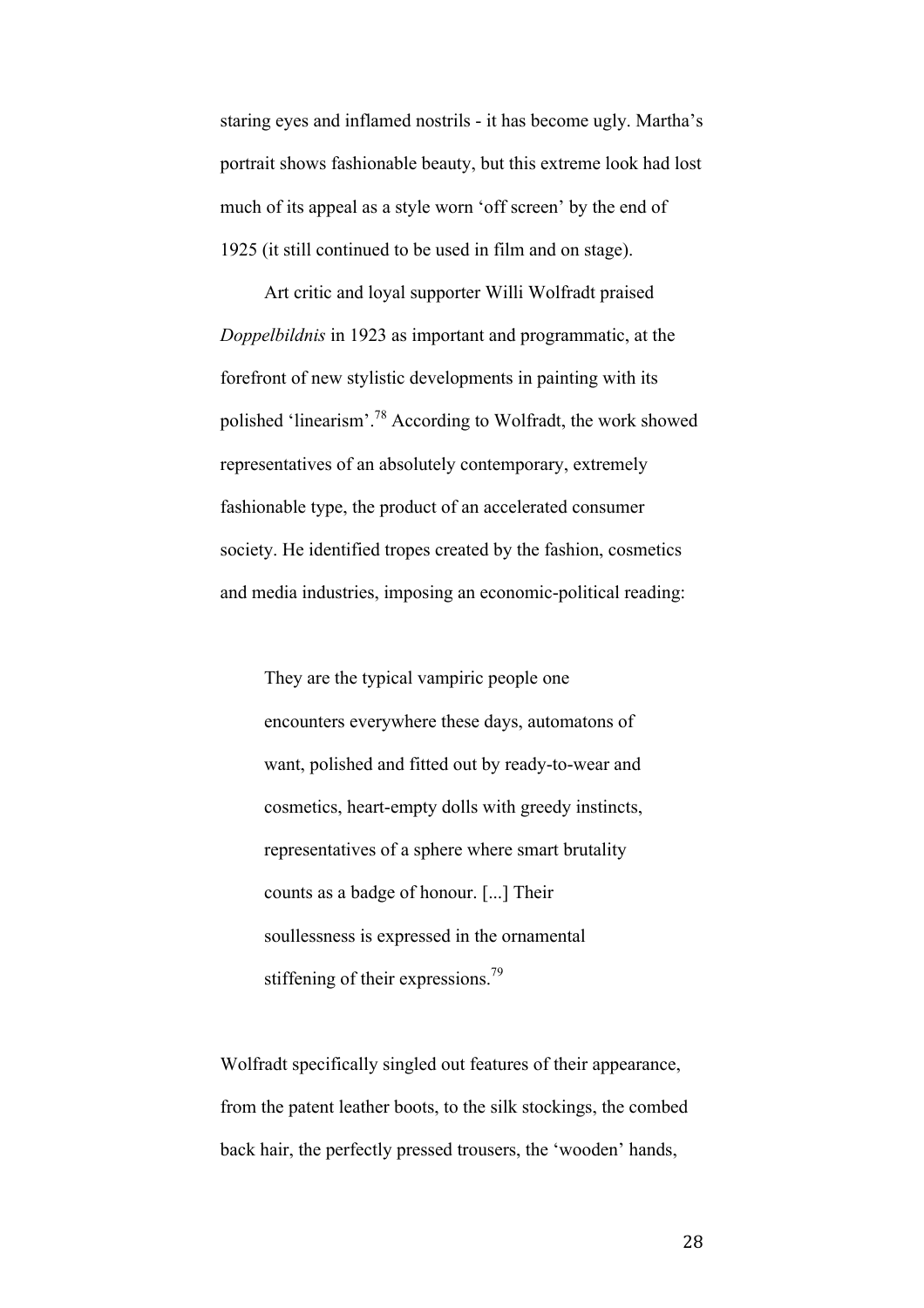even the manicured finger nails, which give the overall impression of 'the luxurious, the constructed, the automated'<sup>80</sup> and he links them to shop window displays and shopping catalogues. Willi Wolfradt's previous review of the *Juryfreie Kunstschau*, published in December 1922 in *Das Kunstblatt*, but not cited in the research about this painting, of which only black and white photographs have survived, conveys an idea of its aesthetics: 'Especially a double portrait, in the "terrible beauty" of his painterly style a piece of social critique, practically hypnotizes … the more authentic art around it remains unimportant next to its shrill energy.<sup>81</sup> The author speaks of 'the stark smoothness of the facture', the 'crass sweetness of the colors' in Dix's works on display. $82$  Although the painting can be read as a critical commentary on modern consumer culture, I argue that it was Dix's strategy of ambiguity, that these tropes and pictorial details could be read simultaneously as signifiers of fashionability and coolness, depending on the attitude and identity of the contemporary viewer. With his double-portrait Dix claimed to represent the contemporary, the modern, by styling himself and his wife according to the latest trends in artistic circles. At the same time, he had developed a new painting style that corresponded in its restrained coolness to the smooth appearance and suggested character of the portrayed figures.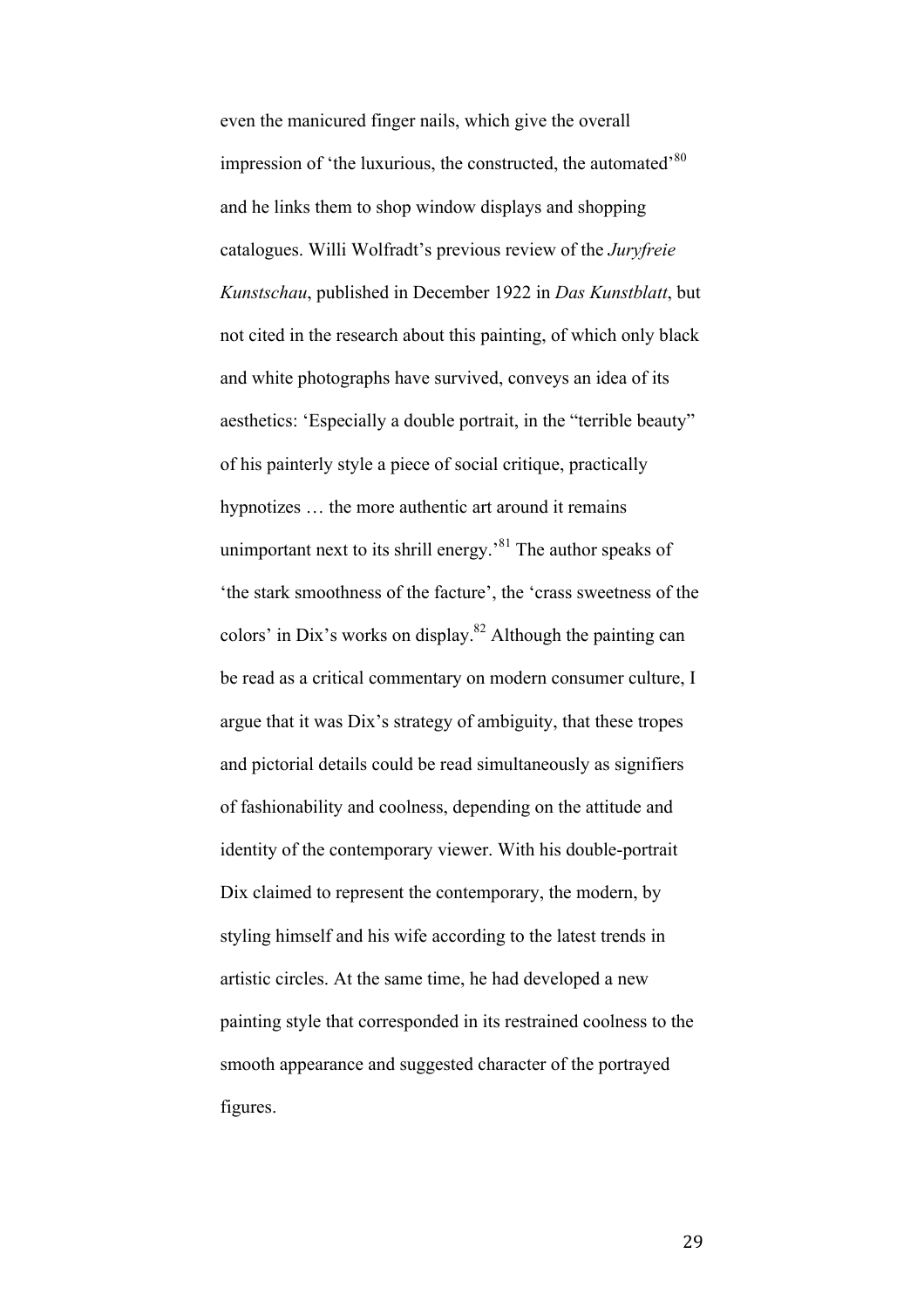In the Berber-Portrait, three years later, Dix used the new 'objective' style of the New Sachlichkeit to paint a woman who embodied Expressionism. Style and subject were now antithetical, creating an intense temporal dialectic between the parallel processes of rise and decline. Expressionism had been around for a considerable amount of time and had trickled down into mainstream applications, from shop window displays to spaces of commercialized leisure such as the expressionist rollercoaster ride in Luna Park in Berlin. Although in film and dance Expressionism flourished for a significantly longer period of time (creating, to an extent gendered, issues of nonsynchronicity), it had fallen out of favor with many painters and art critics from the early 1920s onwards.<sup>83</sup> Dix's portrait enforced hyperbolic emotionality at a time when a 'cool' persona became the new ultramodern pose. As a result, this portrait stands out among Dix's oeuvre not just because it deals with fashion and celebrity culture, but also the actual and projected trajectory of wider cultural developments.

In his fictionalized and dramatized Berber-biography *Dance into the Dark*, published a year after her death in 1929, , film critic Leo Lania's describes how Anita and her partner Henri were perceived at the time Dix painted her portrait, commenting also on the role fashion and her association with an outdated cultural model: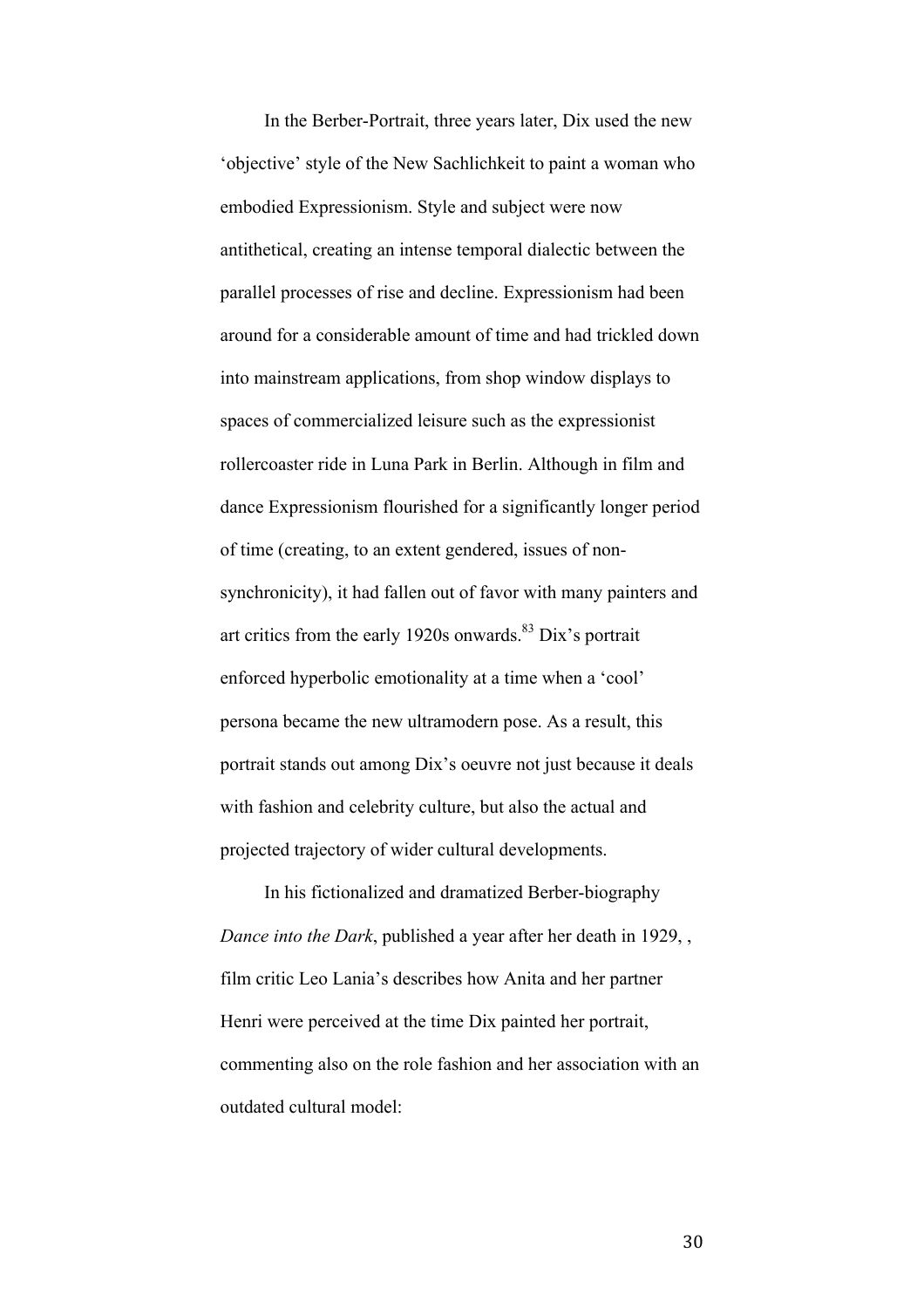Breslau, Leipzig, Hamburg, Dresden, Cologne – an endless string of scandals. … Berlin - the new Berlin of 1925, showed them the cold shoulder. Passé, a long finished affair, believe me, nude is not modern anymore. … Berlin: in no other city rise the waves of every new movement as high, nowhere is such little trace of them when the waves retreat. Here, you never have a new spiritual movement, only ever a new fashion. And fashions don't emerge from any need other than distraction. They are born to die. Cocaine was modern yesterday, and lesbian love, and nude dance and the erotic - now we had Neue Sachlichkeit.<sup>84</sup>

A look at Berber's dress in the painting confirms her locatedness in the past. It is similar to the one she wore for her dance *Suicide* in 1922 and in one of the staged photographs taken in Vienna, published in the same edition of *Die Dame* (*plate 16*) in 1923 as Dix's *Doppelbildnis*. <sup>85</sup> In 1922 it had been absolutely up-to-date: as the fashion magazine *Die Dame* confirmed in October that year, advising that 'the shell embraces the body more closely again and thereby gives the figure something elongated, snakelike.'86 If Dix was inspired by Berber's own dress then he would have used outdated photographs or she still wore the same outfit three years later when he saw her perform. In both cases, what is signified is outdated-ness.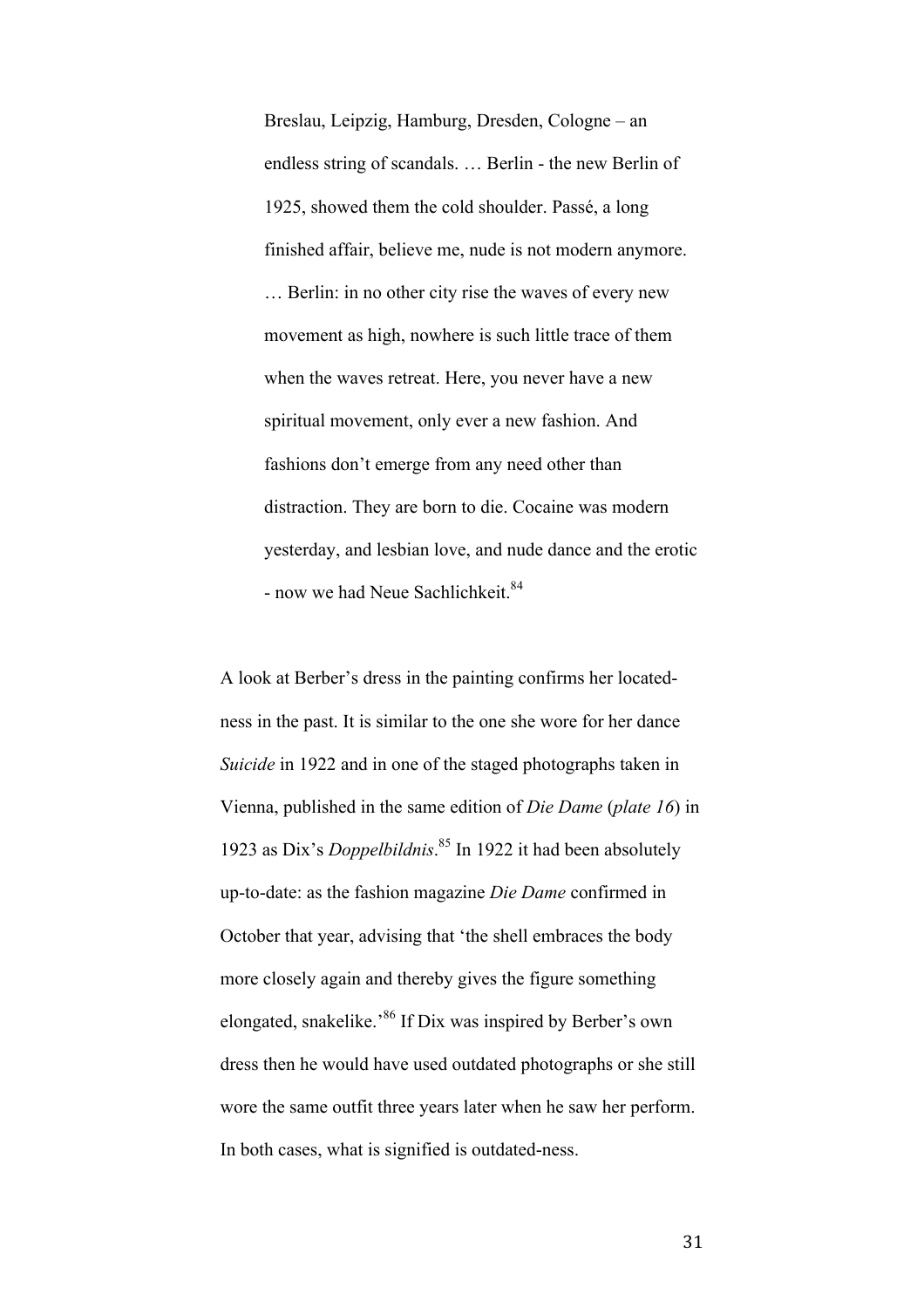**Temporal De-Anchoring and the 'Nachleben' of Images**  Dix also gives the woman in his portrait a different body to Berber's actual one. He slims and elongates it significantly and combines this with a belly and stance typical of German late Gothic and early Renaissance paintings and sculptures, further complicating the overlapping temporal and medial references constructed by the artwork. This anachronistic employment of the formal vocabulary of the late medieval period became itself a fashion that Dix's own success helped to popularize. He reengaged a painterly idiom that could claim survival through time and origins outside modern mass media culture. Paul Fechter had already proclaimed in his popular book *Der Expressionismus*, first published in 1914 and reprinted in 1920, that 'the gothic has come back into fashion' for a new generation of artists who were looking towards the 'true forefathers of German art, the *Gotiker* and the masters of the late 15th Century, in particular Grünewald.'87 In a similar vein Paul F. Schmidt wrote in September 1928 in the short-lived, ambitious German edition of the high-end fashion magazine *Vogue* that architects and artists of the Gothic era had been 'rehabilitated as the great fashion of the  $20<sup>th</sup>$  century'.<sup>88</sup> Dix adopted their themes and sentiment first in his expressionist work and then in a different way in his Verist paintings. Moreover, a cursory look into fashion magazines and art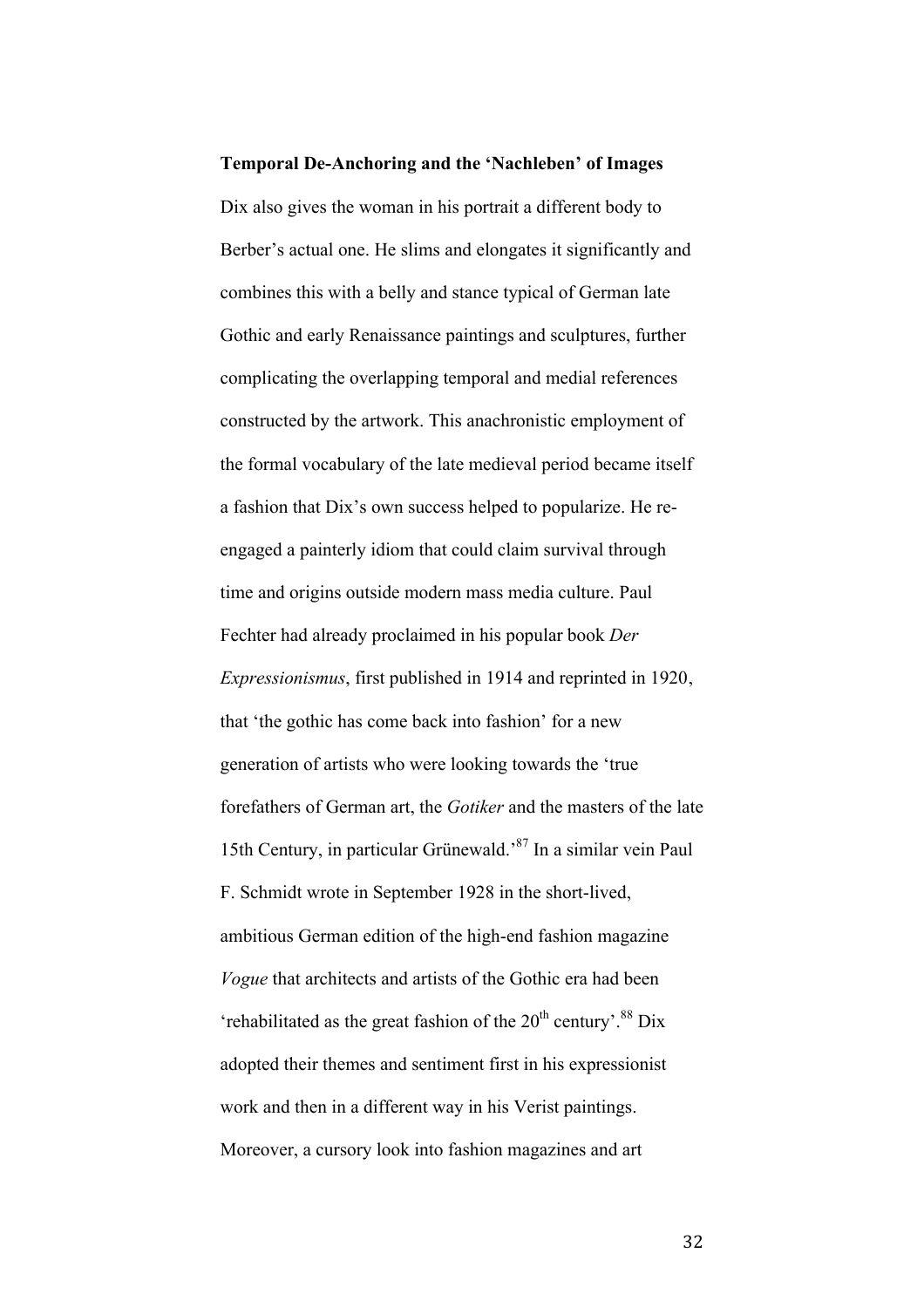journals can confirm that the 'gothic' was also a trend in wider visual culture at the time, from interior design, to art collecting and the topics and vocabulary of arts criticism.<sup>89</sup> Fashion magazines such as *Elegante Welt* and *Die Dame* published photographs of the apartments of well-known cultural figures that revealed them as collectors of Gothic wood sculptures, for example the celebrated German film stars Asta Nielsen in 1925.<sup>90</sup> Gothic art regularly featured in elitist art journals at the time and art critics used the term 'gothic' to describe qualities in expressionist art. The study of the Gothic had enjoyed increased popularity in academic art history from the 1910s onwards, and the influence of Wilhelm Worringer's widely-read publications *Formprobleme der Gotik* in 1911 and *Abstraktion und Einfühlung*, published in 1908, continued long into the 1920s. Dix said later about his work of the 1920s that he had wanted the form in the image like a sculpture.<sup>91</sup> and the influence of Gothic sculpture specifically is also evident in the exaggerated length of the lower limbs and the sculptural quality of Berber's body in the painting, the draping and twisted posture. Hanne Bergius has described the references to the Old Masters in Dix's work in 1991 as a 'strengthening of modern art through historic forms and myths' and compared this cultural 'memory-work' to the efforts of Aby Warburg to document underlying structures, the 'continuity and restitution of forms of expression.<sup>92</sup> By aligning Berber with historic pictorial iconography Dix's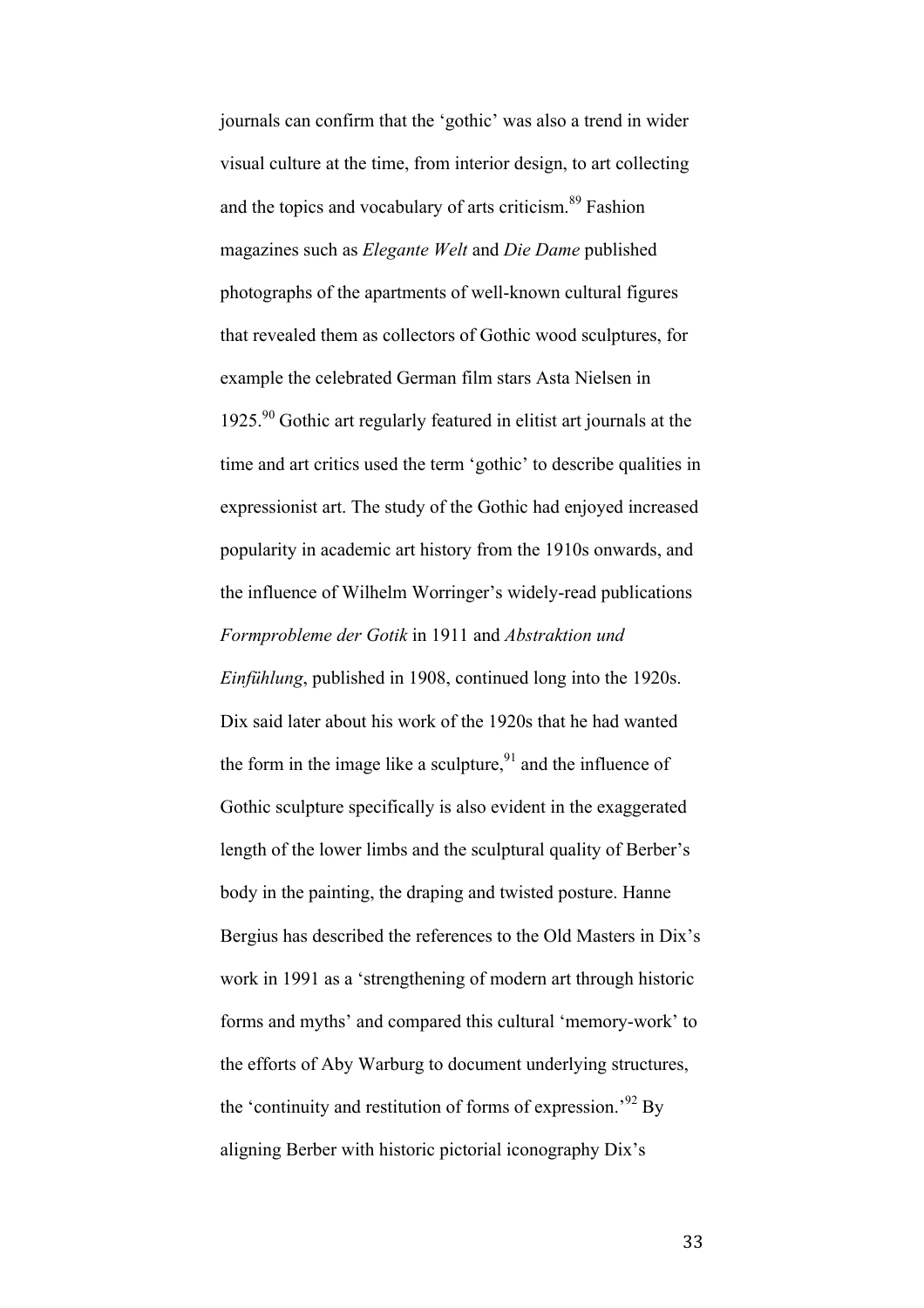portrait can also be read as an allegory or cautionary tale in the tradition of 'Eros and Death' - one of Dix's central themes throughout the 1920s. One could perhaps say that in her portrait 'Death and the Maiden' are merged into one. Berber herself had already introduced an anachronistic element when she performed her dance *Cocaine* to *La Danse Macabre Op.40* (1875) by composer Camille Saint-Saëns<sup>93</sup> - linking both her performance and Dix's painting to the medieval theme of the 'Dance of Death'. Klaus Widdig has previously linked the figure of the medieval witches' Sabbath to the chaos, dancing and spectacle of the inflation years and the traumatic experience of the New Woman.<sup>94</sup> Anita Berber, described by observers as a 'very evil Eve<sup>'95</sup>, personified this trauma. A photographed figure could not convey such qualities to future audiences, but Dix's portrait permanently inscribes these meanings - Kracauer's 'still-vacillating memory-image' - and connects her to timeless tropes in art history, motifs with a Warburgian *Nachleben*, to ensure the survival of his artwork. In fact, Paul Westheim, confirmed the overall impression of an allegorical painting in a review of Dix's retrospective in 1926. He complained that Berber's portrait was not just too driven by 'technical skills', but that it also reminded him too much of the Austrian symbolist painter Franz von Stuck, presumably referring to the latter's staple images of seductive but threatening female figures from Eve to Pandora.<sup>96</sup> The painting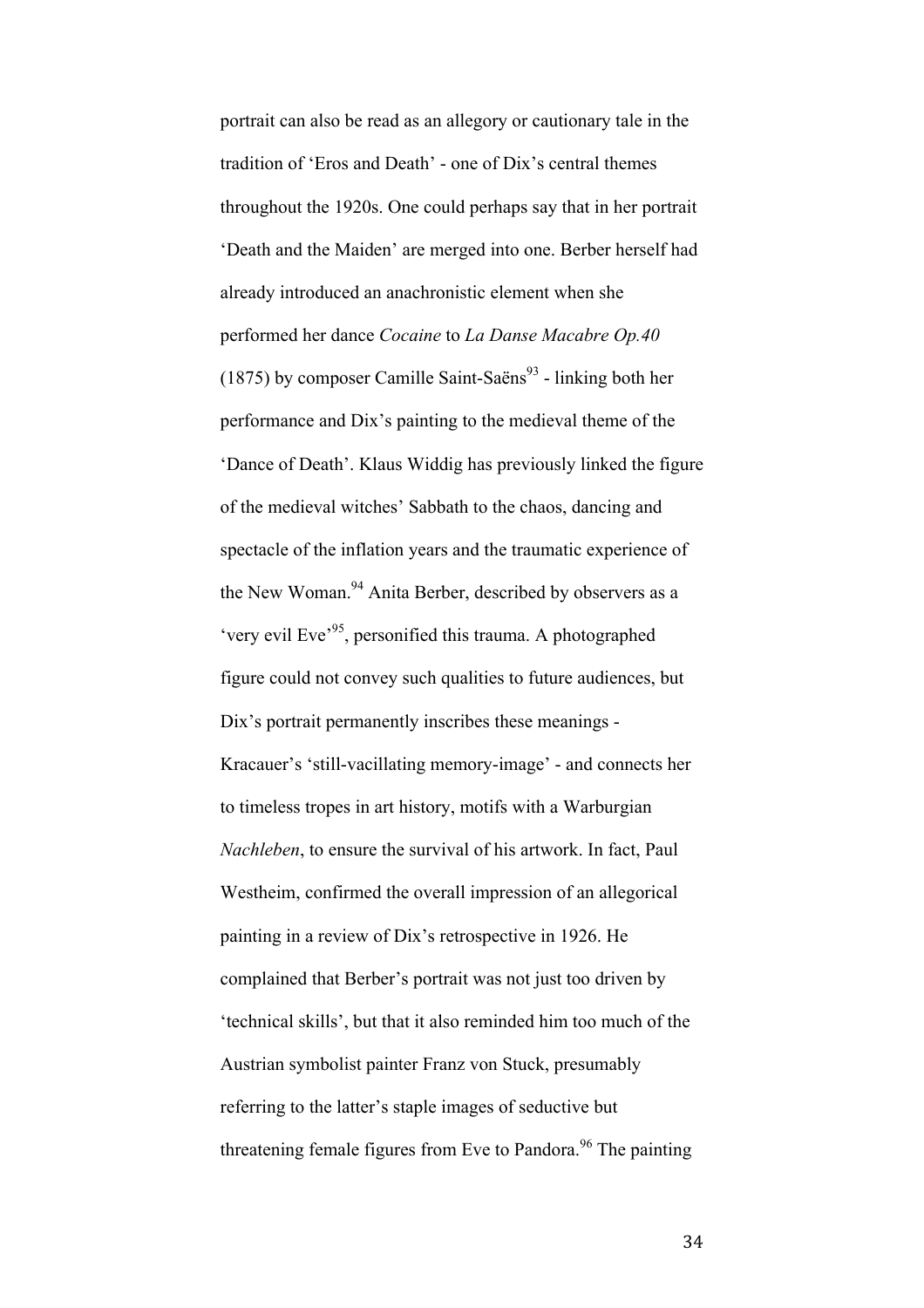is partially de-anchored from the present by turning a woman who had represented the height of fashion and beauty only a short time ago, whose images had been widely disseminated in mass media culture, into something threatening and ugly, combined with the traditional techniques of oil glazes on wood panel, compositional strategies, a body ideal and the allegorical narrative strategies of the early German Renaissance.<sup>97</sup>

### **Fashionability Engaged and Controlled: The 1926 Exhibition at the Galerie Neumann-Nierendorf**

The *Portrait of the Dancer Anita Berber* draws on a wide range of images from both art history and the mass cultural sphere, each with their own shifting exchange value. However, the full impact of these complex temporal and inter-medial dialectics in the portrait cannot be understood without considering how it was displayed in Dix's first retrospective exhibition: It was positioned next to his self-portrait *Selbstbildnis mit Staffelei*, completed just before the exhibition in 1926, which showed him as detached, focused observer - a pose that corresponded to his dissecting approach as a painter (*plate 17* and *plate 18*). As Funkenstein suggests, as pendants these two portraits 'promoted each other's careers',<sup>98</sup> although the painting did not fulfill this promise for Berber. Such a hanging dramatized both protagonists' careful positioning within a temporal dialectic - a dialectic emphasized by the exhibition booklet where Berber's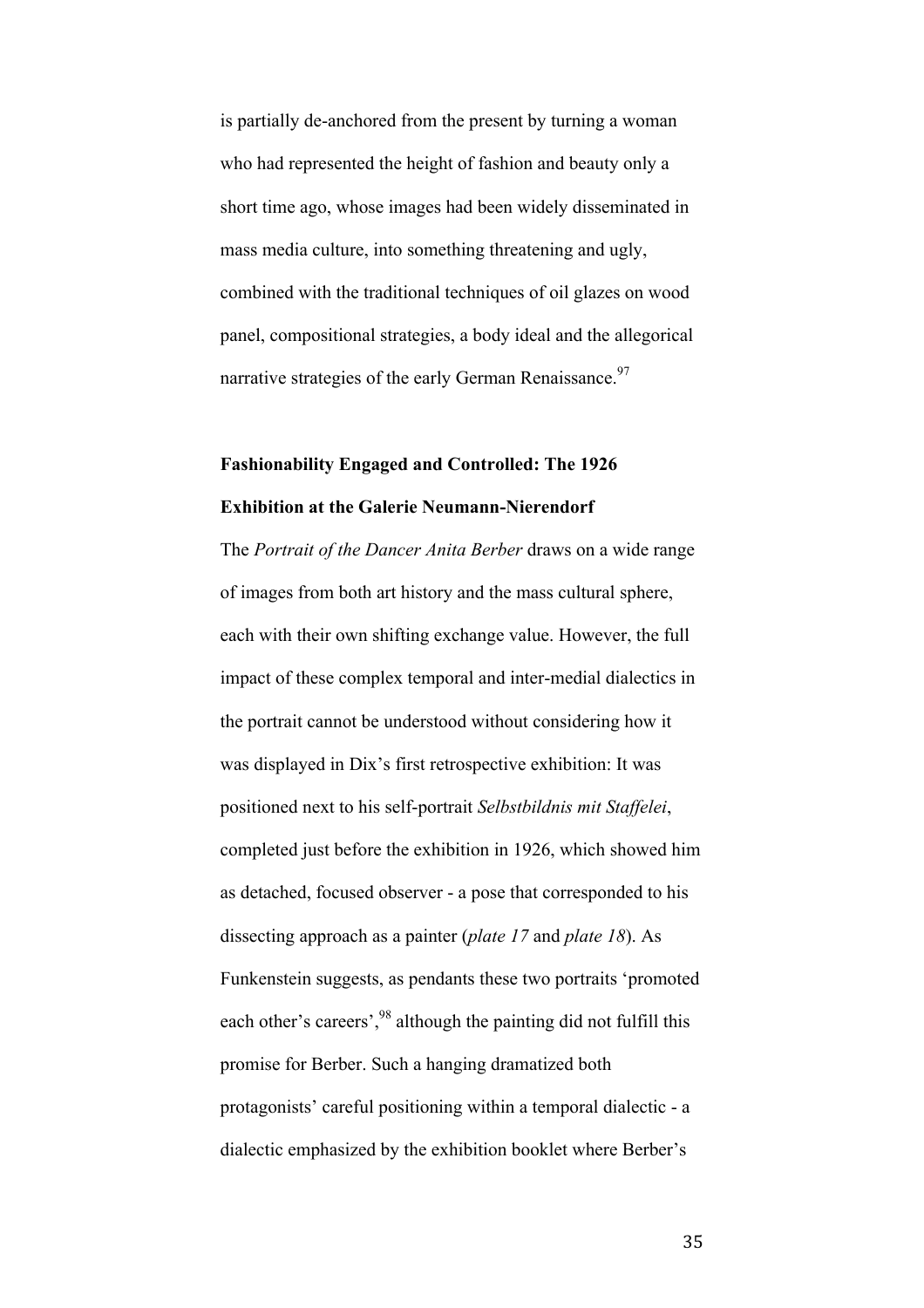portrait was reproduced opposite Dix's self-portrait as well.

In *Selbstbildnis mit Staffelei* Dix has abandoned the makeup that he wore in 1922 in his previous persona as artist-dandy and socialite in both *Doppelbildnis* and other works such as *An die Schönheit*. He is wearing a relatively conservative but contemporary suit and has abandoned the exaggerated style with excessive shoulder padding and high, narrow waist, which he had designed for himself in his informal drawing of 1921.<sup>99</sup> This style is still worn by his friend the jeweler Karl Krall in the *Bildnis des Juweliers Karl Krall* (*plate 19*), completed in 1923 and displayed on Berber's left in the exhibition. In Dix's selfportrait, the combination of objective painting style, cool expression and fashionable appearance (as a form of disciplining the self) demonstrated in a productive congruence that he and his art were *zeitgemäss*. As the fashion magazine *Elegante Welt* claimed in the feature 'The Elegant Gentleman on Stage and in Film' in 1920, a male artist's outfit underlined his professional credibility. The article argued that the contemporary focus on the silhouette created by clothing could be attributed to the influence of cinema. The writer and actor Robert Forster-Larrinaga was selected as an example of an artist who showed 'eccentricity not just in his poems. His way of dressing proves a strong personality that can create something original in every area it delves into.'100 Although one could not generalize this fashion, the writer advised, one should keep in mind that 'every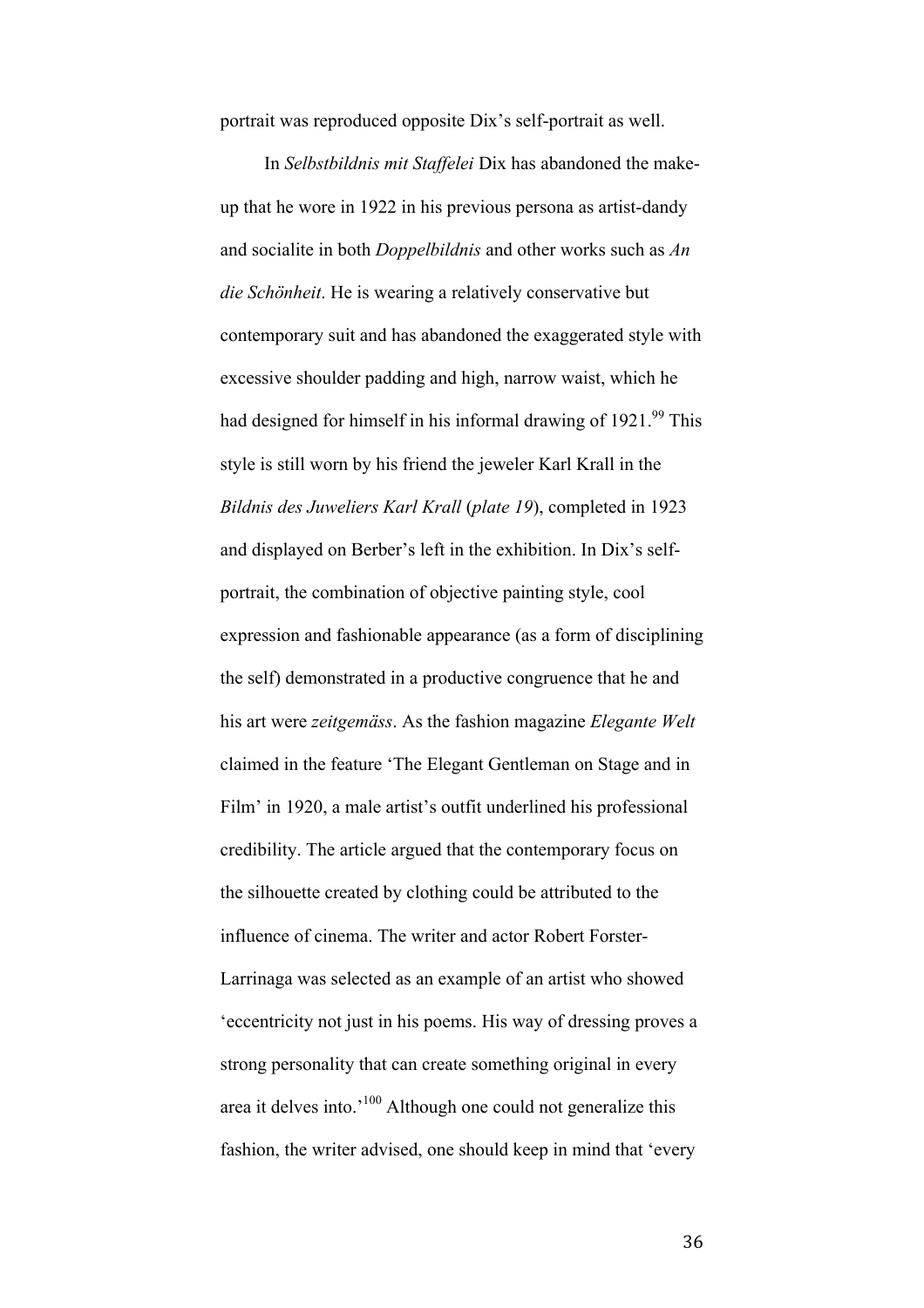elegant gentleman is keen to let the culture of his interior life be reflected in his suit'.<sup>101</sup> Krall and Berber represented the past, a dying fashion and artistic idiom, decadent identities that were out-of-sync. In contrast, the painter is in control of modernity, his finger on the pulse of the time not just in the way he fashioned himself but - by extension - in *what* he painted and *how* he painted it. Dix's strategies were so successful that he was later accused of having inspired trends in painting himself. Will Grohmann, writing about the *Internationale Kunstausstellung Dresden* in 1926, was keen to point out that the city could boast many talented emerging artists: 'and they are not just little Dixes'.<sup>102</sup> Paul Westheim accused the painter Georg Kinzer in his review of an exhibition of the *Deutsche Kunstgemeinschaft* in Berlin in 1928 of following a fashion without introducing anything that had not already been done by Dix, and then H. Fiedler of having decided to 'dixify' (*dixeln*) one his paintings. 103

In another twist, Lya de Putti - Berber's good friend and admirer – wore a dress that resembled Berber's outfit in Dix's painting even more closely than the one Berber herself wore in her dance *Suicide* in publicity photographs for her film *The Prince of Tempters* (*plate 20*), which premiered in October 1926 in the US. Unfortunately it cannot be verified whether de Putti may have been inspired by the painting, whether she had seen Dix's painting before her departure to the US early in 1926 or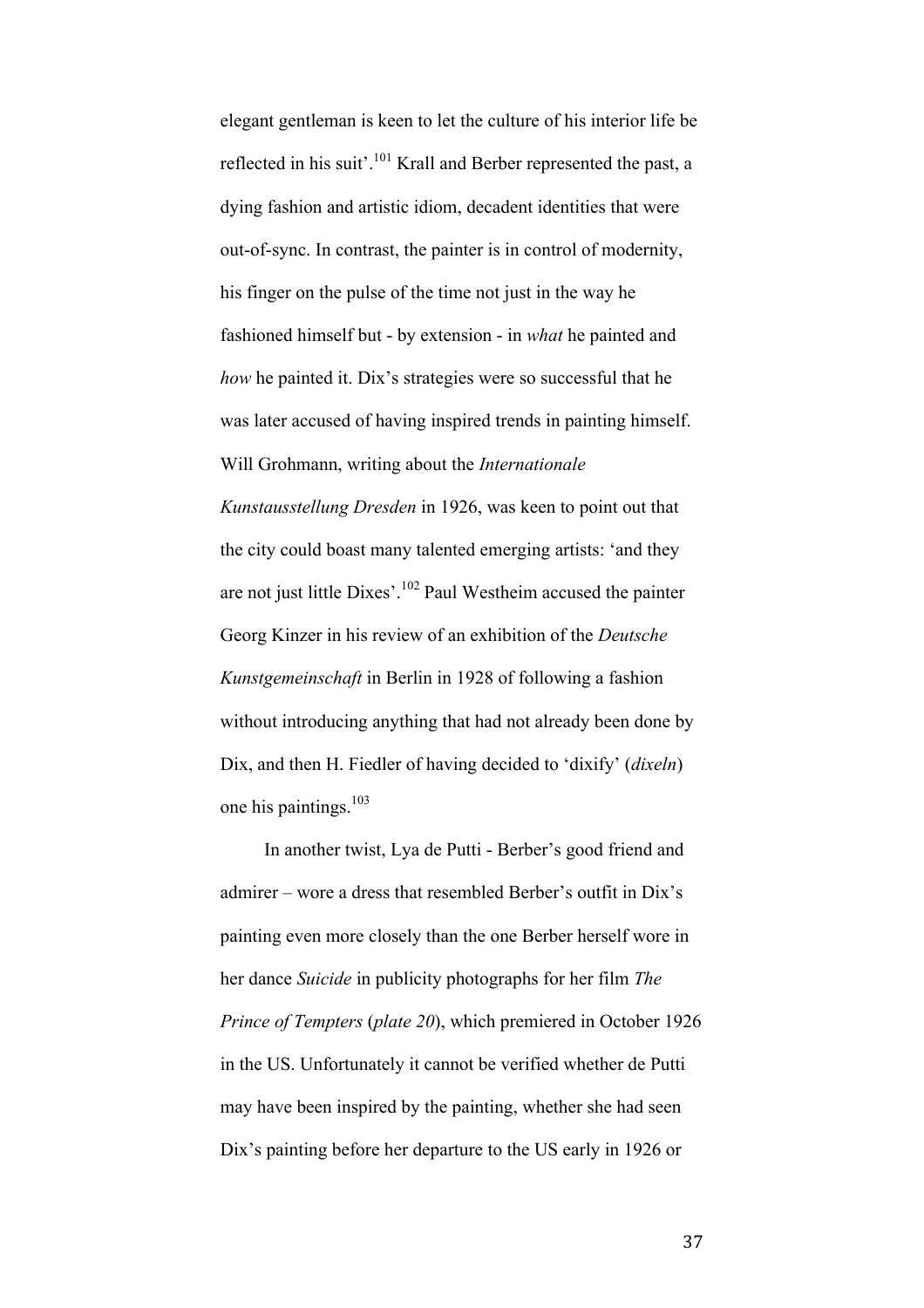whether she saw a photograph of it around the time of its second exhibition in the summer 1926 while *The Prince of Tempters* was being filmed in America. In Berber's portrait, the skin-tight, highly impractical evening dress signified her out-datedness, however: made of glittering lamé or shiny satin, as worn by de Putti, this kind of outfit was starting to turn into a more stable filmic trope for Hollywood's *femme fatales*. In fact, by the 1930s the 'untranslatability' of spectacular female costume into mainstream fashion and its 'unwearability' had become a genre convention. <sup>104</sup> It transcended mainstream fashion trends, and now said less about what was fashionable or out-dated at the time of the release of the film.

After Berber's death one obituary attributed her decline to her 'libidinous creativity [that] could not be subordinated to the laws of rational economics without which lasting success cannot be achieved, even with great talent'.<sup>105</sup> Instead it is the male artist who, in a calculated move, intervened by shifting her into another site of the image economy. The loss of her 'fashionable capital' had made her less threatening as a subject for the ambitious painter, who aimed to situate himself within a line of historic artists that could claim timeless appeal. Ilya Parkins has argued in 'Fashion as Methodology,' that Modernity's 'orientation to the present and to future horizons of experience functioned to disenfranchise women, by excluding the symbolic realm of the feminine from the possibilities for becoming that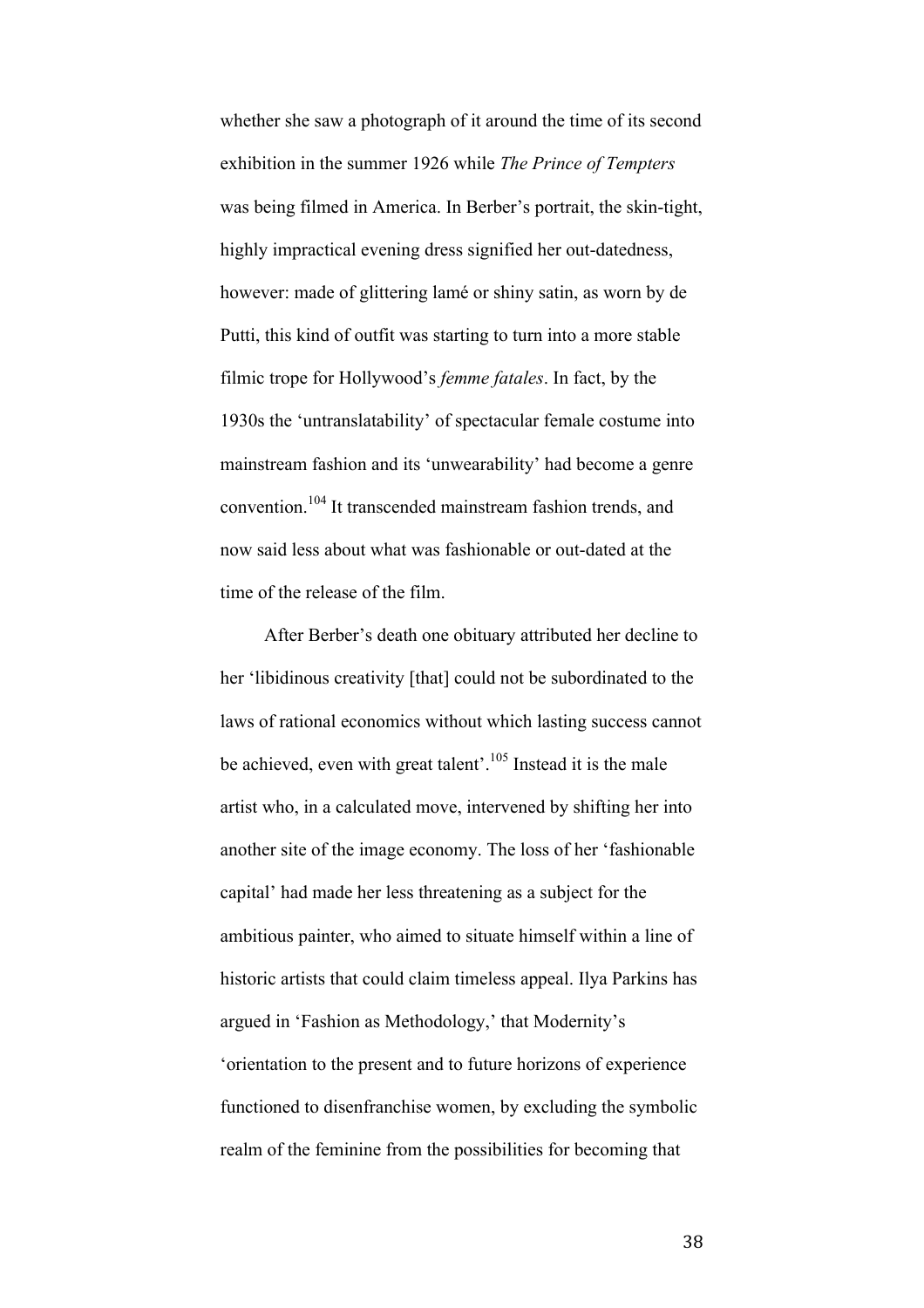were seen to define the modern.'106 Therefore, was Berber paying the price for the male artist's fight for his position within the dominant temporal regime by being returned to an anterior, already historical realm?

## **Breaking up the Surface: The Painter as a 'Synthesizer' of Trans-Historical Temporal Dynamics**

Dix himself famously claimed in 1927 that painting could only be renewed through an expansion of the subject matter combined with the 'intensification of forms of expression already contained in the Old Masters'.<sup>107</sup> The result of this strategy has been defined perhaps most appropriately by Uwe M. Schneede as Dix's 'synthetic image practice',<sup>108</sup> developed out of his early Dadaist paintings with collaged elements. His Old Masterly technique functions as a trap for perception – a 'Wahrnehmungsfalle' - which the spectator had to overcome to realize that the pictorial reality was 'put together, constructed, invented'.<sup>109</sup> The temporal aspects of Dix's work have first been explicitly identified in 2005 by Frank Whitford, albeit only in a brief reference to Dix's engagement of the pictorial strategies of the Old Masters. Whitford describes these as a 'temporal anchor, to find something to hold on to in uncertain times'.<sup>110</sup> Most recently Matthew S. Witkovsky has considered the temporal aspects in one of Dix's works in a little more detail in the exhibition catalogue *New Objectivity: Modern German Art*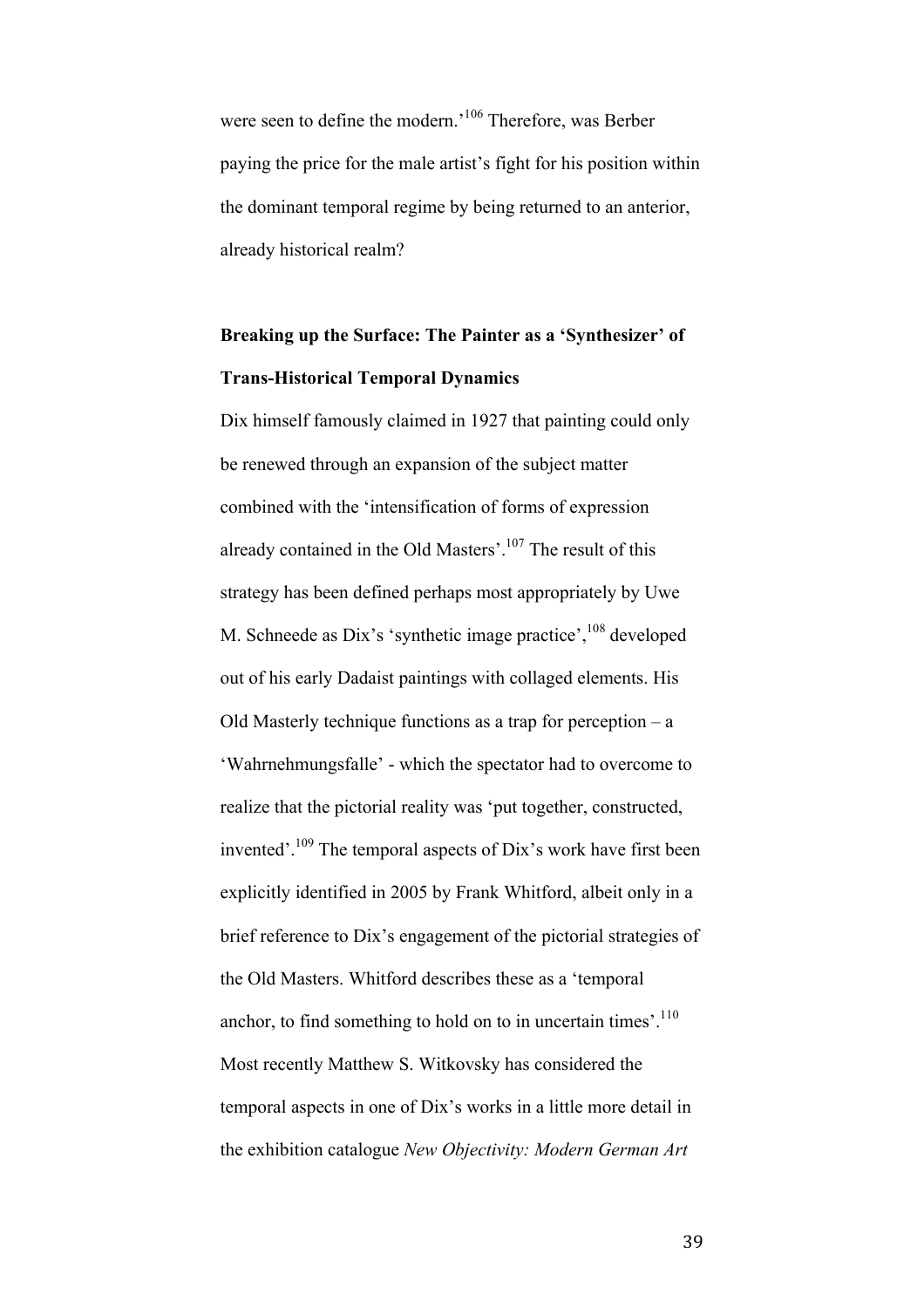*in the Weimar Republic, 1919 – 1933*. Witkovsky employs Dix's portrait of Max Roesberg (1922) in which the sitters appears aged beyond his years as an example to argue that Dix's portraiture blends 'three temporal frames: the present of their consciousness, the future of their appearance, and the Northern Renaissance past referenced compositionally and in Dix's chosen materials'.<sup>111</sup> Witkovsky further argues that Dix's image practice 'involved a construction of different temporalities, all conditioned by technological media, and tending toward fissured or multiple identities rather than a stable and singular self<sup>-112</sup> Taking a cue from Devin Fore's *Realism after Modernism* and his discussion of formalist experiments he contends that Dix's work offers another version of the overcoming of the 'opposition of realism and montage' discussed by Fore, more specifically, Dix's work is a revisiting of 'montage to force the collision of different temporalities, and to break the grip of an eternalized present tense in modern life'.<sup>113</sup>

The concept of three temporal frames is indeed useful when looking at Dix's major portraits, but I would argue that the temporal organization of the artwork is exponentially more complicated when considering the referential palimpsest the viewer is faced with in the picture of former star Anita Berber. Fashion as an abstraction, temporal agent and as a critical term allows us to grasp the dynamics of simultaneous temporalities pulling into different directions in this painting. Dix's work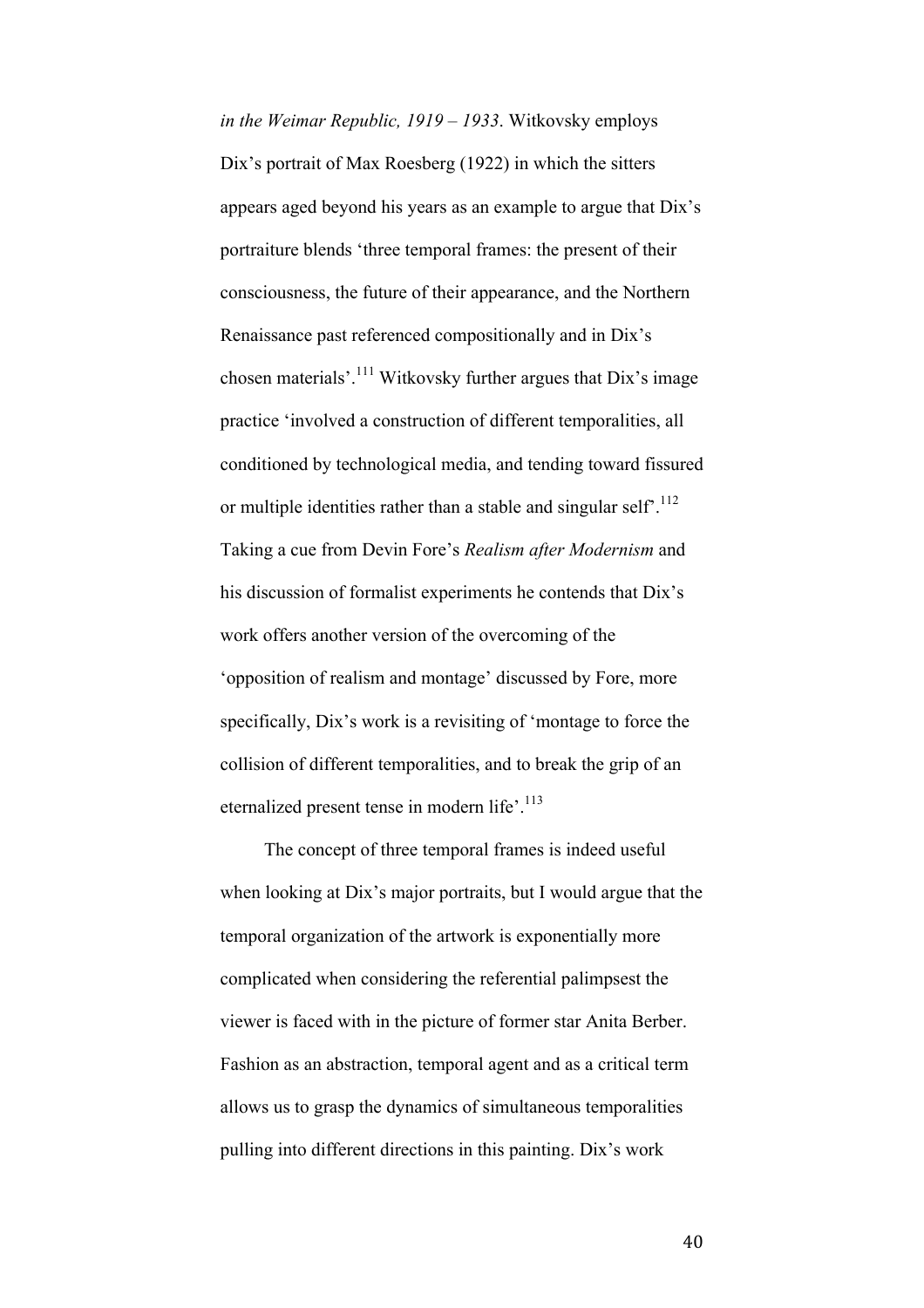addresses the problematic character of temporal experience in modernity and has captured and intervened in these processes, negotiating the painter's position within the temporal regime of art history in the making. The *Portrait of the Dancer Anita Berber* is a statement about the nature of painting in a transitional historical moment in which the future of portraiture was widely debated. In a late interview in 1955 Dix claimed: 'That portrait painting has been replaced by photography is one of the modernist, arrogant and naïve errors. ... A hundred photographs of one person would only give us one hundred different snapshots…. Only the painter can see and give form to the whole.<sup>114</sup> This was reflected in the contemporary perception of Dix's work: In 1923 Iwan Puni singled out Otto Dix as one of a number of painters who used photography in a new way by engaging it as a 'spring board for the push away from photography', employing a strategy of heightening its 'static realism', its 'anti-artistic' qualities to the point where they become an 'artistic canon'.<sup>115</sup> Berber's portrait is an agent within this discourse because it demonstrated that painting was still capable of things the technological media were not. It showed a world not 'accessible to the photographic apparatus',  $116$  thereby challenging the problematic position of *Neue Sachlichkeit* painting and its return to figuration in relation to the historic avant-garde. Dix's portrait demonstrates that painting could produce what photography could not: an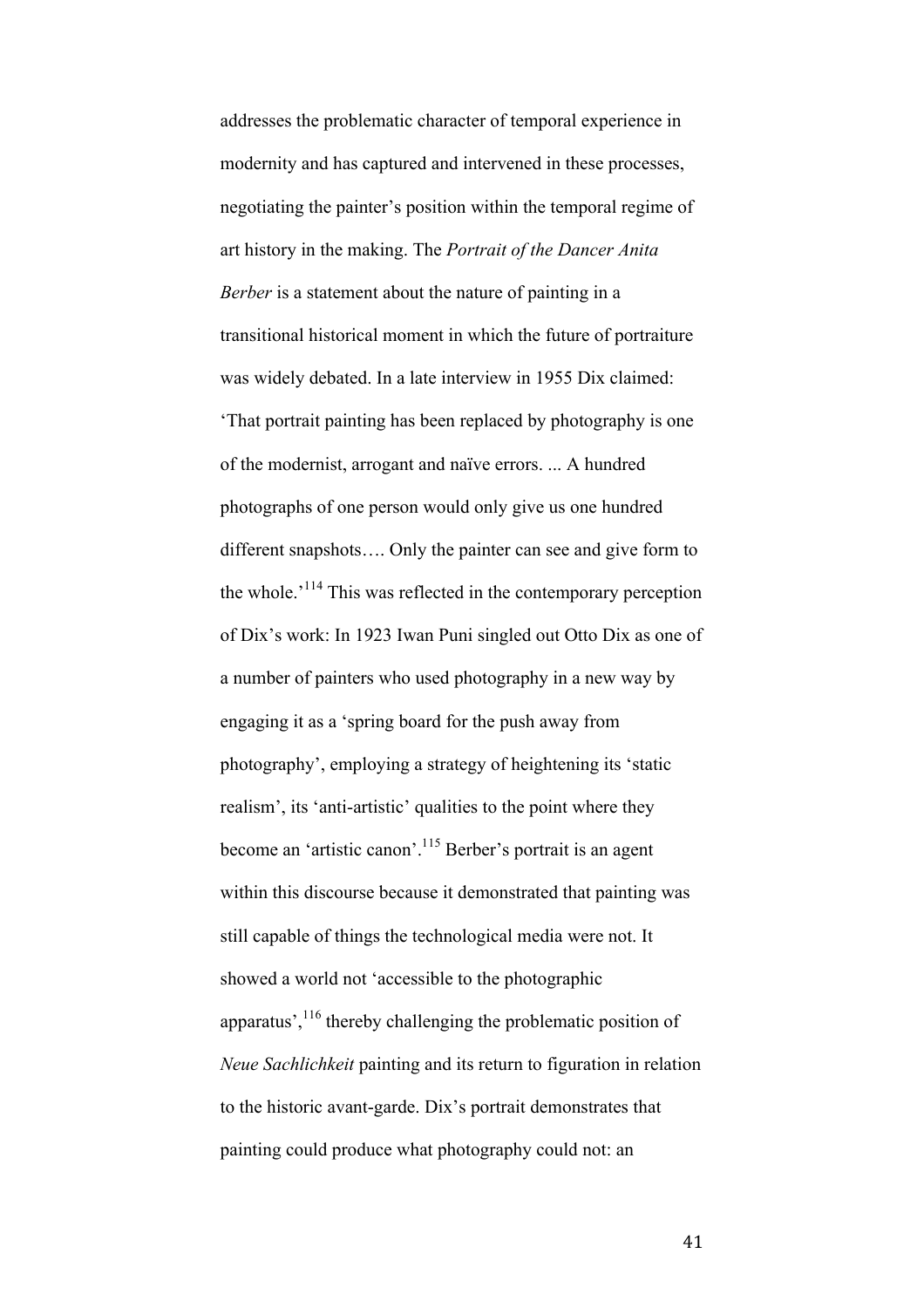aggregate of a plurality of external temporal structures, moments and media surfaces within one field of the visual. Although the painting revealed the modern artist still suspended in a state described by Baudelaire in 1893 - 'weighed down, every moment, by the conception and sensation of time<sup>,117</sup> - for his artwork Dix managed to achieve the opposite. As Paul F. Schmidt put it in 1927 in his essay 'Artist-Portrait - or Resemblance': 'The true artist does not create for the point of view of his contemporaries. Only those works will last in time and have convincing truth, that are not weighed down by temporal conditions.<sup>'118</sup>

While Anita Berber and her photographic image had become, in Kracauer's terms, 'powerless', a 'cast-off remnant … reduced to the sum of its details like a corpse yet stands tall as if full of life' by the time the painting was shown in 1926, this past-ness was already contained in her painted portrait as a repository of time. The artwork is a condensation of what Simmel described as 'life according to fashion': it 'consists of a balancing of destruction and upbuilding'.<sup>119</sup> The painting participated in the destruction of the pictorial subject to support its painter's career, the destruction of Expressionism and the rise of Neue Sachlichkeit. Following Kracauer, only a painting as an 'object permeated by cognition', 'an artwork [that] also negates the likeness achieved by photography', could capture the 'consciousness' of this transitional historic moment. <sup>120</sup> As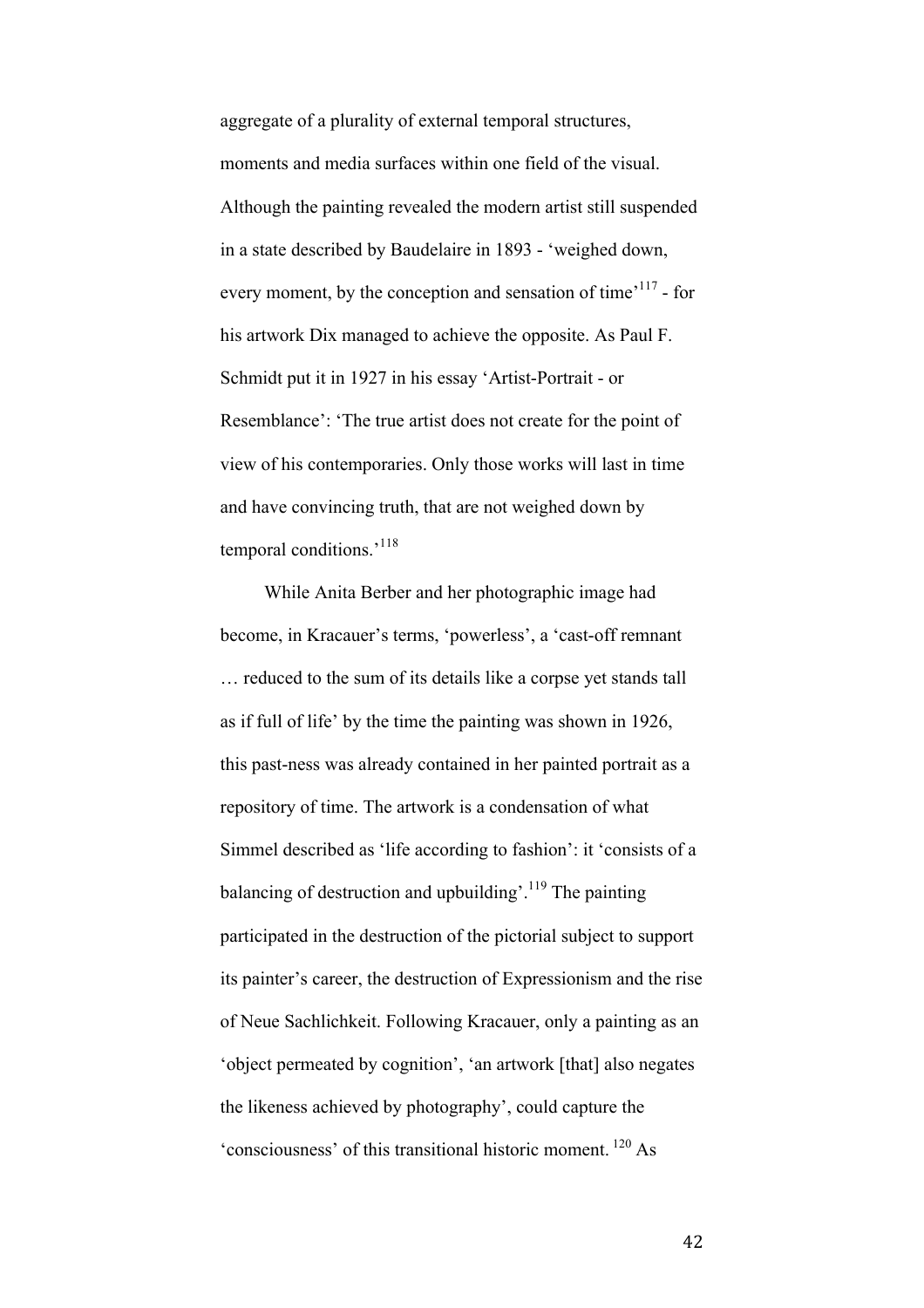Kracauer wrote in his essay on photography: 'In order for history to present itself the mere surface coherence offered by photography must be destroyed.'121

Dix both engaged and controlled fashion in his own appearance, his self-portraits and his treatment of the *Portrait of the Dancer Anita Berber*. He did so to demonstrate his own position at the forefront of contemporary developments in art and wider visual culture, and to direct the portrait's reception when it was first displayed in 1926 while simultaneously aiming to ensure its future position within art history. By offering a trans-historical vision of events, Dix simultaneously liberated his painting from the temporal anchoring in the present and achieved what any of the many photographs of Anita Berber could not. The result is a painting on whose surface different temporal and medial planes converged in a pastiche, the visualization of and itself a temporal configuration, a theoretical object in the discourse about the future of portrait painting.

#### **Notes**

<sup>&</sup>lt;sup>1</sup> Siegfried Kracauer, 'Photography', trans. and intr. Thomas Y. Levin, *Critical Enquiry* 19: 3, Spring 1993, 422-423.

<sup>2</sup> Olaf Peters. *Otto Dix*. Munich/New York, 2010, 210.

<sup>3</sup> Andreas Strobl, *Otto Dix. Eine Malerkarriere der zwanziger Jahre*, Berlin, 1996, 247. The exhibition travelled to Galerie Tannhauser, Munich, from June to July 1926.

<sup>4</sup> Kracauer, 'Photography', 429.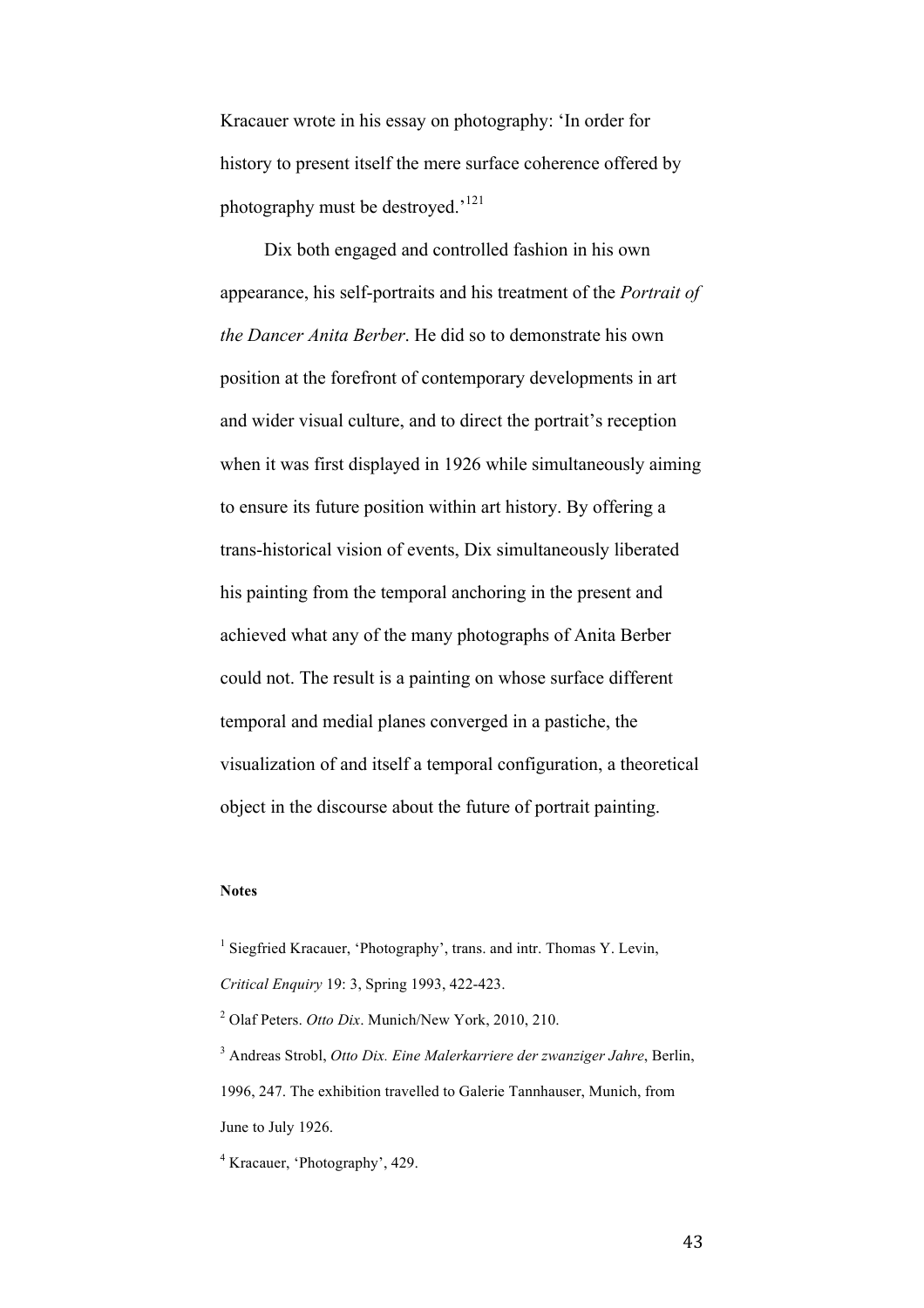<sup>5</sup> Kracauer, 'Photography', 429

<sup>6</sup> Kracauer, 'Photography', 429.

<sup>7</sup> Kracauer, 'Photography', 430.

<sup>8</sup> Kracauer. 'Photography', 430.

<sup>9</sup> Sabine Hake, 'In the Mirror of Fashion', in Katharina von Ankum, *Women in the Metropolis. Gender and Modernity in Weimar Culture*, 1997, 197.

<sup>10</sup> Karl Toepfer, *Empire of Ecstasy: Nudity and Movement in German Body Culture, 1910-1935,* Berkeley, 1997, 86.

<sup>11</sup> Topefer, *Empire of Ecstasy,* 83.

<sup>12</sup> For examples see Mel Gordon, *The Seven Addictions and Five Lives of Anita Berber*, Los Angeles, 2006. Lothar Fischer, *Tanz zwischen Rausch und Tod. Anita Berber 1918-1928 in Berlin*, Berlin, 1996. And the historical material collected on Anita Berber in the Dance Archive, Cologne, file 226. <sup>13</sup> Fischer and Gordon include art works by Charlotte Behrend-Corinth, Harry

Täuber, János Vaszary, Rolf Niczky among others.

<sup>14</sup> Uwe Westphal, *Berliner Konfektion und Mode 1836-1939. Die Zerstörung einer Tradition*, Berlin, 1992, 83.

<sup>15</sup> Klaus Mann, 'Erinnerungen an Anita Berber,' *Die Bühne*, *Wochenschrift für Theater, Tanz, Mode* 275: 7, 1930, 43-44.

<sup>16</sup> Pawel Barchan, 'Van Dongen', *Elegante Welt*, 22, 1925, 25.

<sup>17</sup> Barchan, 'Van Dongen', 25.

<sup>18</sup> Georg Simmel, 'Fashion' in Daniel Purdy, ed., *The Rise of Fashion. A* 

*Reader*, Minneapolis, 2004, 298.

<sup>19</sup> Simmel, 'Fashion', 295.

<sup>20</sup> See Frederic Schwartz, *Blind Spots. Critical Theory and the History of Art in Twentieth Century Germany*, London, 2005.

<sup>21</sup> Paul Westheim *Für und Wider. Kritische Anmerkungen zur Kunst der* 

*Gegenwart,* Potsdam, 1923, 32-33.

<sup>22</sup> Westheim, *Für und Wider*, 32.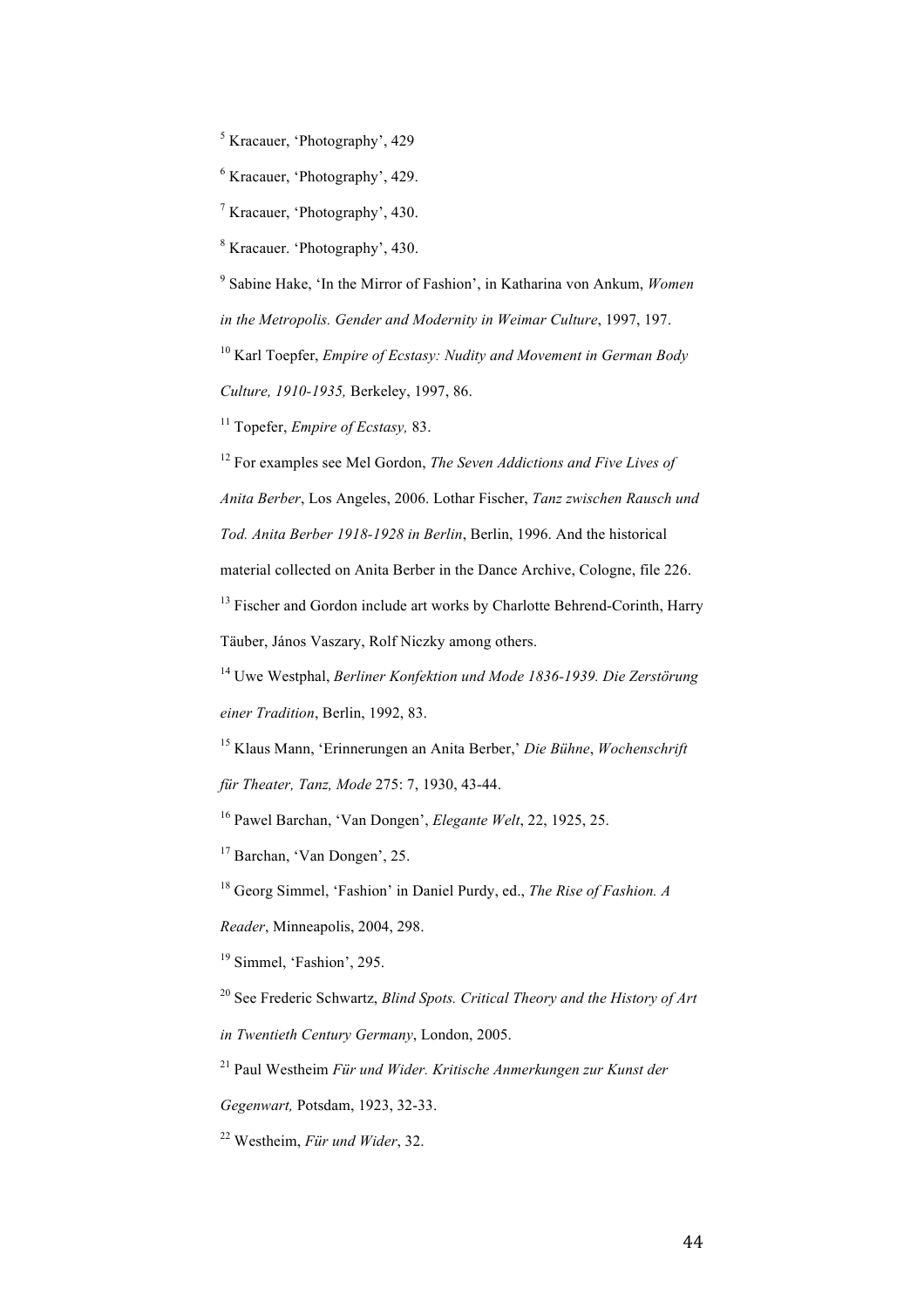<sup>23</sup> Paul Westheim,'Kunst in Frankreich. L'Esprit', *Das Kunstblatt,* 6, 1922, 13.

<sup>24</sup> Westheim, 'Kunst in Frankkreich', 15.

 $25$  George Grosz and Wieland Herzfelde,  $\Delta$ rt is in Danger' in Charles Harrison and Paul Wood, *Art in Theory 1900-2000. An Anthology of Changing Ideas,* Malden and Oxford, 2003, 469-470.

 $26$  To clarify the contested relationship of new realist positions to the historic avant-garde, Olaf Peters has described the *Neue Sachlichkeit* as a 'conscious reaction against the art of abstraction' and 'in this respect a kind of antagonist, counter-avantgardist avant-garde. Olaf Peters, 'Eine demokratische Kunst? – Aspekte der Neuen Sachlichkeit seit 1930' in Beate Reese, ed., *Zeitnah Weltfern. Bilder der Neuen Sachlichkeit*, Würzburg, 1998, 26.

 $27$  Huyssen has argued that the historical avant-garde was defined by 'an anxiety of contamination of its other: an increasingly consuming and engulfing mass culture', but does not include realist painting or single out fashion. Andreas Huyssen, *After the Great Divide: Modernism, Mass Culture, Postmodernism*, London, 1986, vii.

<sup>28</sup> Paul F. Schmidt, 'Otto Dix', *Otto Dix. Katalog der Gesamtausstellung 1926, Galerie Neumann-Nierendorf*, Berlin, 1926, 6.

<sup>29</sup> Schmidt, 'Otto Dix', 5-6.

<sup>30</sup> Schmidt, 'Otto Dix', 7.

<sup>31</sup> Paul F. Schmidt, 'Die deutschen Veristen', *Das Kunstblatt,* 8, 1924, 373. <sup>32</sup> Curt Glaser, *Berliner Börsenkurier*, 4th December 1924, quoted in Strobl, *Otto Dix*, 98.

<sup>33</sup> See also Karsten Müller 'The Charleston and the Prosthetic Leg. Otto Dix and the Art of the Balancing Act', in Peters, *Otto Dix*, 164-177.

<sup>34</sup> James van Dyke, 'Otto Dix's *Streetbattle* and the Limits of Satire in Düsseldorf, 1928', *Oxford Art Journal*, 32:1, 2009, 49.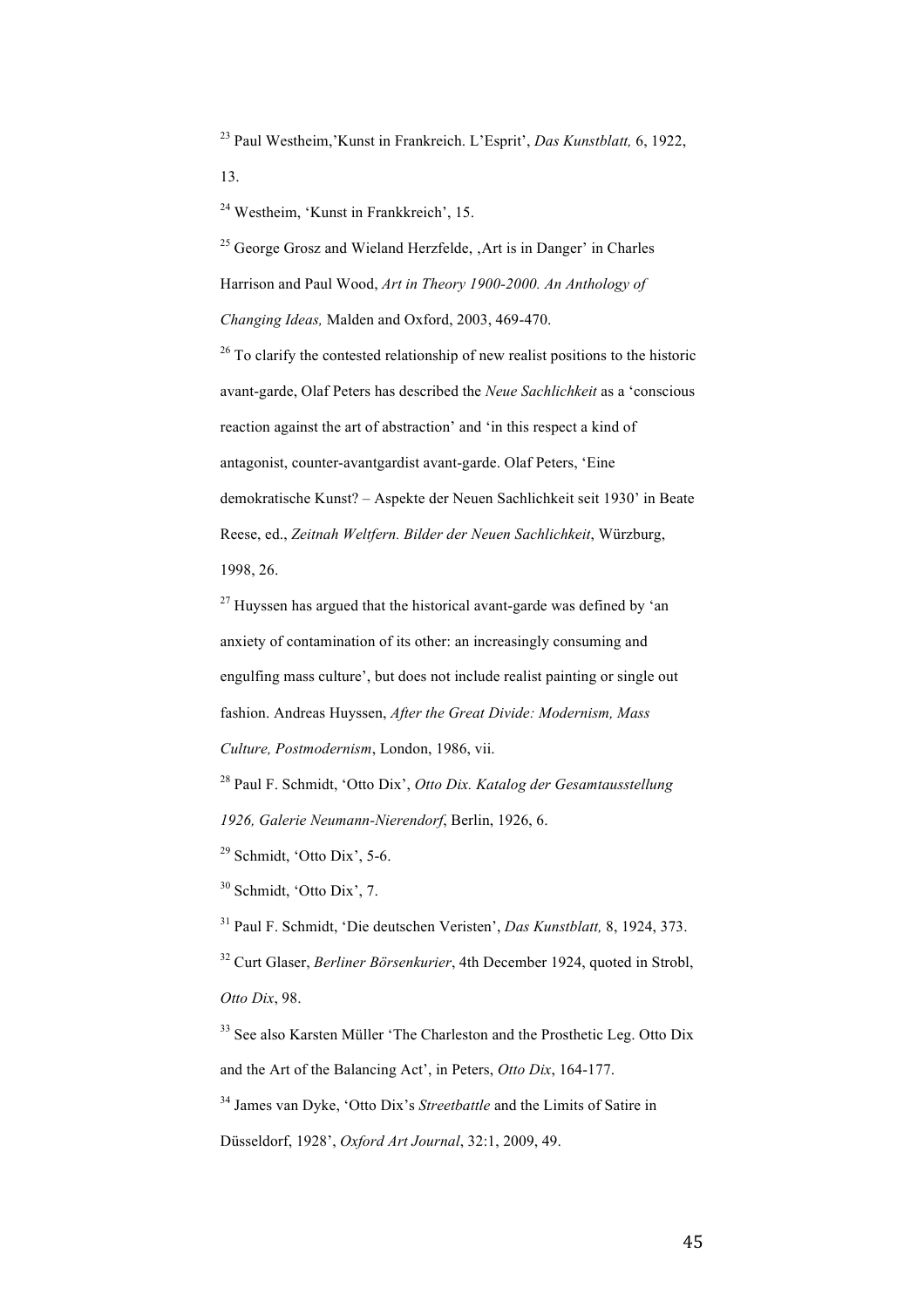<sup>35</sup> Ilse Fischer, 'Der Dadaist (Otto Dix)', *Das junge Rheinland*, 9/10, June 1922, 26-27.

<sup>36</sup> On Dix's self-stylization in *To Beauty* (1922), see Änne Söll, 'An die Schönheit. Selbst, Männlichkeit und Moderne in Otto Dix Selbstbildnis von 1922', Annette Geiger, ed., *Der schöne Körper*, Cologne and Vienna, 2009, 149-166.

<sup>37</sup> Fischer, 'Der Dadaist', 23. For a discussion of Dix's interest in dance and fashion see Susan Laikin Funkenstein, 'A Man's Place in a Woman's World: Otto Dix, Social Dancing, and Constructions of Masculinity in Weimar Germany', *Women in German Yearbook: Feminist Studies in German Literature and Culture,* 21, 2005, 163-191.

<sup>38</sup> Dietrich Schubert, *Otto Dix*. *Mit Selbstzeugnissen und Bilddokumenten*,

Reinbek, 1991, 41.

<sup>39</sup> Ulrike Lorenz, ed., *Otto Dix. Briefe*, Cologne, 2013, 80.

<sup>40</sup> Lorenz, *Otto Dix*, 80-81.

<sup>41</sup> Paul Kraemer, 'Der neue Künstlertyp', *Elegante Welt,* 8:5, 1919, 4.

<sup>42</sup> Strobl, *Otto Dix*, 116-117.

<sup>43</sup> Strobl, *Otto Dix*, 114.

<sup>44</sup> Klaus Mann, *Der Wendepunkt*, 132, cit. and transl. in Bernd Widdig,

*Culture and Inflation in Weimar Germany*, Berkeley, 2001, 207.

<sup>45</sup> Toepfer, *Empire of Ecstasy*, 85.

<sup>46</sup> Fischer, Der Dadaist', 26.

<sup>47</sup> Kate Elswit,'Berlin…Your Dance Partner is Death', *The Drama Review,*

53:1, 2009, 86.

<sup>48</sup> There are a few exceptions, but these are all outdated images published alongside articles that present her as a dance star of the past.

<sup>49</sup> Toepfer, *Empire of Ecstasy*, 86.

<sup>50</sup> Wallisch, 'Anita Berber,' *Neue Illustrierte Filmwoche*, *Berliner Ausgabe*,

21, November 1924, 751.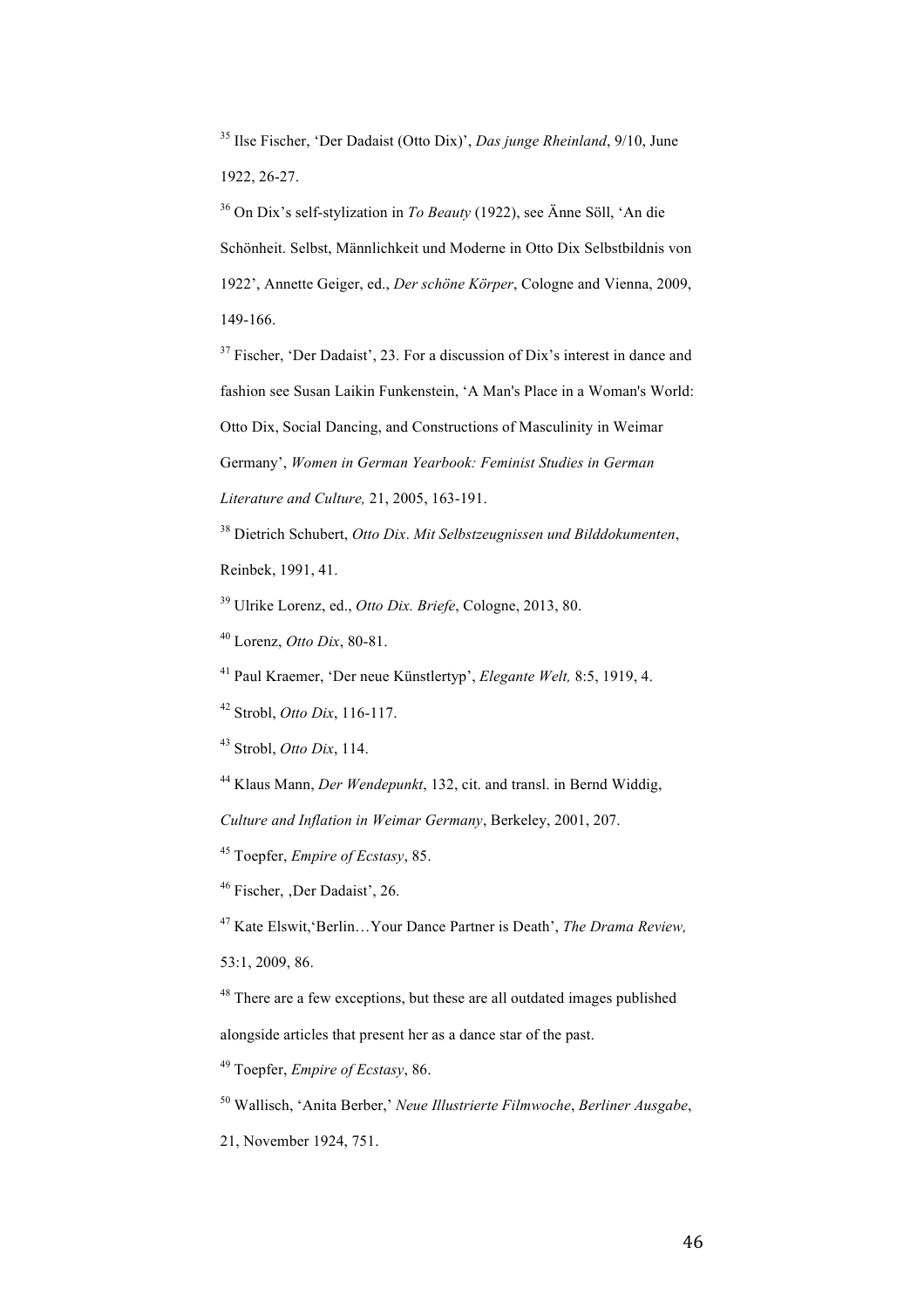<sup>51</sup> Béla Balázs, *Early Film Theory: Visible Man and The Spirit of Film,* ed. Erica Carter, New York and Oxford, 2010, 87.

<sup>52</sup> Klaus Mann, 'Erinnerungen an Anita Berber', *Die Bühne*, *Wochenschrift* 

*für Theater, Tanz, Mode*, 275:7, 1930, 43-44.

<sup>53</sup> Peters, *Otto Dix*, 210.

<sup>54</sup> Rudolf Arnheim, 'Anita und Henri', *Die Weltbühne*, 23:7, 1927, 277.

<sup>55</sup> Arnheim, 'Anita und Henri', 277.

<sup>56</sup> The event program for a show in Cologne in 1925 claims it is Berber's last engagements before a tour in the US. Dance Archive, Cologne, File 226.

<sup>57</sup> Johann-Karl Schmidt, 'Otto Dix – Beruf Maler', in *Otto Dix. Retrospektiv. Zum 120. Geburtstag*, Gera, 2011, 132.

<sup>58</sup> One client refused to pay because the portrait of her daughter was not a faithful likeness. Dix's lawyer Hugo Simons argued on behalf of artistic freedom and won the case. See Anne Grace, 'Portrait of the Lawyer Hugo Simons (1925)', in Peters, *Otto Dix*, 217.

<sup>59</sup> Germanisches Nationalmuseum (GNM), Deutsches Kunstarchiv, Estate of Otto Dix, file IC64.

 $60$  Funkenstein argued that a photograph of Berber and Dix 'in a masscirculated paper implied the newsworthiness of the portrait and the fame of both artists and sitter.' Since the painting was first shown in Spring 1926 this letter cannot have been sent in the summer of 1925 as Funkenstein states. See Susan Laikin Funkenstein, 'Anita Berber: Imaging a Weimar Performance Artist', *Women's Art Journal,* 26: 1, 2005, 29.

<sup>61</sup> Lorenz, *Otto Dix*, 89.

<sup>62</sup> George Grosz, *The Autobiography of George Grosz: a Small Yes and a Big No*, transl. Arnold Pomerans, London, 1982, 107.

<sup>63</sup> Funkenstein, 'Anita Berber', 26.

<sup>64</sup> Mann, *Erinnerungen*, 43-44.

<sup>65</sup> See Lothar Fischer, *Anita Berber*, 44. And Johannes Zeilinger, *Lya de* 

*Putti. Ein vergessenes Leben*, Vienna, 1990, 40. According to Fischer, Lya de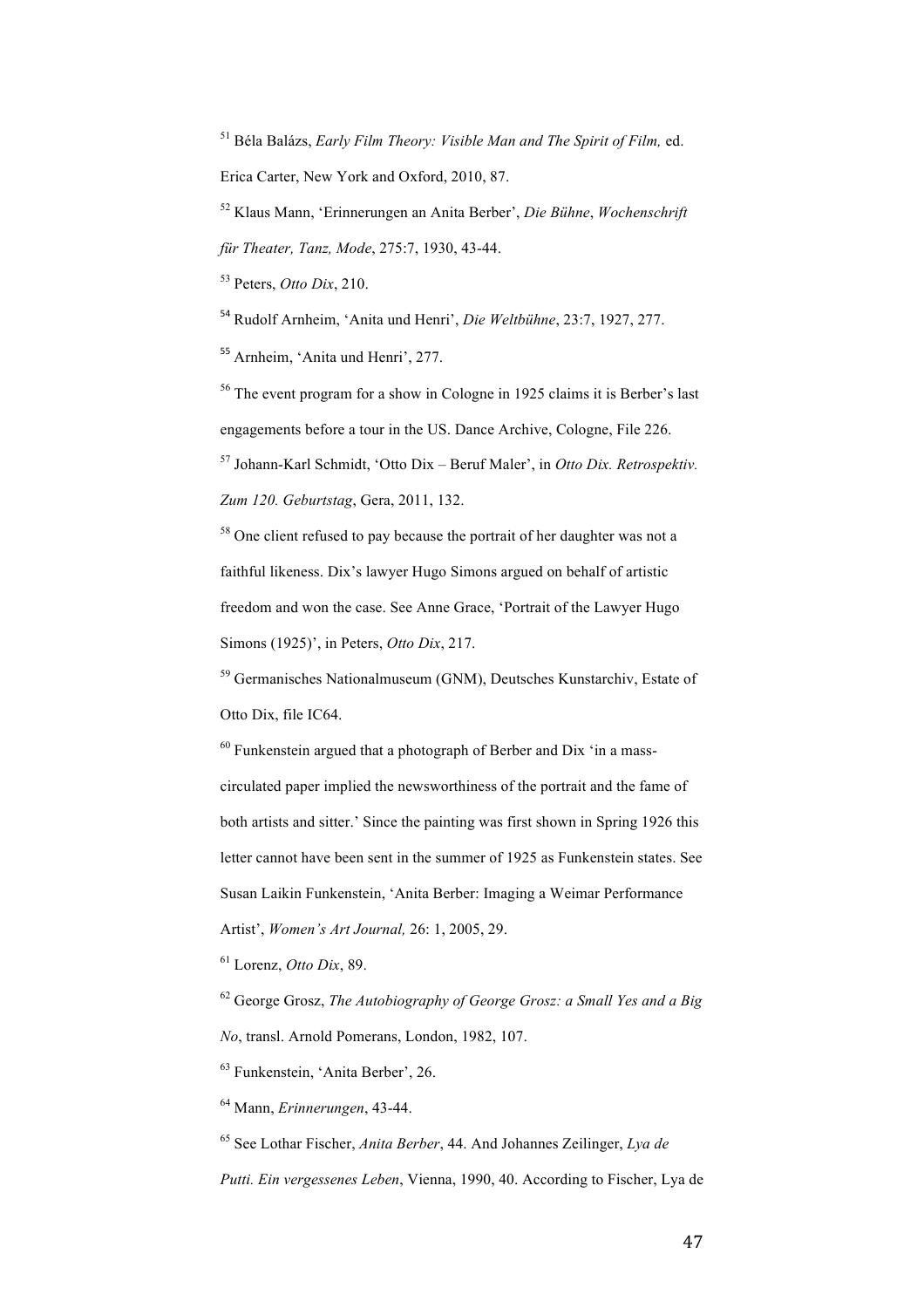Putti, Anita Berber and Marlene Dietrich were friends and together a common sight on the social circuit in Berlin.

<sup>66</sup> H. W. Keim, 'Die modern Kunst in der Düsseldorfer Jubiläumsausstellung 1925', *Cicerone*, 17, 1925, 815.

 $67$  Franz Roh used the term 'demonic' repeatedly. See his articles  $Ge$ Schrimpf und die neue Malerei: Zwei Bildanalysen von Franz Roh', *Das Kunstblatt*, 9, 1923, 265. And , Neue Graphik von vier Dämonikern, von Meyboden, Dix, Grosz, Scholz', *Das Kunstblatt*, 7, 1923, 254.

<sup>68</sup> H.H. Stuckenschmidt, 'Ausblick in die Musik', *Das Kunstblatt, 7*, 1923, 221.

<sup>69</sup> Franz Roh, *Der Maler Kurt Günther*, Galerie Neumann-Nierendorf, Berlin, 1928, 8.

<sup>70</sup> Compare also the vampiresque dancer Otto Dix's *To Beauty* (1922).

 $71$  Maria Wetzel, 'Atelier-Besuche XX: Professor Otto Dix. Ein harter Mann, dieser Maler', *Diplomatischer Kurier,* 14, 1965, 736.

 $72$  Otto Dix, 'Gedanken zum Porträtmalern', 1955, cit and transl. in Peters

*Otto Dix*, 210.

<sup>73</sup> 'Widows' veils were favourite modish accessories for prostitutes.' Rewald, *Glitter and Doom*, 220.

<sup>74</sup> Peters, 'Eine demokratische Kunst?', 26.

<sup>75</sup> Joseph Garncarz, 'Warum kennen Filmhistoriker viele Weimarer Topstars nicht mehr? Überlegungen am Beispiel Claire Rommer', in *montage/av. Zeitschrift für Theorie und Geschichte audio-visueller Kommunikation*, 6:2, 1997, 67.

<sup>76</sup> The photograph is reproduced in Peter Herzog and Romano Tozzi *Lya de Putti. Loving Life and not Fearing Death*, New York, 1993. Although dated March 1926 here this is unlikely since de Putti left for New York early in 1926. Two original postcards in my possession also show de Putti in the same outfit and are marked with the handwritten note '6/25'. One of them has the additional stamp 'June 1925' on the back, which confirms my dating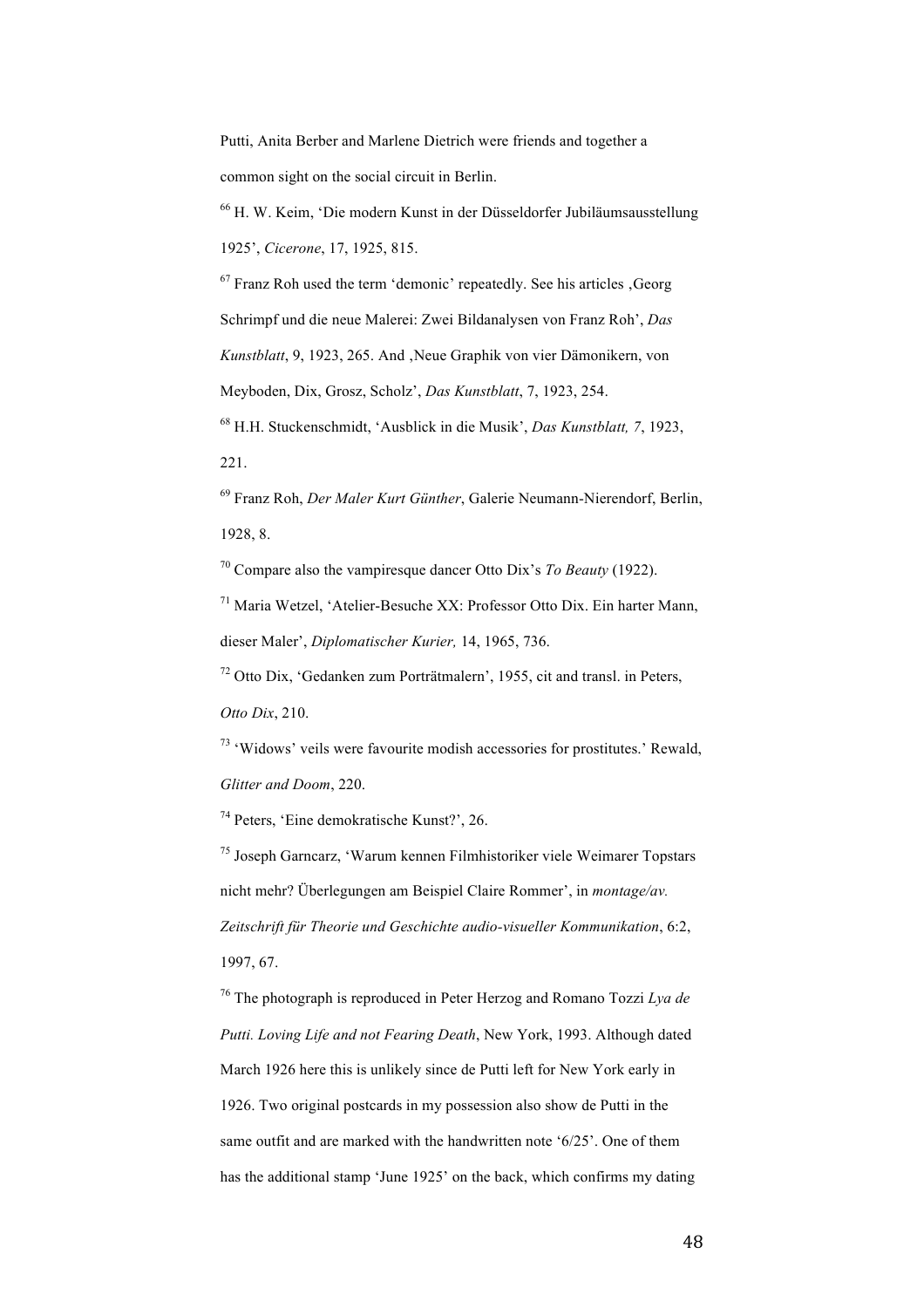of the photograph before Dix painted Berber. Alexander Binder ran the biggest photographic studio in Europe at the time and specialized in celebrity photographs. See Johannes Moderegger, *Modefotografie in Deutschland 1929-1955*, Norderstedt, 2000, 179.

 $^{77}$  Kirsten Fitzke mentions an early, different looking version of the painting of which a photograph taken in July 1922 by Hugo Erfurth has survived. See Kirsten Fitzke, 'Eine Hommage an das Leben, den Tanz und die Liebe. Otto Dix' Gemälde *Selbstbildnis mit Martha*, 1923', *Otto Dix retrospektiv. Zum 120. Geburtstag*, Gera, 2011, 140.

<sup>78</sup> Willi Wolfradt, 'Ein Doppelbildnis von Otto Dix', *Cicerone* 15: 4, 1923, 173-178. Fitzke interprets Willi Wolfradt's reference to vampires in her essay as a response to the impact of the film *Nosferatu* by F.W. Munau (1922). See Fitzke, 'Hommage', 141.

<sup>79</sup> Willi Wolfradt. 'Ein Doppelbildnis von Otto Dix', 177.

<sup>80</sup> Willi Wolfradt, 'Ein Doppelbildnis von Otto Dix', 177.

<sup>81</sup> Willi Wolfradt, 'Ausstellungen', *Das Kunstblatt*, 6:12, 1922, 543.

<sup>82</sup> Wolfradt, 'Ausstellungen', 543.

 $83$  For a discussion of the issue of Expressionism as a fashion see: Sherwin Simmons, 'Expressionism in the Discourse of Fashion', *Fashion Theory*, 4:1, 2000, 49-88. On the decline of Expressionism see Dennis Crockett, *German Post-Expressionism. The Art of the Great Disorder 1918-1924,* Pennsylvania, 1999.

<sup>84</sup> Leo Lania, *Der Tanz ins Dunkel. Anita Berber. Ein biographischer Roman*, Berlin, 1929, 186.

<sup>85</sup> Funkenstein refers to another photograph in which Berber wears the same dress, however this picture was most likely not taken around 1925 as claimed by Funkenstein, since it features the same chair as a prop in other photographs taken by Alexander Binder in 1922. Funkenstein, 'Anita Berber', 29.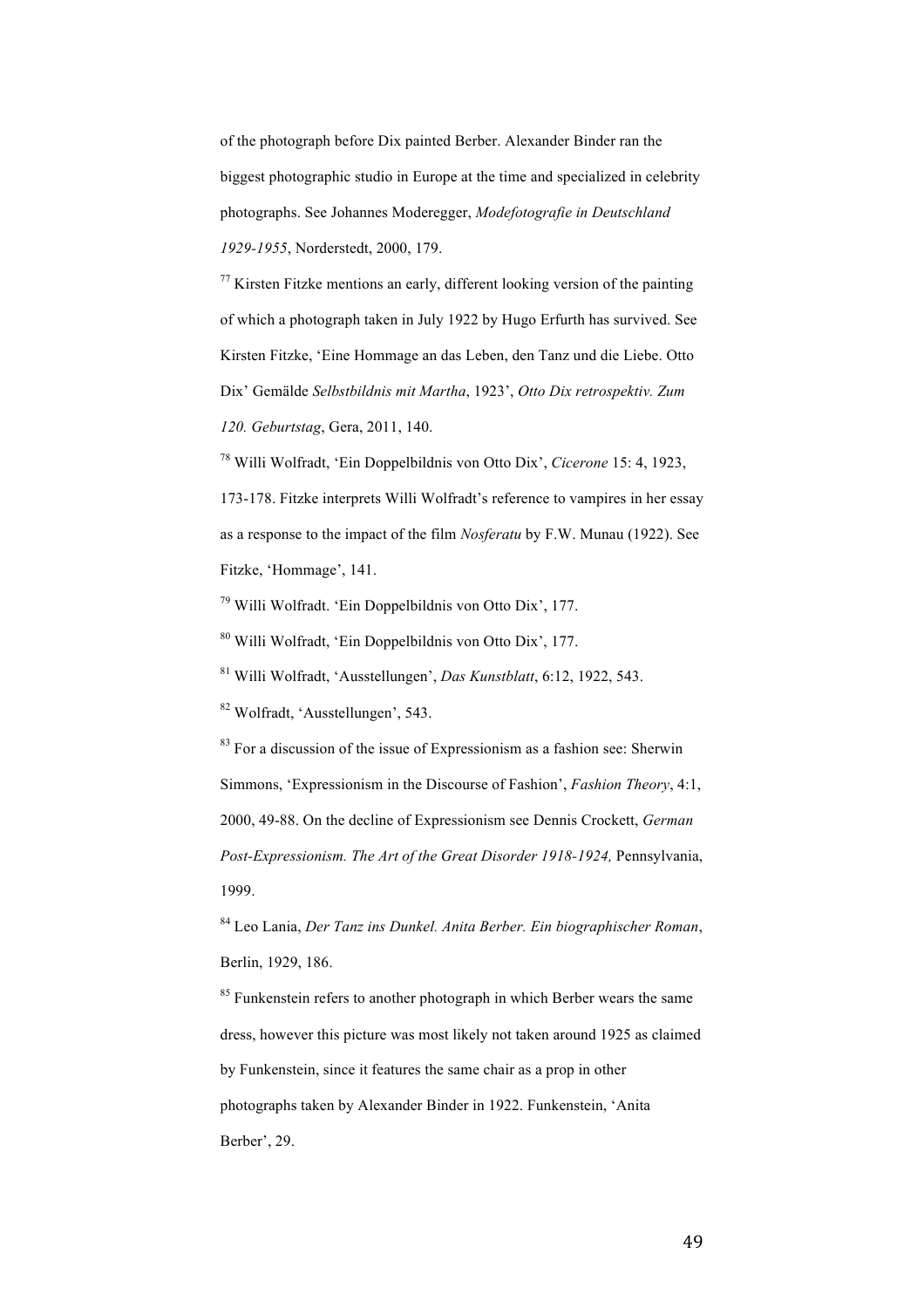<sup>86</sup> 'Die Hülle schmiegt sich wieder enger an und gibt der Figur dabei etwas Langgestrecktes, Schlangenhaftes.' In 'Mode. Die neue Linie', *Die Dame*, 50:1, October 1922, 9.

<sup>87</sup> Paul Fechter, *Der Expressionismus*, Munich, 1920, 33-34.

<sup>88</sup> Paul Ferdinand Schmidt, 'Biedermeier-Bildnisse', *Vogue*, German edition,

1:13,  $26^{th}$  September 1928, 36.

<sup>89</sup> Funkenstein has further pointed out that Berber and Droste's expressionist performances and poems contained references to German and Italian Renaissance paintings. Funkenstein, 'Anita Berber', 27.

<sup>90</sup> Josef Melnik, 'Bei Asta Nielsen', *Die Dame*, 52:13, March 1925, 7. See also a photograph of Paul Westheim in his home in 'Kunstschriftsteller in ihrem Heim', *Die Dame*, 52:12, 1925, 4.

<sup>91</sup> Maria Wetzel, 'Atelierbesuche XX', 736.

 $92$  Hanne Bergius, 'Dix – Dionysos in der Kälte. Spuren von Mythen and Alten Meistern im Grossstadt-Triptychon', *Otto Dix zum 100. Geburtstag 1891-1991*, ed. Wulf Herzogenrath and Johann-Karl Schmidt, Ostfildern, 1991, 225.

<sup>93</sup> Kate Elswit, 'Berlin … Your Dance Partner is Death', *The Drama Review*, 53: 1, Spring 2009, 87.

<sup>94</sup> Widdig, *Culture and Inflation*, 196.

<sup>95</sup> *Frankfurter Zeitung, Stadtblatt*, 15th September1925, cited in Oliver M.

Piecha, *Roaring Frankfurt. Mit Siegfried Kracauer ins Schumanntheater*, Frankfurt a. M., 2005, 115.

<sup>96</sup> Paul Westheim, 'Dix', *Das Kunstblatt* 10: 4, 1926, 146.

<sup>97</sup> Applying one of Nagel and Wood's arguments in *Anachronic Renaissance*, Dix had turned the fashion portrait into a 'structural object' that reflected 'on its own origins by comparing one origin myth to another' – but in quite different terms than in Nagel and Wood's study on the Renaissance, complicated and directed by the dynamics of fashion. Alexander Nagel and Christopher Wood, *Anachronic Renaissance,* Cambridge MA, 2012, 17.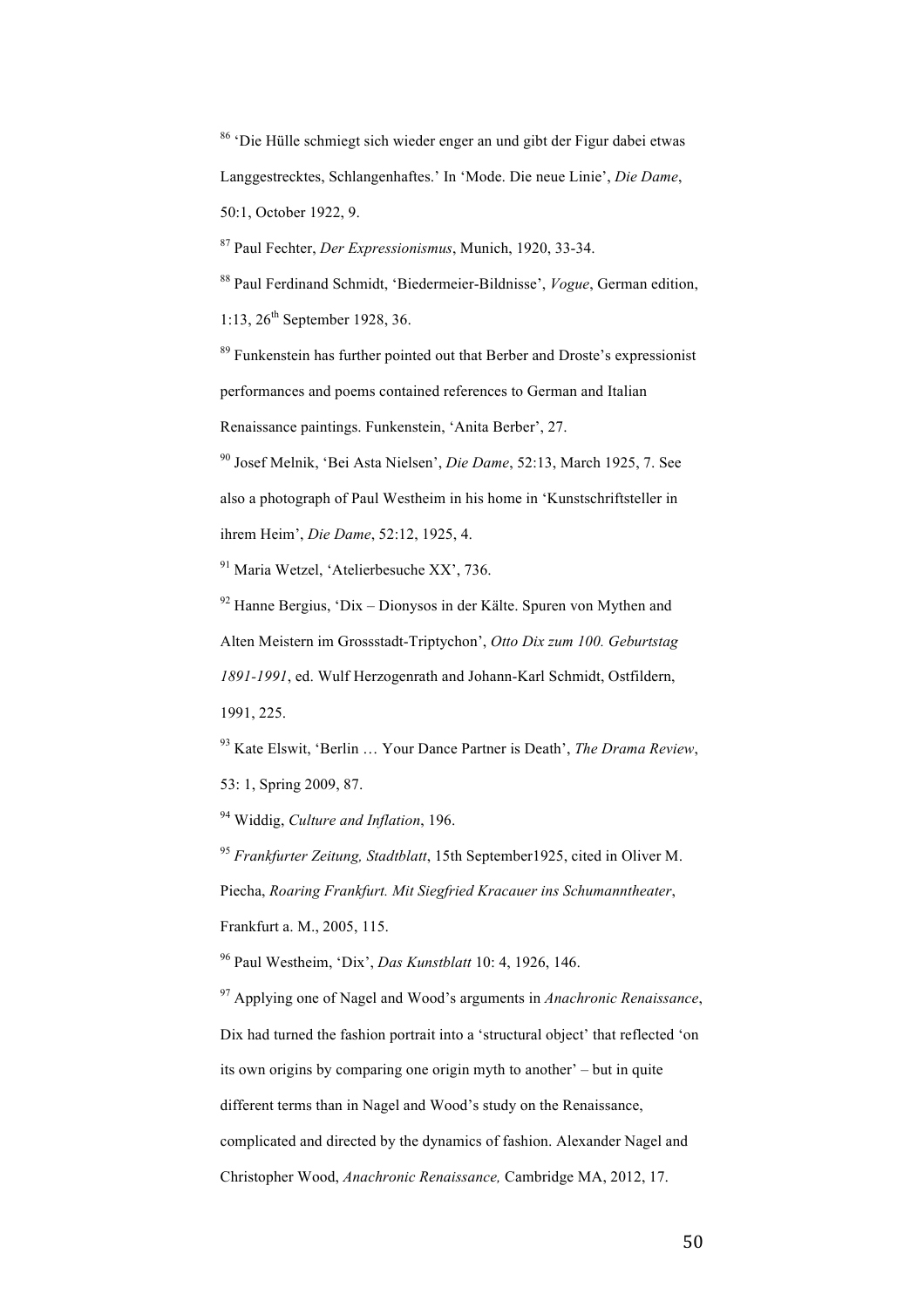<sup>98</sup> Funkenstein, 'Anita Berber', 30.

<sup>99</sup> In May 1920 *Elegante Welt* devoted a two-page spread to the high-waisted male suit: Wilhelm Clobes, 'Die hohe Taille. Ein Kapitel der Herrenmode', in: *Elegante Welt* 9:11, May 1920, 14 – 15. Note also Krall's pointed fingernails.

<sup>100</sup> 'Der Elegante Herr auf der Bühne und im Film', *Elegante Welt*, 9:21, 1920, 12-13.

<sup>101</sup> 'Der Elegante Herr', 13.

<sup>102</sup> Will Grohmann, 'Die internationale Kunstausstellung Dresden 1926', in *Das Kunstblatt*, 10:7, 1926, 267.

<sup>103</sup> Paul Westheim, 'Die Ausstellung der jungen Maler und Bilhauer in der Deutschen Kunstgemeinschaft, Berlin', in *Das Kunstblatt*, 12:1,1928, 8.

<sup>104</sup> See: Jane Gaines, 'Wanting to Wear Seeing. Gilbert Adrian at MGM', in Adrienne Munich ed., *Fashion in Film*, Bloomington, 2011, 135-159.

Because the portrait of Berber was exhibited several months before the

release of *The Prince of Tempters* (filmed in the US in the summer of 1926)

it is unlikely that Dix could himself been inspired by Lya de Putti's dress.

However, the exact dates of de Putti's departure for America, the release of the publicity images for the film and the date when Dix finished his portrait of Berber cannot be confirmed.

<sup>105</sup> *Die Filmwoche*, 47, 1928, no page.

<sup>106</sup> Ilya Parkins, 'Fashion as Methodology', in *Time and Society*, 19:1, 2010, 101.

<sup>107</sup> *Berliner Nachtausgabe*, 3rd December 1927, cit. and transl. Matthew S. Wikovsky, 'Middle-Class Montage', in Stephanie Barron and Sabine Eckmann eds, *New Objectivity: Modern German Art in the Weimar Republic, 1919 – 1933*, ex. cat., Munich, London and New York, 108. <sup>108</sup> Uwe M. Schneede, 'Wer war Otto Dix?', in Ortrud Westheider and Karsten Müller eds., *Geisterbahn und Glanzrevue. Otto Dix. Aquarelle und* 

*Gouachen*. Hamburg, 2007, 14.